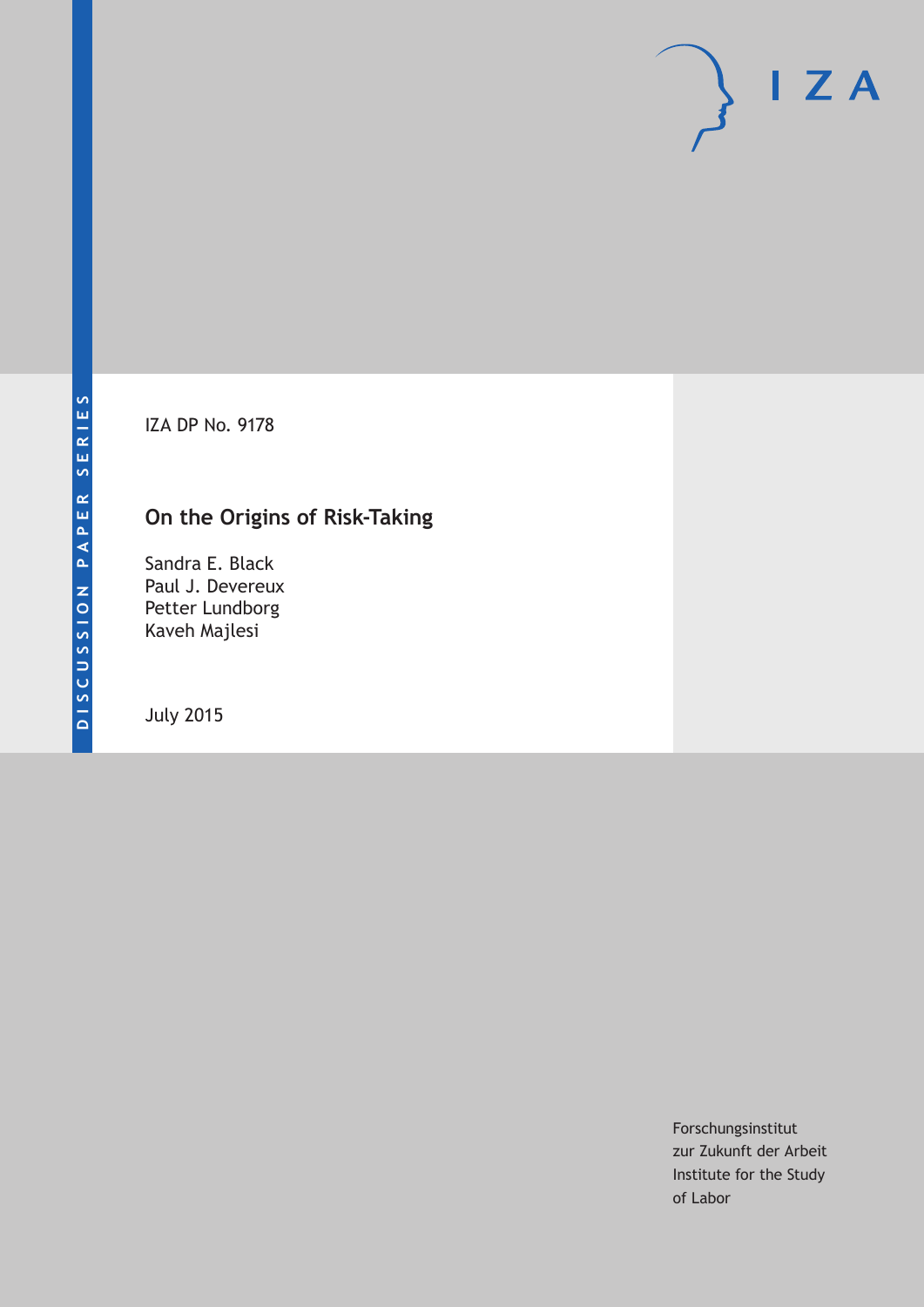## **On the Origins of Risk-Taking**

## **Sandra E. Black**

*University of Texas at Austin, NHH, IZA and NBER*

### **Paul J. Devereux**

*University College Dublin, CEPR and IZA*

## **Petter Lundborg**

*Lund University and IZA*

#### **Kaveh Majlesi**

*Lund University*

Discussion Paper No. 9178 July 2015

IZA

P.O. Box 7240 53072 Bonn Germany

Phone: +49-228-3894-0 Fax: +49-228-3894-180 E-mail: iza@iza.org

Any opinions expressed here are those of the author(s) and not those of IZA. Research published in this series may include views on policy, but the institute itself takes no institutional policy positions. The IZA research network is committed to the IZA Guiding Principles of Research Integrity.

The Institute for the Study of Labor (IZA) in Bonn is a local and virtual international research center and a place of communication between science, politics and business. IZA is an independent nonprofit organization supported by Deutsche Post Foundation. The center is associated with the University of Bonn and offers a stimulating research environment through its international network, workshops and conferences, data service, project support, research visits and doctoral program. IZA engages in (i) original and internationally competitive research in all fields of labor economics, (ii) development of policy concepts, and (iii) dissemination of research results and concepts to the interested public.

<span id="page-1-0"></span>IZA Discussion Papers often represent preliminary work and are circulated to encourage discussion. Citation of such a paper should account for its provisional character. A revised version may be available directly from the author.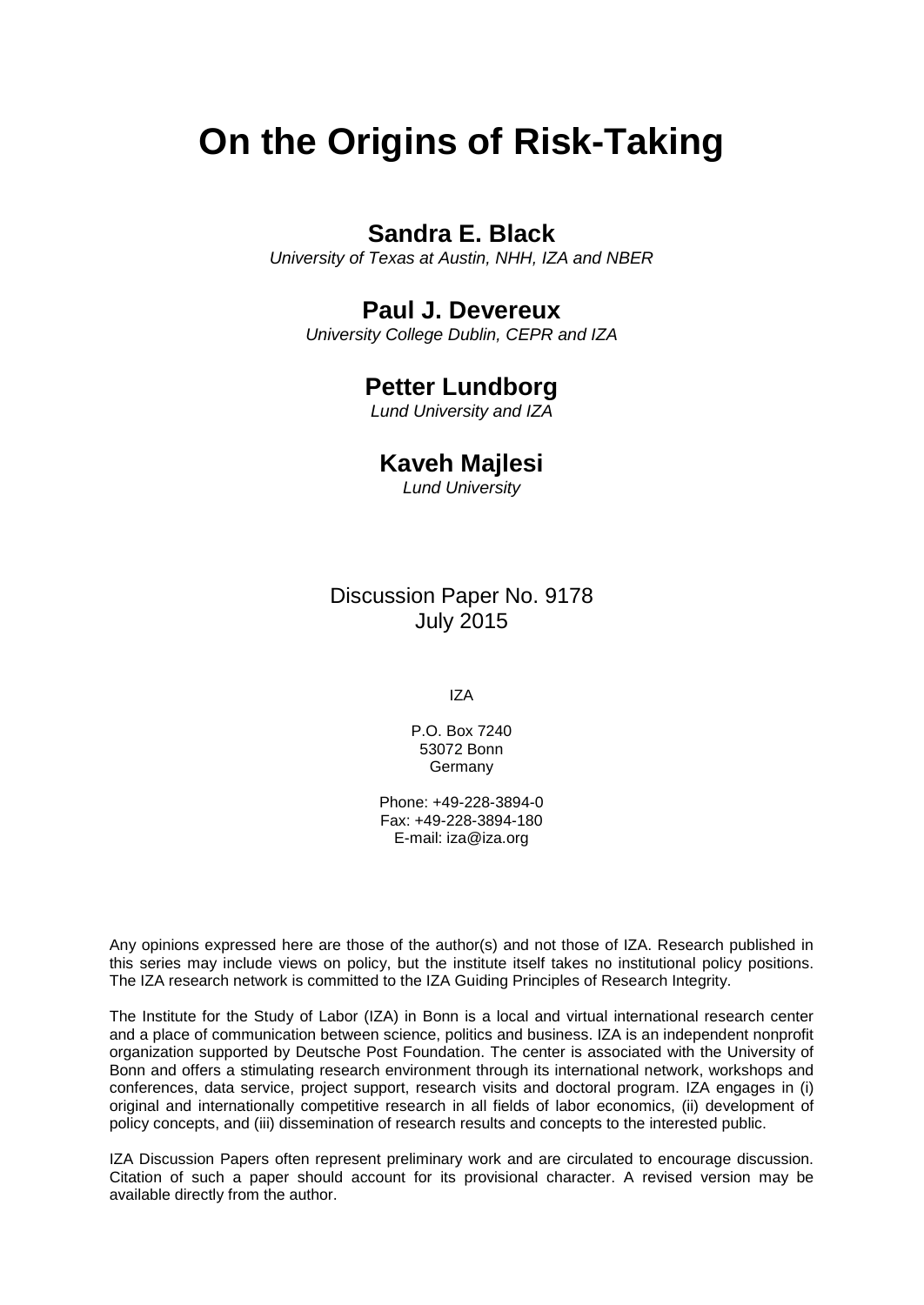IZA Discussion Paper No. 9178 July 2015

## **ABSTRACT**

## **On the Origins of Risk-Taking[1](#page-1-0)**

Risk-taking behavior is highly correlated between parents and their children; however, little is known about the extent to which these relationships are genetic or determined by environmental factors. We use data on stock market participation of Swedish adoptees and relate this to the investment behavior of both their biological and adoptive parents. We find that stock market participation of parents increases that of children by about 34% and that both pre-birth and post-birth factors are important. However, once we condition on having positive financial wealth, we find that nurture has a much stronger influence on risk-taking by children, and the evidence of a relationship between stock-holding of biological parents and their adoptive children becomes very weak. We find similar results when we study the share of financial wealth that is invested in stocks. This suggests that a substantial proportion of risk-attitudes and behavior is environmentally determined.

JEL Classification: G11, J01

Keywords: intergenerational mobility, nature versus nurture, portfolio allocation

Corresponding author:

Sandra E. Black Department of Economics University of Texas at Austin 1 University Station #C3100 Austin, TX 78712 USA E-mail: [sblack@austin.utexas.edu](mailto:sblack@austin.utexas.edu)

 $1$  The data used in this paper come from the Swedish Interdisciplinary Panel (SIP) administered at the Centre for Economic Demography, Lund University, Sweden. This paper has benefited from the valuable comments of participants at seminars at the Copenhagen Business School, Lund University, Southern Denmark University, The University of Texas at Austin, UC Davis, and conference participants at the ABL Conference, ESPE, and SoLE/EALE. All errors are our own.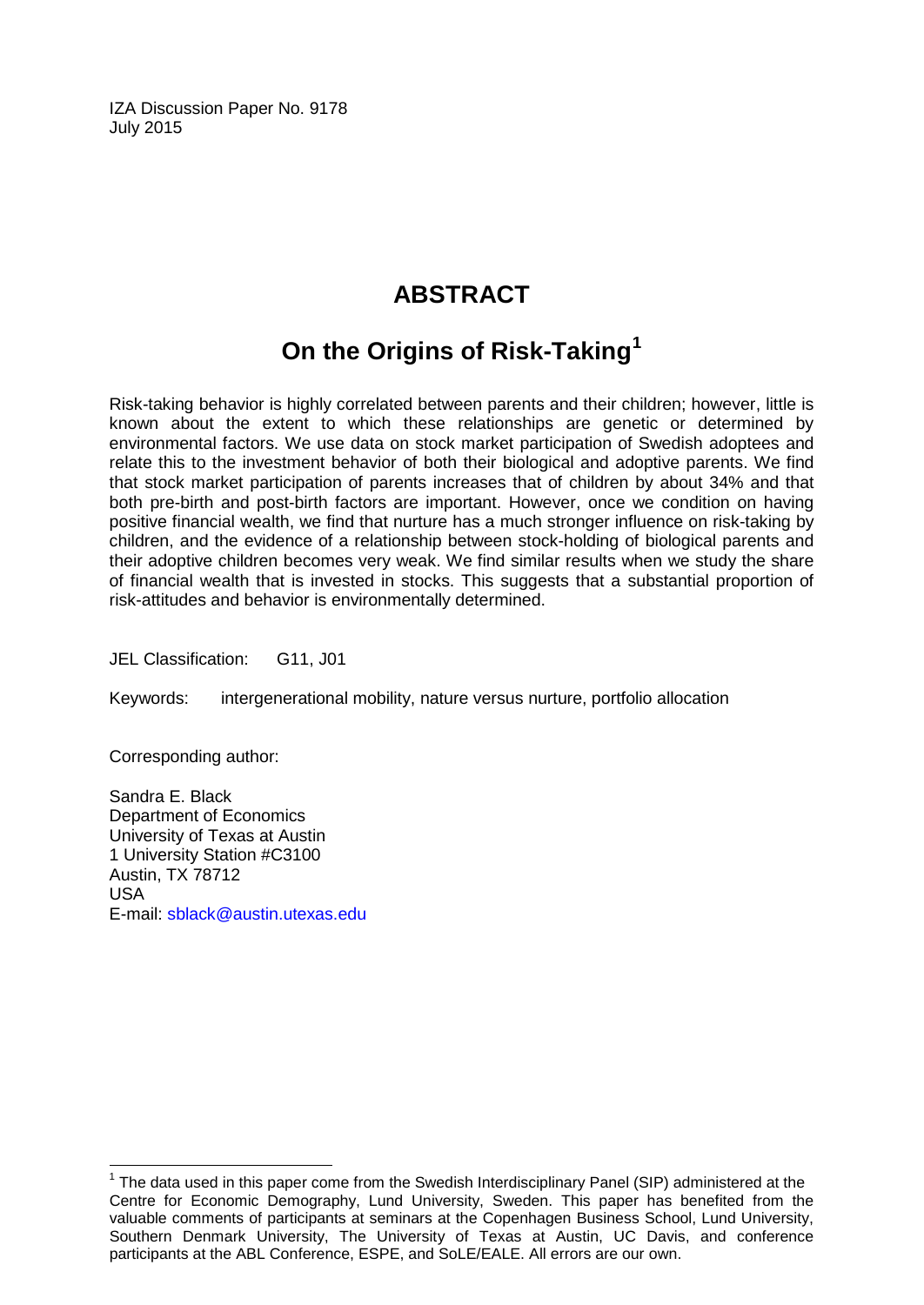#### **1. Introduction**

Parents who hold riskier financial portfolios have children who themselves hold riskier financial portfolios. In the United States, children with a parent who owned stocks in 1984 were 16 percentage points more likely to own stocks themselves in 1999 (Charles and Hurst, 2003). In Sweden, children with at least one parent who owned stocks in 2000 were 22 percentage points more likely to own stocks themselves in that same year. The intergenerational persistence of risky market participation and its determinants are important, first and foremost, because of their welfare implications; historically, risky market investment has had a higher return compared to safer financial assets such as bonds and money market funds. Thus, to the extent that risk-taking behavior is correlated with wealth, these behaviors can exacerbate or mitigate wealth inequality over time. Also important, understanding the determinants of risky market investment provides evidence on the determinants of risky behavior more generally.

But why is risk-taking correlated across generations? Does this have to do with genetic or innate characteristics that are correlated across generations (such as innate risk preferences), or is it that children learn from parents, and risk-taking behavior is acquired over one's lifetime?<sup>2</sup> Is it nature or is it nurture? To provide insight into this question, we take advantage of a unique feature of the Swedish adoption system whereby we observe both the biological and adoptive parents of adopted children. We use administrative data on the portfolio choices of a large sample of adopted children born between 1950 and 1980 merged with similar information for their biological and adoptive parents--as well as corresponding data on own-birth children. We disentangle the role of nature versus

<sup>&</sup>lt;sup>2</sup> Recent research in gene-mapping suggests that specific genes are associated with risk attitudes and risktaking behavior. See, for example, Kuhnen and Chiao (2009) and Dreber et al. (2009).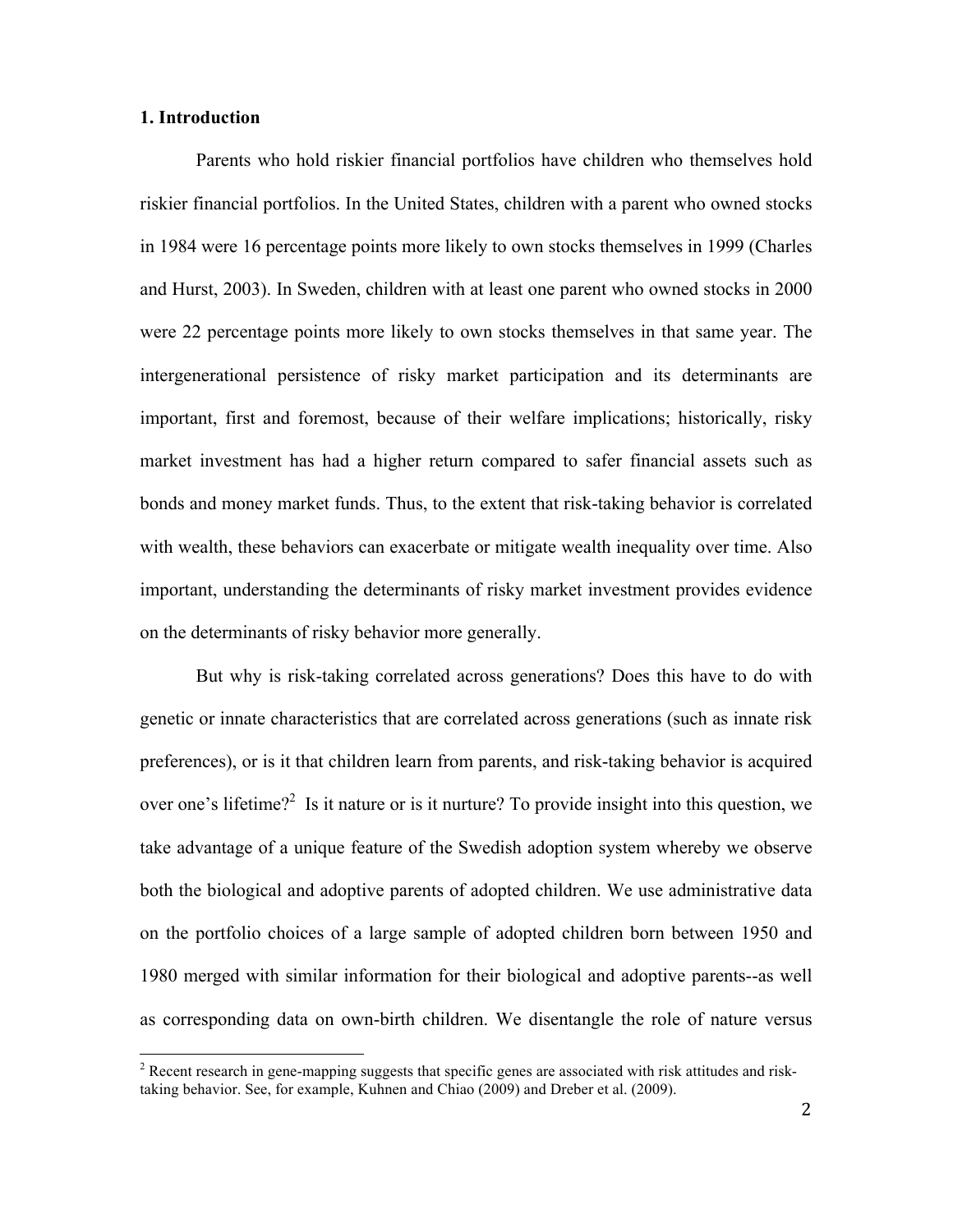nurture in the intergenerational transmission of risky behavior by looking at how the risk taking behavior of adoptive children is related to that of both their biological and adoptive parents. Adoption allows us to examine the effects of environmental factors in a situation where children have no genetic relationship with their (adoptive) parents.<sup>3</sup>

Our paper relates to an active literature that documents intergenerational correlations in both risk preferences and asset allocations. Charles and Hurst (2003), Hryshko, Luengo-Prado, and Sorensen (2011), Dohmen, et al. (2012), and Kimball, Sahm, and Shapiro (2009) all document similarities in self-reported attitudes towards risk across generations. The same tendency in the choice of assets across generations has been documented by Chiteji and Stafford (1999) and Charles and Hurst (2003), among others.

To distinguish between genetic and environmental determinants of risky financial behavior, the literature has focused on twins studies.<sup>4</sup> Cesarini et al. (2010) and Barnea, Cronqvist, and Siegel (2010) both use differences between identical and fraternal twins to decompose the cross-sectional variation in investor behavior. Interestingly, they find very little, if any, role for shared environmental factors, suggesting that parental influences on

<sup>&</sup>lt;sup>3</sup> Adoption studies have been widely used by economists in other contexts to determine the relative roles of genes and environment in influencing economic behavior. Important adoption studies include Plug and Vijverberg (2003), Plug (2004), and Sacerdote (2007). Recent studies using Swedish data include the seminal study of Björklund, Lindahl, and Plug (2006) who studied educational attainment and earnings. Since then, the Swedish data have been used to study voting (Cesarini, Johannesson, and Oskarsson, 2012), crime (Hjalmarsson and Lindquist, 2013), entrepreneurship (Lindquist, Sol, and Van Praag, 2015), and health (Lindahl et al. 2015). These studies have found evidence that both characteristics of biological and adoptive parents are predictive of child outcomes.

<sup>&</sup>lt;sup>4</sup> More generally, Dohmen et al. (2012) use data from the German Socio-Economic Panel Study (SOEP) and find evidence of environmental influences in the determination of child risk attitudes net of parental risk attitudes, suggesting that both nature and nurture play a role.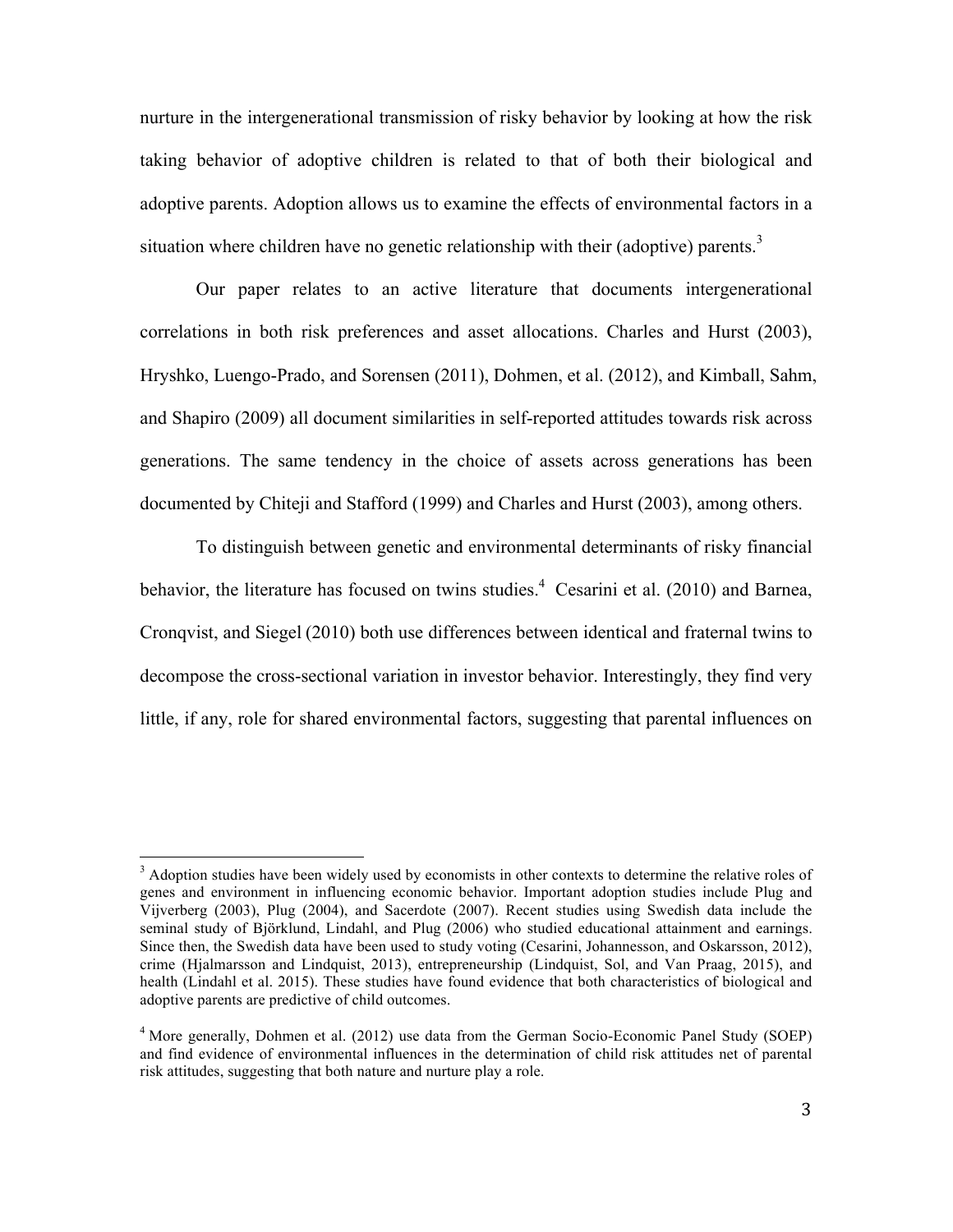children only operate through genetic channels. <sup>5</sup> However, the twin approach is fundamentally different from what we do with adoption data in that it decomposes the total variation in asset allocation into genetic and environmental factors; it does so by making relatively strong assumptions about the similarities in environment and genetics across fraternal and identical twins. Our approach studies the intergenerational association and relies on an entirely different set of assumptions. Because of the differences in the methodologies and goals, the approaches can be seen as complements rather than substitutes.

We find evidence for important effects of both genes and environment on the decision to hold stocks, implying a role for both genetic transmission of risk attitudes as well as environmental influences. However, once we condition on positive financial wealth, which is correlated with both biological and adoptive parents risk-taking, we find that nurture has a much stronger influence on risk-taking by children. We find similar results when we study the share of financial wealth that is invested in stocks. Importantly, these results do not appear to be driven by the amount of parental wealth or even children's wealth holdings, education, or income, once we condition on positive financial wealth holding of children. These conclusions are robust to a variety of robustness and specification checks. Our findings of strong environmental effects stand in stark contrast to the existing work using variation induced by twins that shows a role for biological but not shared environmental elements in determining risk-taking.

The structure of the paper is as follows. In the next section, we discuss the

 $<sup>5</sup>$  For example, Barnea, Cronqvist, and Siegel (2010, p593) state: "While parents have a significant impact</sup> on their children's asset allocation and the riskiness of chosen portfolios, this influence is found to be through their genes and not through parenting or other non-genetic sources".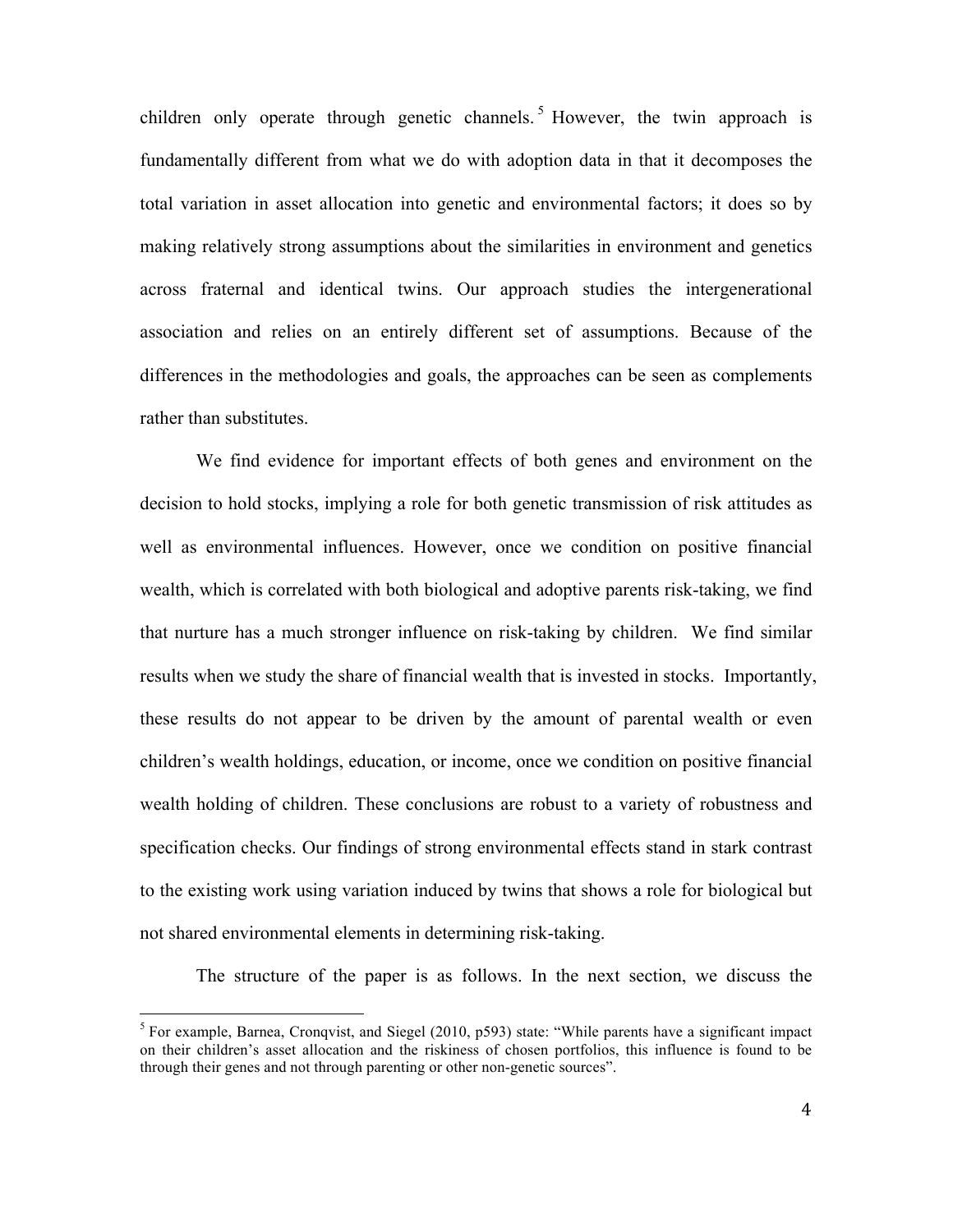institutional background both in terms of financial markets and the adoption process. In section 3, we outline the econometric methodology and, in section 4, we describe the data. Section 5 has estimates for the intergenerational transmission of stock-holding, including specifications that allow for interactions between nature and nurture and differences by the gender of the child. In Section 6, we present a variety of robustness and specification tests, including testing the sensitivity of our results to the potential non-random assignment of children to adoptive parents and the choice of years of data. Section 7 discusses the external validity of our results, and Section 8 concludes.

#### **2. Institutional Background**

#### A. Financial Wealth in Sweden

Stock market participation rates are higher in Sweden than in many other countries such as the United States (Guiso, Haliassos, and Jappelli, 2001). In addition, a large proportion of financial wealth is held outside of pension funds: Non-retirement wealth accounts for almost 84 percent of aggregate household financial wealth (Calvet, Campbell, and Sodini 2007), and it is this form of wealth that is the focus of our study. However, it is important to understand the nature of the pension system due to its potential effect on savings.

Relative to countries such as the U.S., Sweden's pension system would be considered quite generous. Sweden has a mix of public and private pension schemes, and individuals are allocated to different pension systems depending on the public or private sector affiliation and year of birth of the individual. The longer one works, the higher the pension one receives. The retirement age is flexible and individuals can claim retirement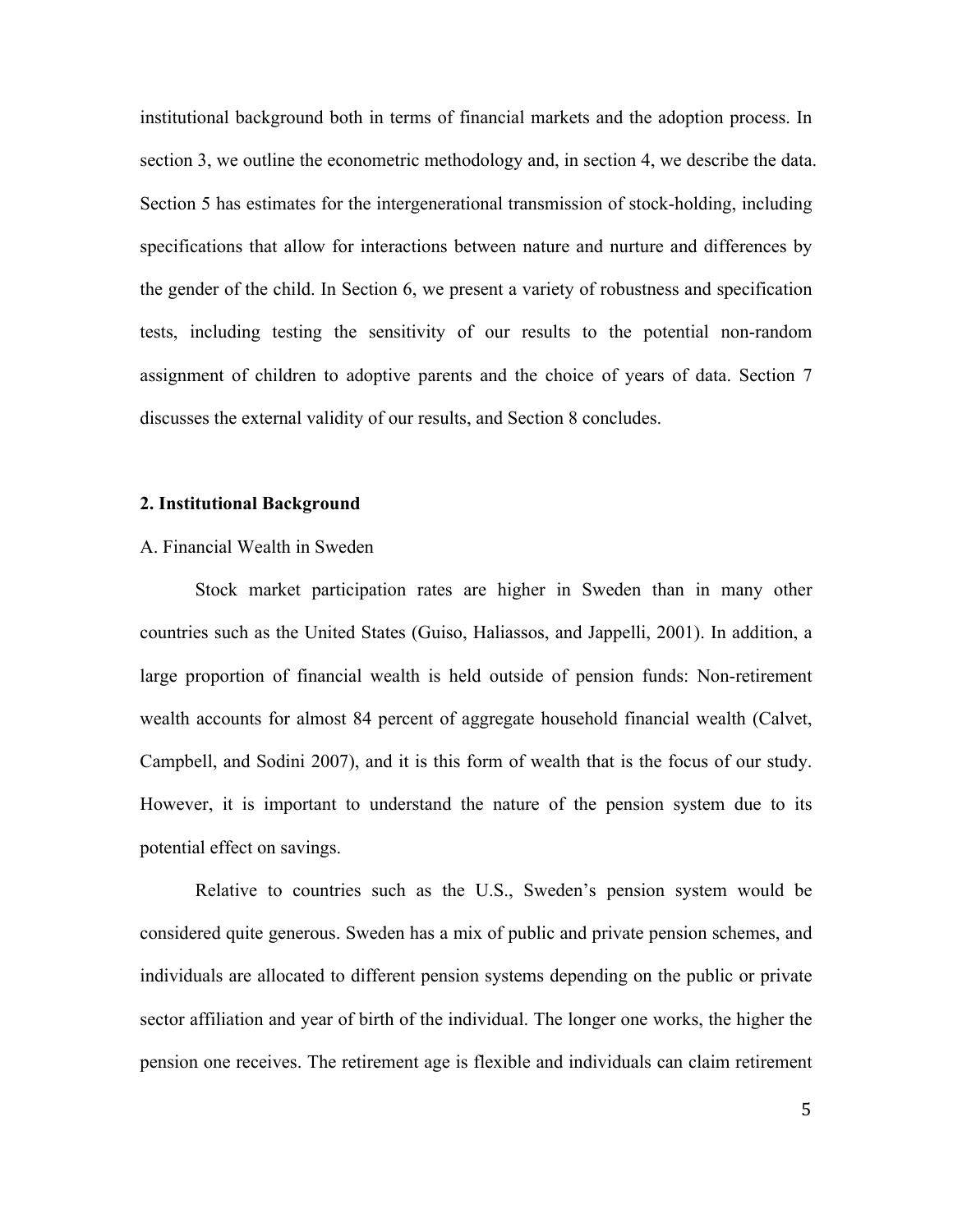benefits beginning at age  $61<sup>6</sup>$ 

Because we examine both male and female investment behavior separately, it is important to understand whether there are incentives to transfer wealth holdings from one spouse to another. There do not appear to be any such incentives. In the event of a divorce, in the absence of a prenuptial agreement, all assets are split equally among spouses. For wealth tax purposes, the value of jointly owned assets was split evenly between the two tax filers. Thus, there were no incentives for husbands and wives to strategically allocate assets between themselves in order to reduce their wealth tax bill.

Finally, people who face greater labor income risk may be less likely to choose risky financial portfolios. Consequently, the unemployment insurance system could potentially affect individuals' risk-taking behavior in financial markets; a more generous system could create an incentive to take more risk with one's portfolio. In 2000, while the formal replacement rate was at 80 percent of wages, the effective replacement rate taking earnings-ceilings into account was around 65 percent (Carling, Holmlund, and Vejsiu  $2001$ .<sup>7</sup> Because of this, it is difficult to imagine that high risky market participation in

 $6$  In 2000, when we measure asset allocation, the public pension system almost entirely consisted of a national pension plan financed on a pay-as-you-go basis (an individual account system known as the Premium Pension System (PPS) was introduced in 1999 but, because these funds were so new, investment in the PPS funds was very low when we are measuring asset allocation). In addition, most people receive an occupational pension from their employer. According to the Swedish Pensions Agency, about 90% of employees receive some pension benefits from their employer as a condition of employment. On average, around 4.5% of the employee's salary is put into employer provided schemes (Thörnqvist and Vardardottir, 2014). Swedish residents also have tax incentives to invest in private pension savings that are only accessible after retirement. However, as mentioned earlier, individuals still hold a substantial fraction of their wealth in non-retirement wealth. There is also a guaranteed pension for those who have had little or no income from work, and the size of this guaranteed pension is based on how long the person has lived in Sweden. In 2000, the maximum guaranteed pension, which applies to those who have lived in Sweden for at least 40 years, is 2394 SEK per month (\$254) before taxes for those who are married, and 2928 SEK per month (\$311) for a single person. A tax rate of 30 percent is then applied.

There is an earnings ceiling above which no additional benefits are paid. In 1996, it was estimated that 75 percent of employees had monthly earnings exceeding the ceiling (Bharadwaj et al. 2014).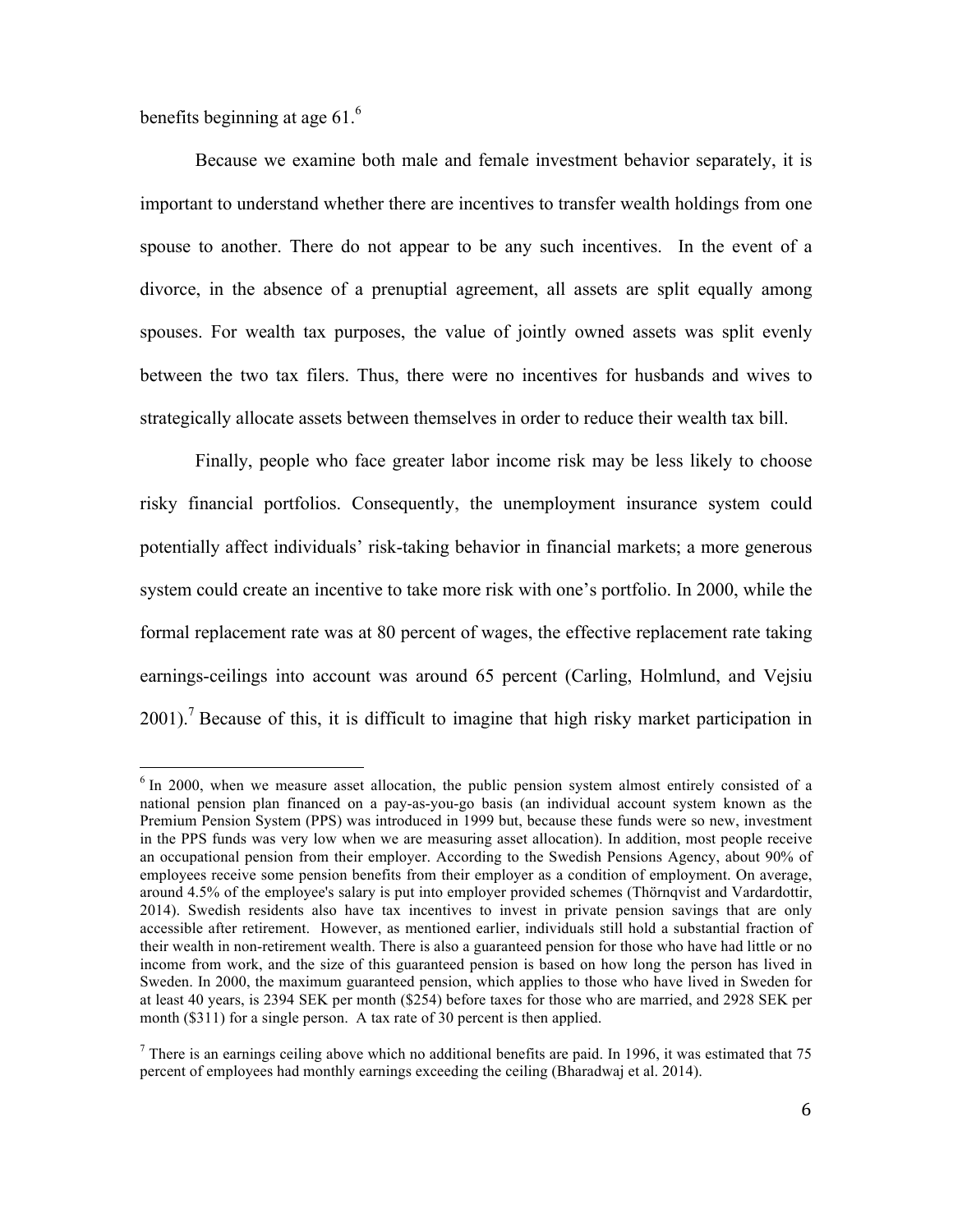Sweden compared to many other countries can be explained by the "generous" unemployment insurance system.

#### B. The Adoption System<sup>8</sup>

The adoptees we study were born between 1950 and 1980. During this period, private adoptions were illegal, so all adoptions went through the state. The state collected information on both the biological and adoptive parents; while it only required information on the biological mother, in many cases, social workers were also able to identify the biological fathers. About 80% of children were adopted in their first year of  $life.<sup>9</sup>$ 

In order to adopt a child, a family had to satisfy certain requirements. The adoptive parents had to be married and be at least 25 years old, have appropriate housing, and be free of tuberculosis and sexually transmitted diseases. The adoptive father was required to have a steady income and the adoptive mother was required to be able to stay home with the child for a certain period of time.<sup>10</sup> Overall, the adoption criteria meant that the adoptive parents were positively selected relative to the general population.

While matching of children to adoptive parents was at the discretion of the

<sup>&</sup>lt;sup>8</sup> See Bjorklund, Lindahl, and Plug (2006) and Lindquist, Sol, and Van Praag (2015) for more details.

<sup>&</sup>lt;sup>9</sup> Upon turning 18, an adopted child has the legal right to obtain information from public authorities about the identity of his or her biological parents (Socialstyrelsen 2014). However, according to Swedish law, there is no legal requirement for parents to inform adopted children that they are adopted (SOU 2009).

 $10$  Prior to 1974, there was no parental leave to care for adopted children. In 1974, the modern Swedish parental leave system was introduced; in this system, parents had the right to a total of 6 months of paid parental leave that could be divided among the parents as preferred. The system gave equal rights to ownbirth children and adopted children (SOU 1978). It replaced the older "moderskapsersättning" system that was introduced in 1955 and that gave mothers the right to 3 months of paid leave (SOU 1954).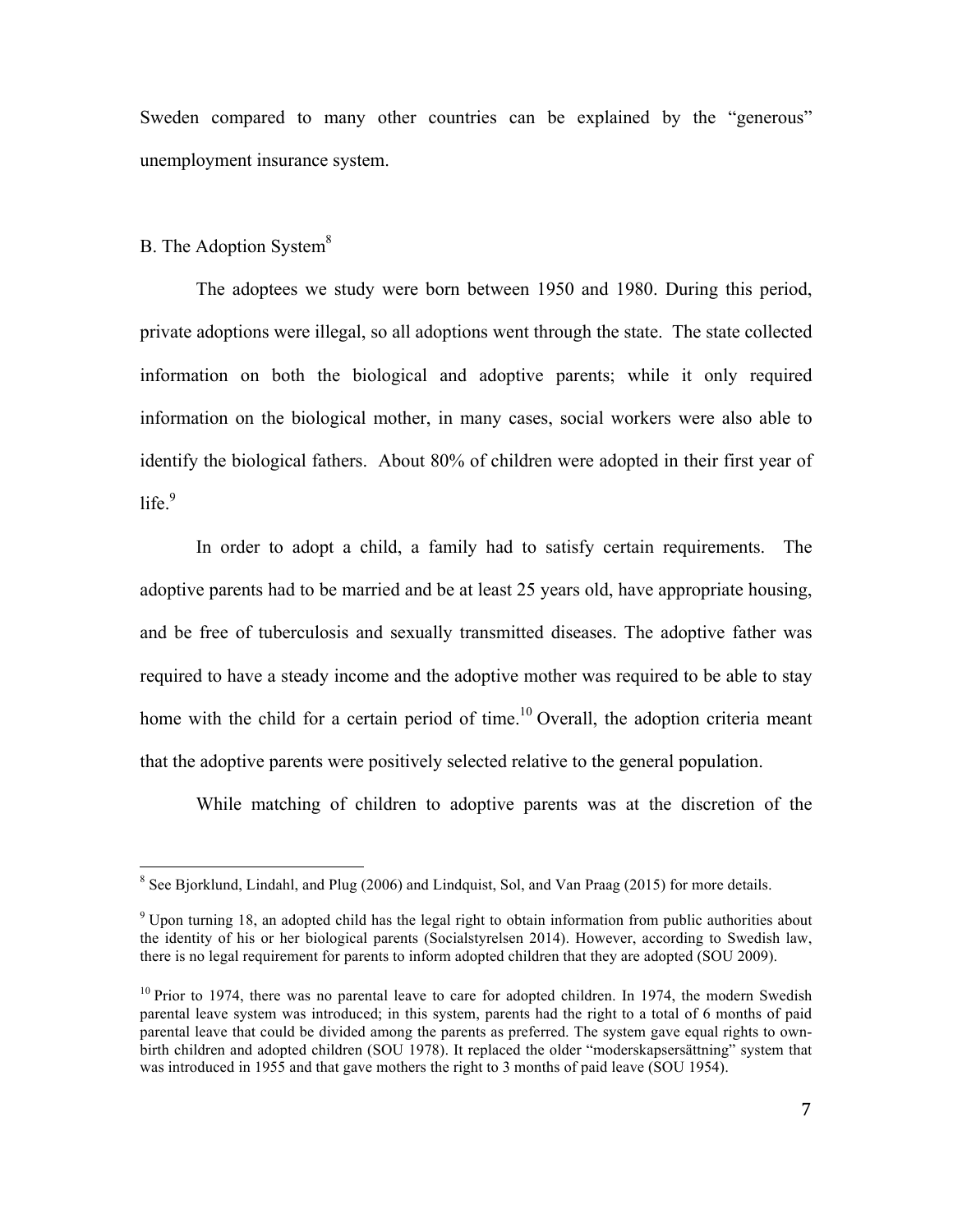caseworkers, the evidence from that period suggests that social authorities were not able to systematically match babies to families based on family and child characteristics (see Lindquist, Sol, and Van Praag 2015 for more details). However, we will examine this issue in more detail later.

#### **3. Empirical Strategy**

Adoption studies have been widely used by economists in other contexts to determine the relative roles of genes and environment in influencing economic behavior. Much of this research has incorporated information on outcomes of adoptive parents but not on the biological parents of adopted children; thus, it does not compare the relative effects on adopted children of the behaviors or outcomes of biological and adoptive parents.<sup>11</sup> Recent studies using Swedish data have been able to make this comparison by taking advantage of the availability of data on both biological and adoptive parents. These include the seminal study of Björklund, Lindahl, and Plug (2006) who studied educational attainment and earnings. Since then, the Swedish data have been used to study voting (Cesarini, Johannesson, and Oskarsson, 2014), crime (Hjalmarsson and Lindquist, 2013), entrepreneurship (Lindquist, Sol, and Van Praag, 2015), and health (Lindahl et al. 2015). These studies have found evidence that both characteristics of biological and adoptive parents are predictive of child outcomes.

Our primary specification uses data on adoptees to relate stock market participation of an adoptee to the stock market participation of both his/her biological and adoptive parents. We estimate the following equation:

 $11$  See Sacerdote (2010) for a survey of this literature.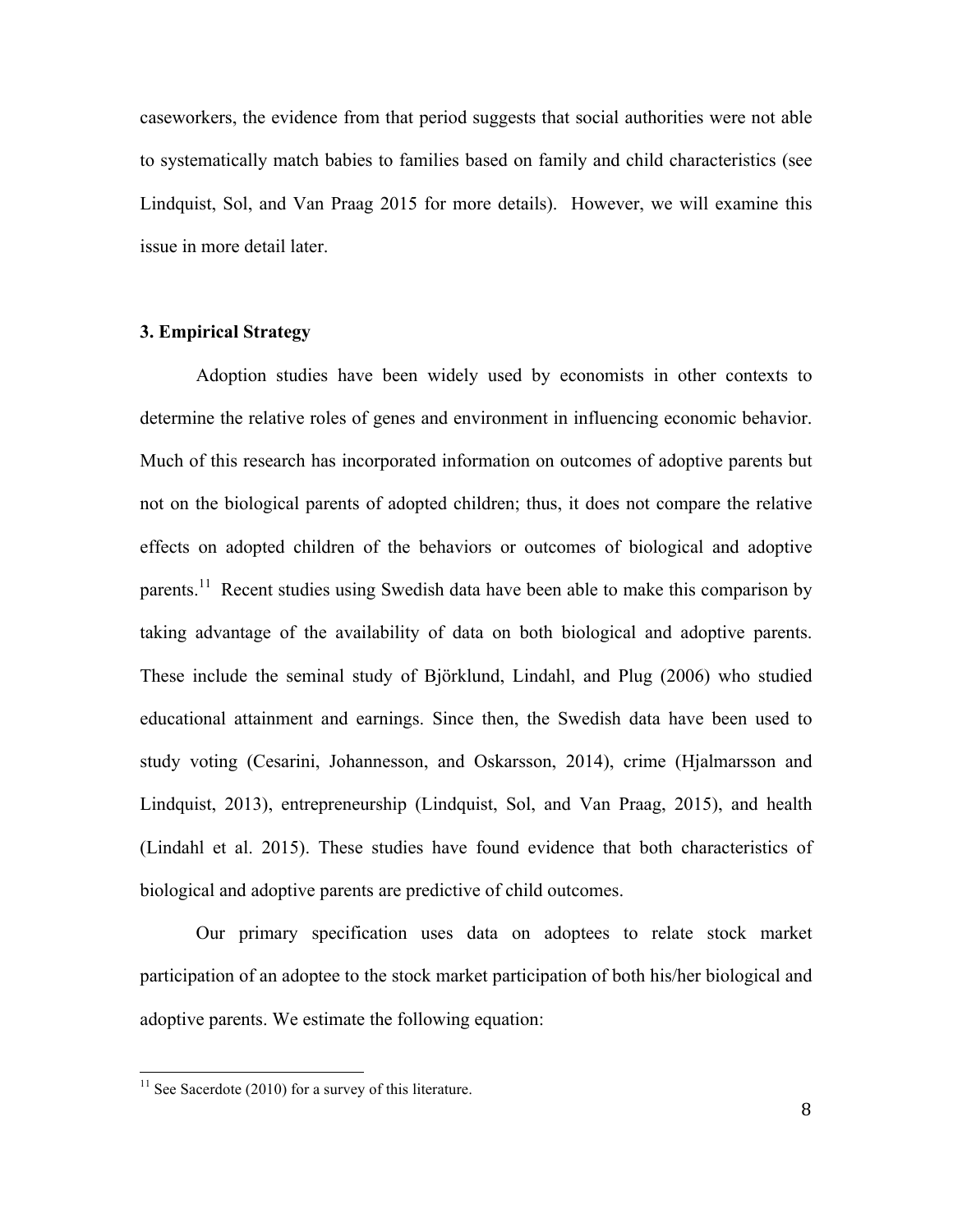$$
P_{ij} = \beta_0 + \beta_1 P_{im} + \beta_2 P_{if} + \beta_3 P_{jm} + \beta_4 P_{jf} + X\beta_5 + \epsilon_{ij} \tag{1}
$$

where  $P$ , our main variable of interest, is an indicator of whether an individual has stocks in their portfolio, *i* indexes the biological family, *j* indexes the adoptive family, *m* refers to mother and *f* refers to father, and *X* refers to the set of control variables. Because asset allocation may vary by age, these include year-of-birth dummies for both parents and children, along with a dummy variable for the gender of the child. We estimate linear probability models but have verified that the marginal effects are very similar when a probit model is used.

A key assumption in our empirical strategy is that adoptees are randomly assigned to adoptive families at birth. Under this assumption, the coefficients on stock market participation of biological parents provide an estimate of the effect of pre-birth factors and the coefficients on stock market participation of adoptive parents provide an estimate of the effects of post-birth factors. We will test this assumption in a variety of ways; while the assumption may not be strictly true in our data, we provide evidence that suggests that violations of the assumption do not have meaningful effects on our estimates.

#### **4. Data**

We begin with merged administrative data containing information on all Swedish citizens born between 1950 and 1980, including information on educational attainment, county of residence, basic demographic information, and detailed wealth data.<sup>12</sup> To this

<sup>&</sup>lt;sup>12</sup> The register contains information on highest educational degree completed, which we use to impute years of schooling. We follow Holmlund et al. (2011) and impute years of schooling in the following way: 7 for (old) primary school, 9 for (new) compulsory schooling, 9.5 for (old) post-primary school (realskola), 11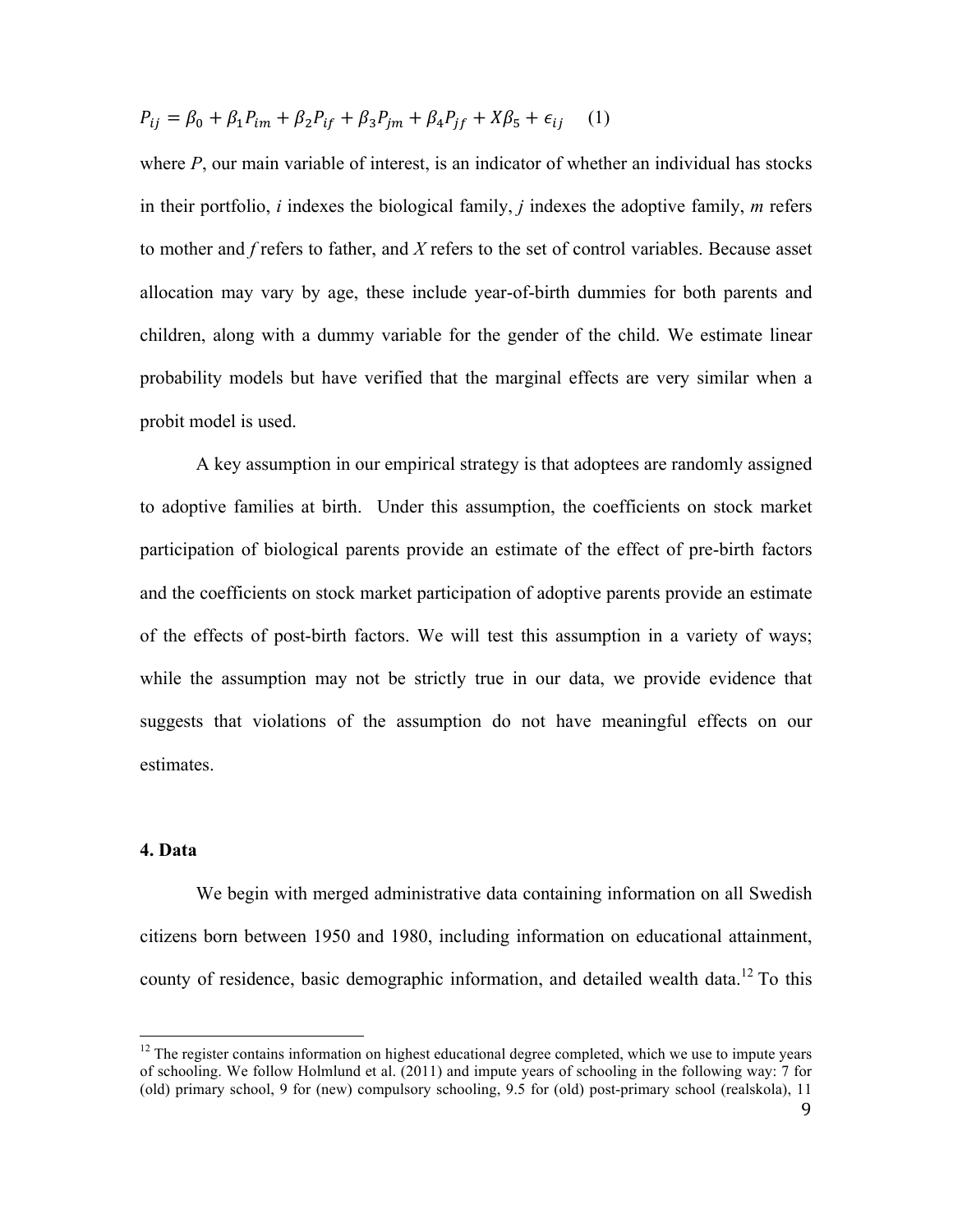we merge the Swedish multigenerational register, which contains information on both biological and adoptive parents for adopted children, and enables us to link children born 1980 or earlier to their parents.

For data on asset allocation, we predominantly rely on the Swedish Wealth Data (Förmögenhetsregistret). These data were collected by the government's statistical agency, Statistics Sweden, for tax purposes between 1999 and 2007, at which point the wealth tax was abolished.<sup>13</sup> For the years 1999 to 2006, the data include all financial assets held outside retirement accounts at the end of a tax year, December 31st, reported by a variety of different sources, including the Swedish Tax Agency, welfare agencies, and the private sector. Financial institutions provided information to the tax agency on their customers' security investments and dividends, interest paid or received, and deposits, including nontaxable securities and securities owned by investors, even for persons below the wealth tax threshold. Because the information is based on statements from financial institutions, it is likely to have very little measurement error and, because the entire population is observed, selection bias is not a problem.

<u> 1989 - Andrea Santa Andrea Andrea Andrea Andrea Andrea Andrea Andrea Andrea Andrea Andrea Andrea Andrea Andr</u>

for short high school, 12 for long high school, 14 for short university, 15.5 for long university, and 19 for a PhD university education. Since the education register does not distinguish between junior-secondary school (realskola) of different lengths (9 or 10 years), it is coded as 9.5 years. For similar reasons, long university is coded as 15.5 years of schooling.

 $<sup>13</sup>$  During this time period, the wealth tax was paid on all the assets of the household, including real estate</sup> and financial securities, with the exception of private businesses and shares in small public businesses (Calvet, Campbell, and Sodini 2007) and, in year 2000, was levied at a rate of 1.5 percent on net household wealth exceeding SEK 900,000. The Swedish krona traded at \$0.106 at the end of 2000, so this threshold corresponds to \$95,400. After 2000, the tax threshold was raised to SEK 1,500,000 for married couples and non-married cohabitating couples with common children and 1,000,000 for single taxpayers. In 2002 the threshold rose again, this time to SEK 2,000,000 for married couples and non-married cohabitating couples and 1,500,000 for single taxpayers. In 2005 the threshold rose once more but this time only for married couples and cohabitating couples, this time to SEK 3,000,000.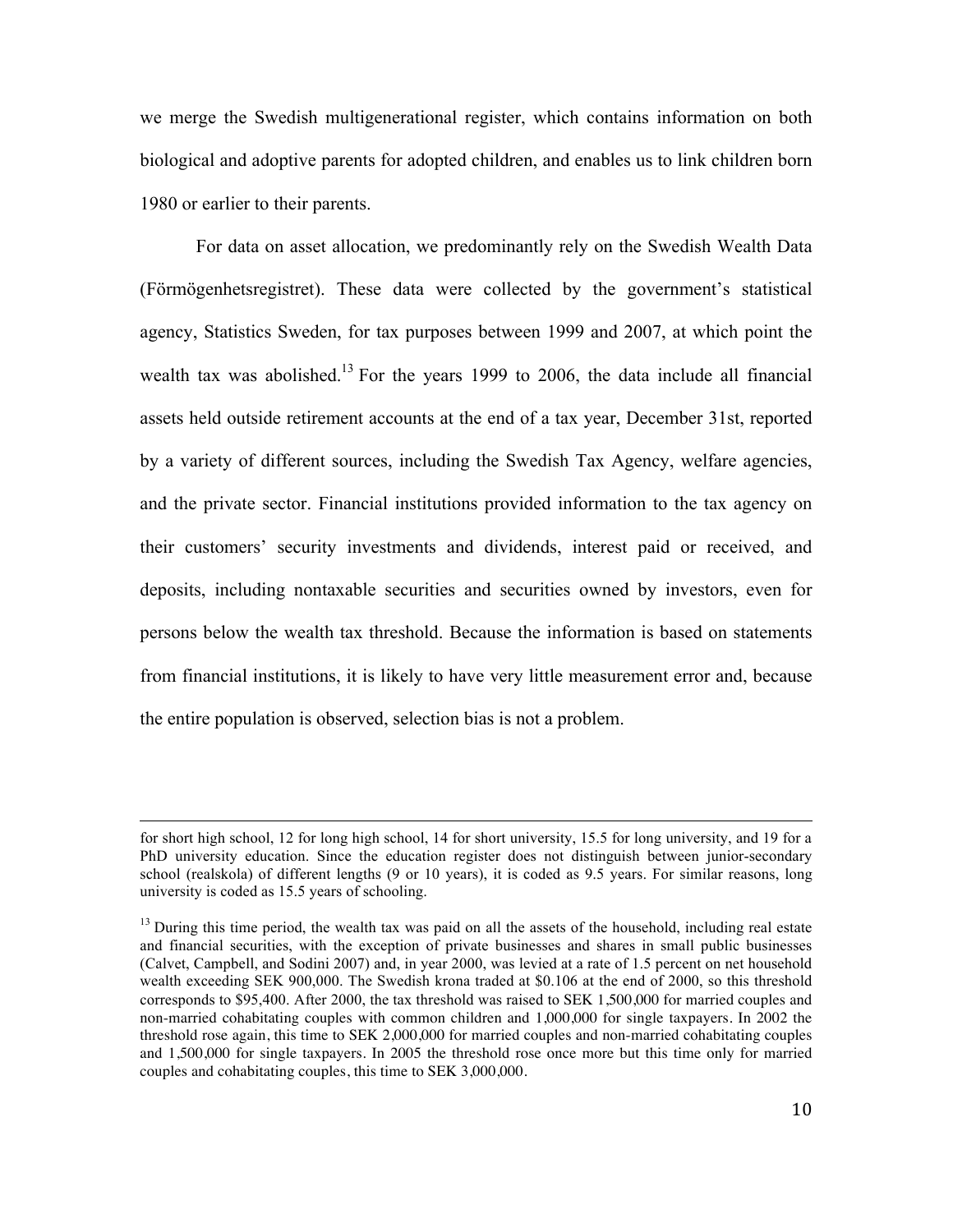From this, we observe the aggregate value of bank accounts, mutual funds, stocks, options, bonds, and capital endowment insurance as well as total financial assets and total assets.<sup>14</sup> We analyze equity market participation, and the extent of it, using outcome variables constructed in year 2000, although we have tested the sensitivity of our conclusions to this choice and have found them to be quite robust.<sup>15</sup>

Our primary measure of equity market participation is an indicator variable for whether the individual owns stocks directly  $-$  we refer to this as stock market participation or direct equity participation. However, we also study the share of financial wealth that is invested in stocks – we refer to this as the stock share or risky share. As a robustness check, we also report estimates using a broader measure of risk taking that includes participation through either direct stock holding or mutual funds with a stock component.<sup>16</sup>

We use data from the Income Register to measure income for our sample. The register includes income beginning in 1968. Our measure of income includes earnings from employed labor as well as self-employment income and taxable benefits. The variable we use is the log of average (deflated) labor income between 1980 and 2000. In the few cases where labor income is zero in all years, we set the log to zero.

Our sample includes children born in 1950 or later with all applicable parents

<sup>&</sup>lt;sup>14</sup> Small bank accounts were not reported by banks to the Swedish Tax Agency unless there was more than 100 SEK (about \$10) in interest during the year. However, Statistics Sweden estimates that 98% of the total money in bank accounts is included in the data.

<sup>&</sup>lt;sup>15</sup> We have run all the regressions with wealth data from 1999 and 2001 and the results are identical. We also show later in the paper that the estimates are similar when we use data from 1999 for parents and 2006 for children.

<sup>&</sup>lt;sup>16</sup> This includes holdings of mutual funds that only include stocks but also includes mutual funds that have a mixture of stocks and other financial instruments such as cash or bonds.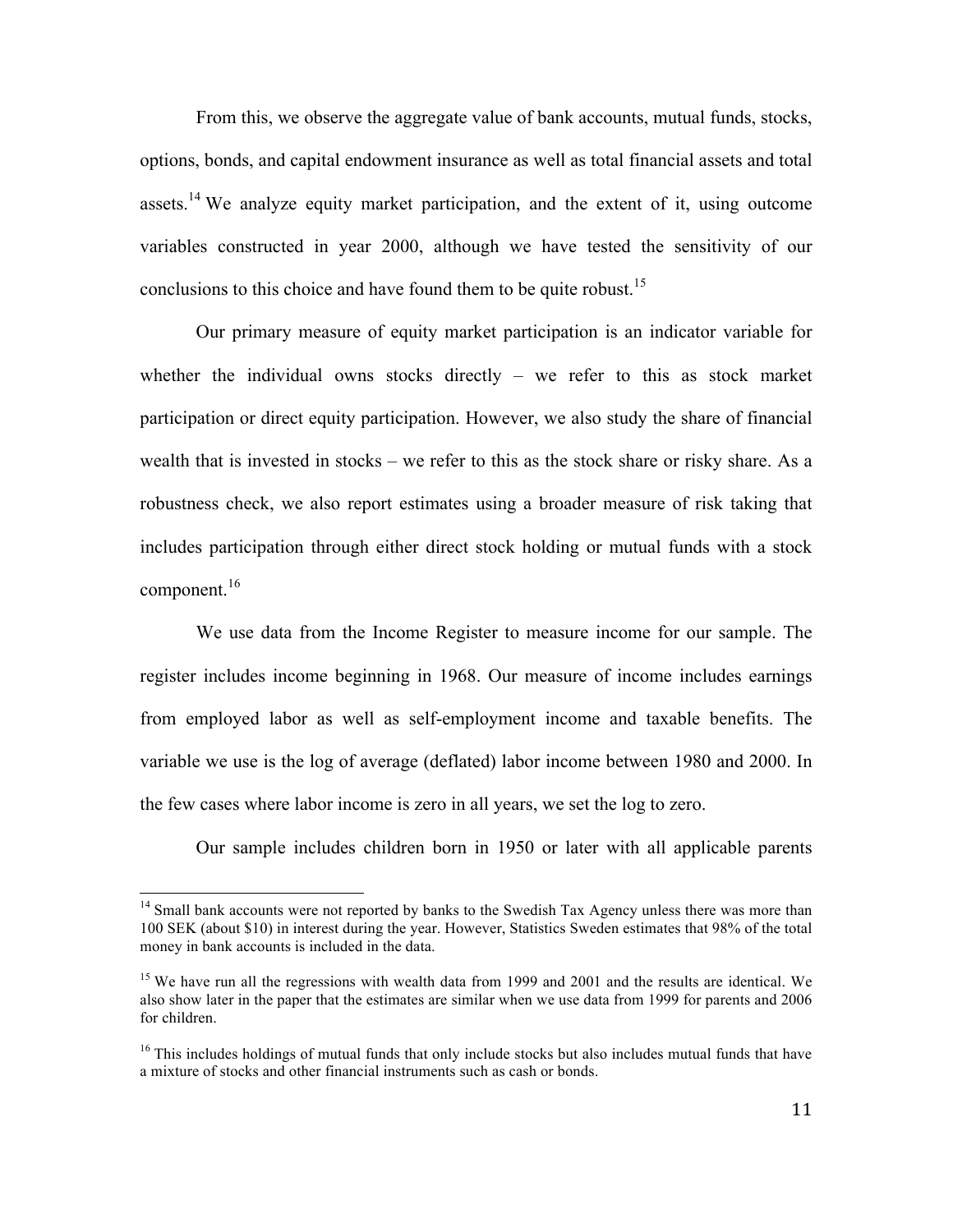alive in 2000 and for whom we have information on schooling, earnings, and wealth.<sup>17</sup> We have information on over two million children who are raised by their biological parents and 3275 adopted children who have data available for both biological and adoptive mothers and fathers.<sup>18</sup>

We report descriptive statistics for our sample in Table 1. The top panel has means for children, both biological and adoptive. In 2000, when their assets and education are measured, the average child age is 32.5 for biological children and 35 for adoptive children. Biological children have half a year more education on average and their probability of holding stocks is higher (26% to 23%). However, adopted children have higher financial assets.

The second panel has means for biological parents, both parents who raised their own biological children and parents who gave their children up for adoption. There are large differences in the characteristics of these two types of biological parents with the biological parents of adoptees having much less wealth and lower years of schooling.

Finally, the bottom panel has descriptive statistics for adoptive parents. For adopted children, adoptive parents are older, wealthier, better educated, and more likely to hold stocks and risky assets than the child's biological parents. When compared to biological parents who raise their own children, adoptive parents also seem positively selected, but the differences here are much smaller.

<sup>&</sup>lt;sup>17</sup> Because of changing access to contraception and abortion in the later 1960s and early 1970s, there is some concern that children born and adopted after 1970 could be different. However, as we show later, results using only children born before 1970 are very similar.

<sup>&</sup>lt;sup>18</sup> We later test the sensitivity of our conclusions to the restriction that we observe both biological mothers *and* fathers of adopted children and find the results to be quite consistent.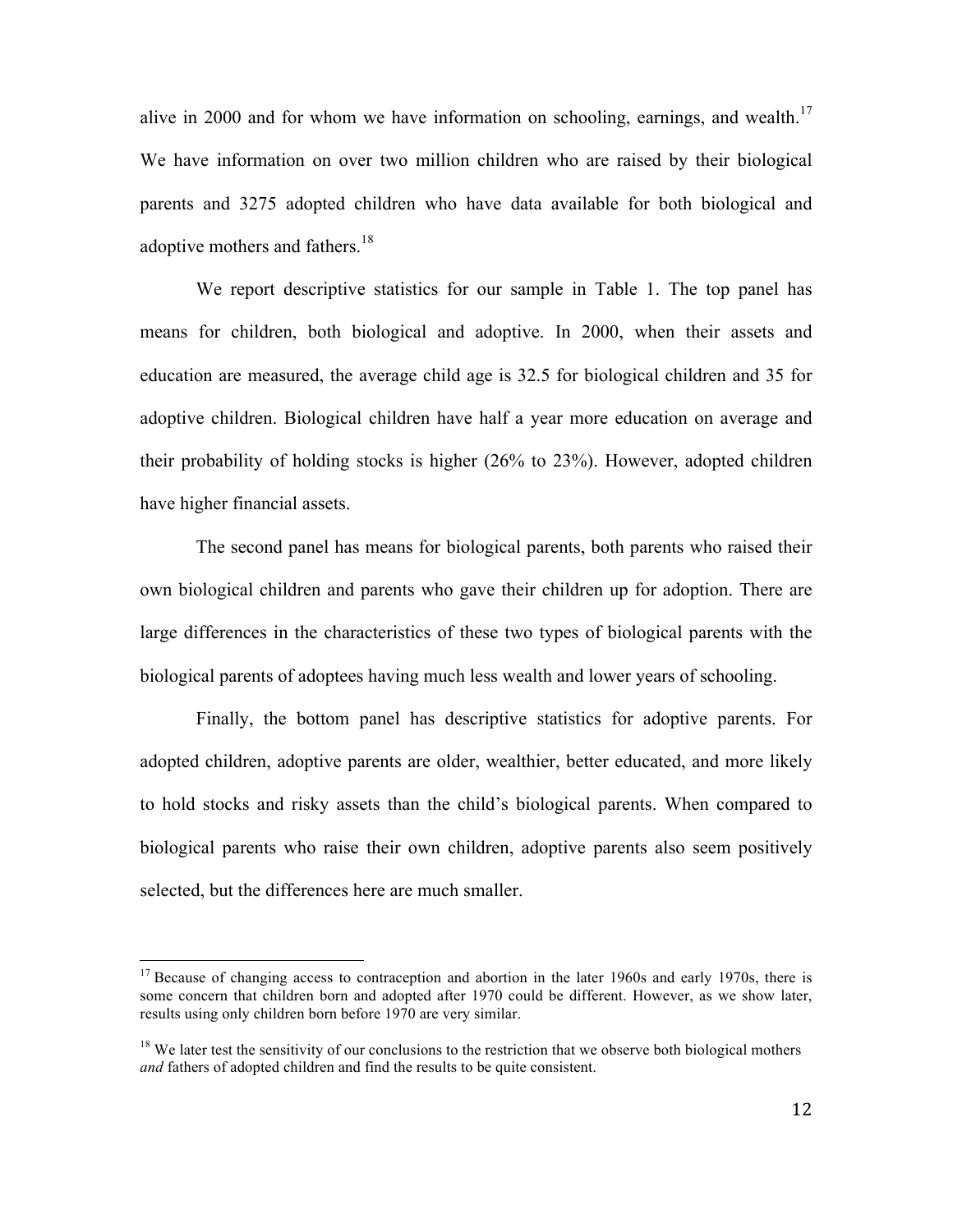#### **5. Results**

Table 2a provides estimates of equation (1) for the sample of adopted children with an indicator for stock market participation as the dependent variable.<sup>19</sup> In column  $(1)$ , we include dummies for stock market participation of both biological and both adoptive parents. All coefficients are statistically significant, but the coefficients on adoptive parents are larger than those on biological parents, suggesting that pre-birth factors (including genes) have a smaller influence on risk taking in financial markets than do environmental factors. 20

In column (1) of Table 2a, we included all parents and children irrespective of whether they have positive financial wealth. However, individuals without financial wealth cannot invest in stocks, so for those individuals without financial wealth, we may not be observing their true risk preferences. As a result, we next consider what happens to our estimates when we condition on having positive financial wealth—first of the parents and then of the children.

In column (2) of Table 2a, we add indicator variables for whether each type of parent has positive financial wealth (4 indicator variables in total). Now the coefficients on risky asset holding reveal the effect of parental stock holding conditional on parents having positive financial wealth. If the coefficients change substantially, this suggests that the relationship we are observing may in fact be driven by the effect of parental financial wealth (or other variables correlated with parental financial wealth) on the risktaking of children instead of the effect of parental risk taking itself. It is important to note

<sup>&</sup>lt;sup>19</sup> Because there can be multiple adoptive children in a family, we cluster the standard errors at the adoptive family level.

 $20$  If we exclude risk taking of mothers or of fathers, the coefficients increase somewhat when the risky holdings of the other spouse is omitted, presumably because of assortative mating.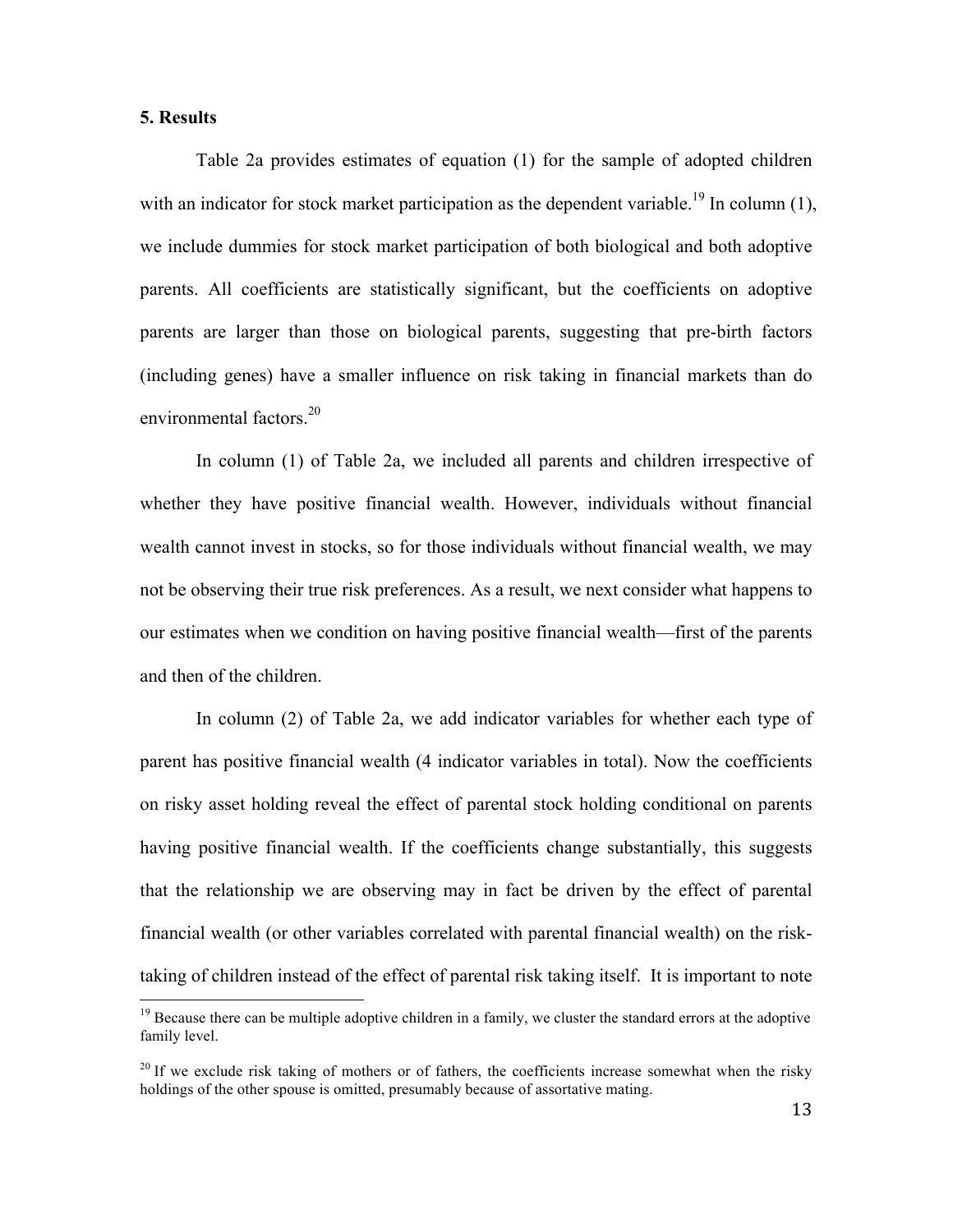that the coefficients remain positive and statistically significant (with the exception of stock holding of biological fathers) but are a bit smaller than in column (1), suggesting that very little of the relationship can be explained by positive parental financial wealth holding.

Next, we condition on children having positive financial wealth; in this case, we are considering the relationship between child and parent risk-taking conditional on them both having positive financial wealth (and thus the opportunity to hold risky assets). However, these results are quite speculative, as children's positive financial wealth may be endogenous to parent's risk-taking behaviors (both biological and adoptive).<sup>21</sup>

In column (3) we estimate the stock-holding regression, conditioning on the indicators for positive parental financial wealth and including only children who have positive financial wealth. This reduces the sample size from 3275 to 1986. Interestingly, the relative magnitude of the adoptive coefficients increases relative to the biological coefficients. So, conditional on parents and children having positive financial wealth, there is less evidence that the risk-taking of biological parents affects child behavior, suggesting a limited role for factors such as innate risk preferences or ability.

The relationship between portfolio choices of parents and their adoptive children could reflect a direct causal effect of parental stock-holding or environmental transmission of risk preferences. However, it is also possible that parental stock-holding is proxying for other omitted parental characteristics such as parental wealth, income, or

 $21$  In Appendix Table 1 we examine whether the child has positive financial wealth as a function of parental characteristics. In Column 1, we see that there is a clear positive relationship between stock-holding of all four types of parents and the child having positive financial wealth. When we control for whether parents have positive financial wealth (Column 2), we still find positive effects but they are smaller, particularly for biological parents. We have also verified that, if we control for the *level* of parental financial wealth, the biological risk-taking coefficients become very small and statistically insignificant. Columns 3 and 4 present comparable results for the children raised by their biological parents for comparison.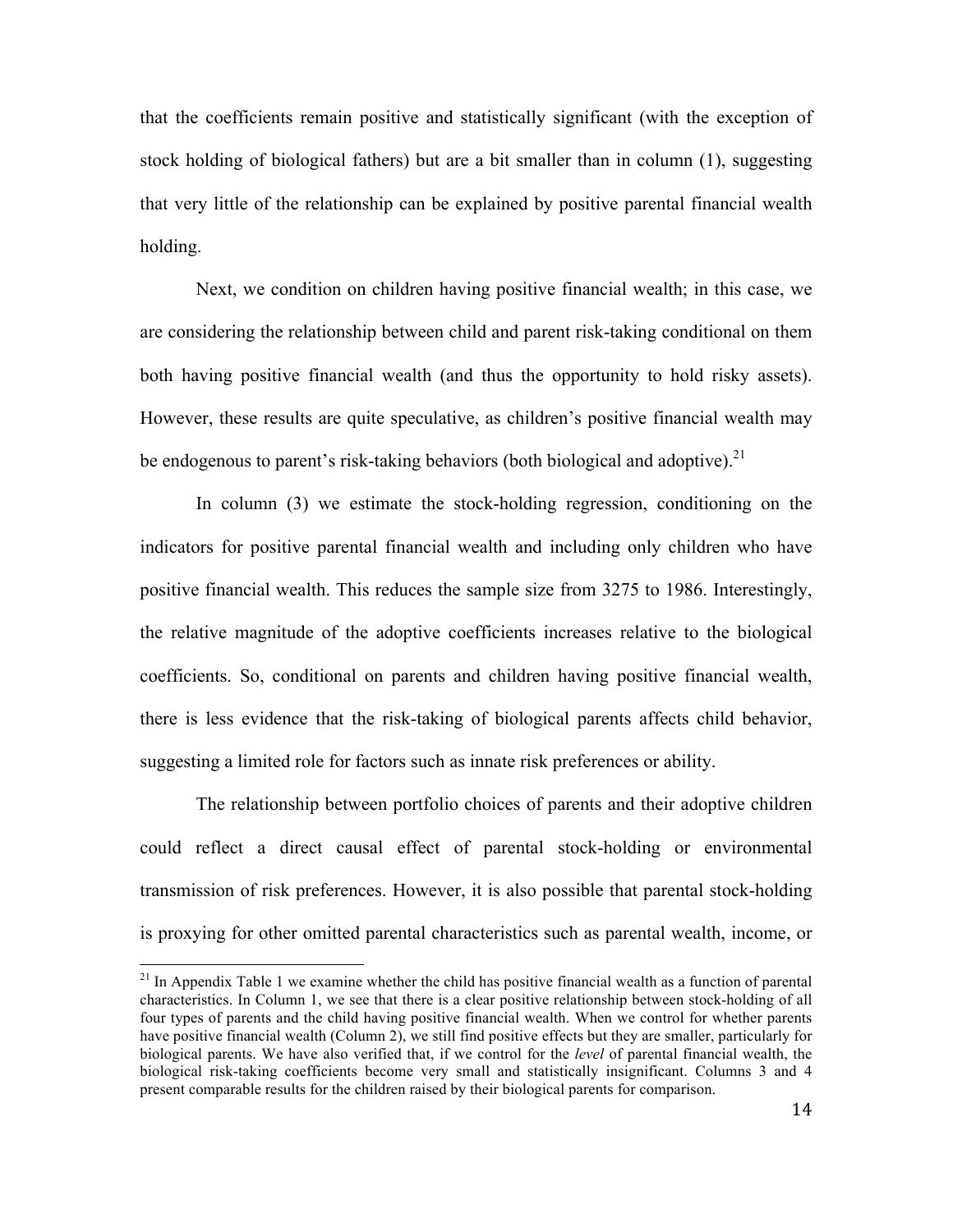education, and it is these characteristics that directly affect the behavior of the child. To test this possibility, we control for all these characteristics of the adoptive and biological parents and see whether coefficient on parents' stock-holding declines. These estimates are in Column (4) of Table 2a. Comparing the estimates to those in column (3), we see that the addition of parental characteristics reduces the coefficients but not by a lot.

One other possibility is that transmission of risk preferences occurs because parents with risky portfolios are wealthier and invest more in their children's human capital.<sup>22</sup> To assess this possible mechanism, we add a control for child education. We also add controls for child earnings and child wealth to see whether these reflect plausible mechanisms. The estimates (in column (5) of Table 2a) are almost identical to those in column (4). While this type of analysis can only be suggestive due to the endogeneity of the child characteristics, it suggests that these may not be important intermediate variables in the intergenerational transmission of stock-holding.<sup>23</sup>

An alternative measure of risk-taking is the stock share -- the proportion of financial wealth invested in stocks. We study the intergenerational relationships in this variable in columns (6) and (7). In column (6), we restrict the sample to children with positive financial wealth and, in column (7), we further restrict to children who hold some stocks. Analogously, the controls in column (6) include indicators for whether parents have positive financial wealth and those in column (7) include indicators for whether parents hold stocks. In both columns, we find that the intergenerational

 

<sup>&</sup>lt;sup>22</sup> In earlier work, we used exogenous variation in education due to compulsory schooling laws to show that there is a positive effect of educational attainment on risky market participation of men (Black et al. 2015).

 $^{23}$  Unlike Charles and Hurst (2003) who find the intergenerational correlation in stock ownership can be explained away once parent and child incomes are controlled for, we do not find such an effect. An advantage of this study compared to Charles and Hurst (2003) is that we have earnings data for a longer period of time.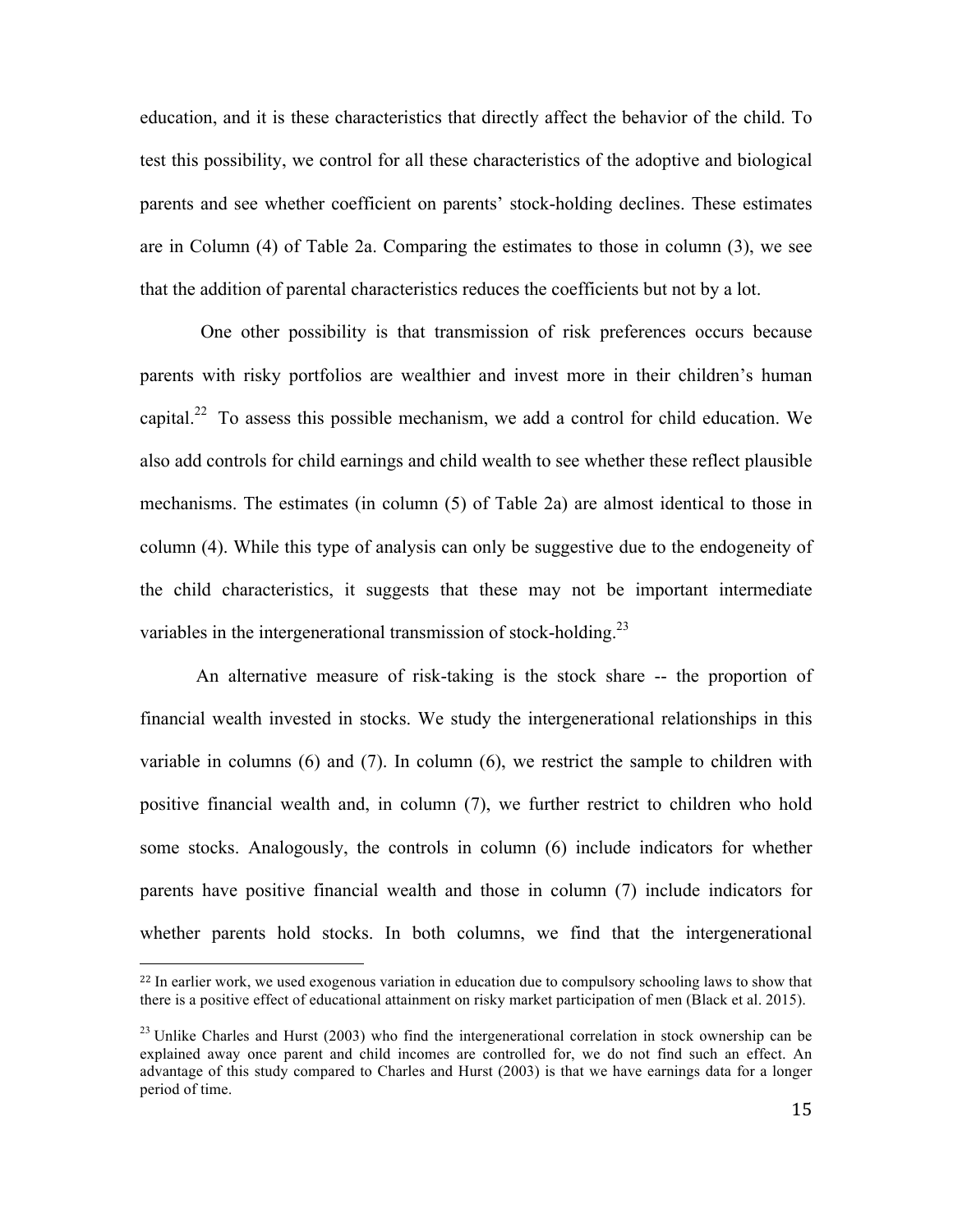relationships are only evident for adoptive parents. The effects are quite large – an increase in the stock share of 0.1 for an adoptive mother (father) increases the stock share of the adoptive child by 0.03 (0.02).

How can we interpret these results? In a standard asset-pricing model (assuming constant relative risk aversion (CRRA) and independently and identically distributed returns), the risk preference parameter for an individual is proportional to the share that the individual invests in equities. So, our finding that intergenerational correlations in the stock shares are only evident for adoptive parents suggests that risk attitudes may be environmentally rather than genetically determined.

Table 2b has analogous results for own-birth children for comparison. As has been documented in the literature, the magnitudes of the intergenerational correlations are quite substantial. About 26% of own-birth children invest in stocks. The effects for ownbirth children imply that having a father who invests in these assets increases child participation by .14 or about 54% of the mean. The equivalent figure for mothers is even larger at 73%. Consistent with other papers using different outcome variables, we find that the effect of parent asset allocation on that of own birth children is approximately equal to the sum of the biological and adoptive effects for adoptive children. For example, comparing column (1) of Table 2a to column (1) of Table 2b, the sum of the coefficients is .42 in the former and .34 in the latter. This finding suggests that the total overall intergenerational transmission through nature and nurture may be largely unaffected by the adoption itself.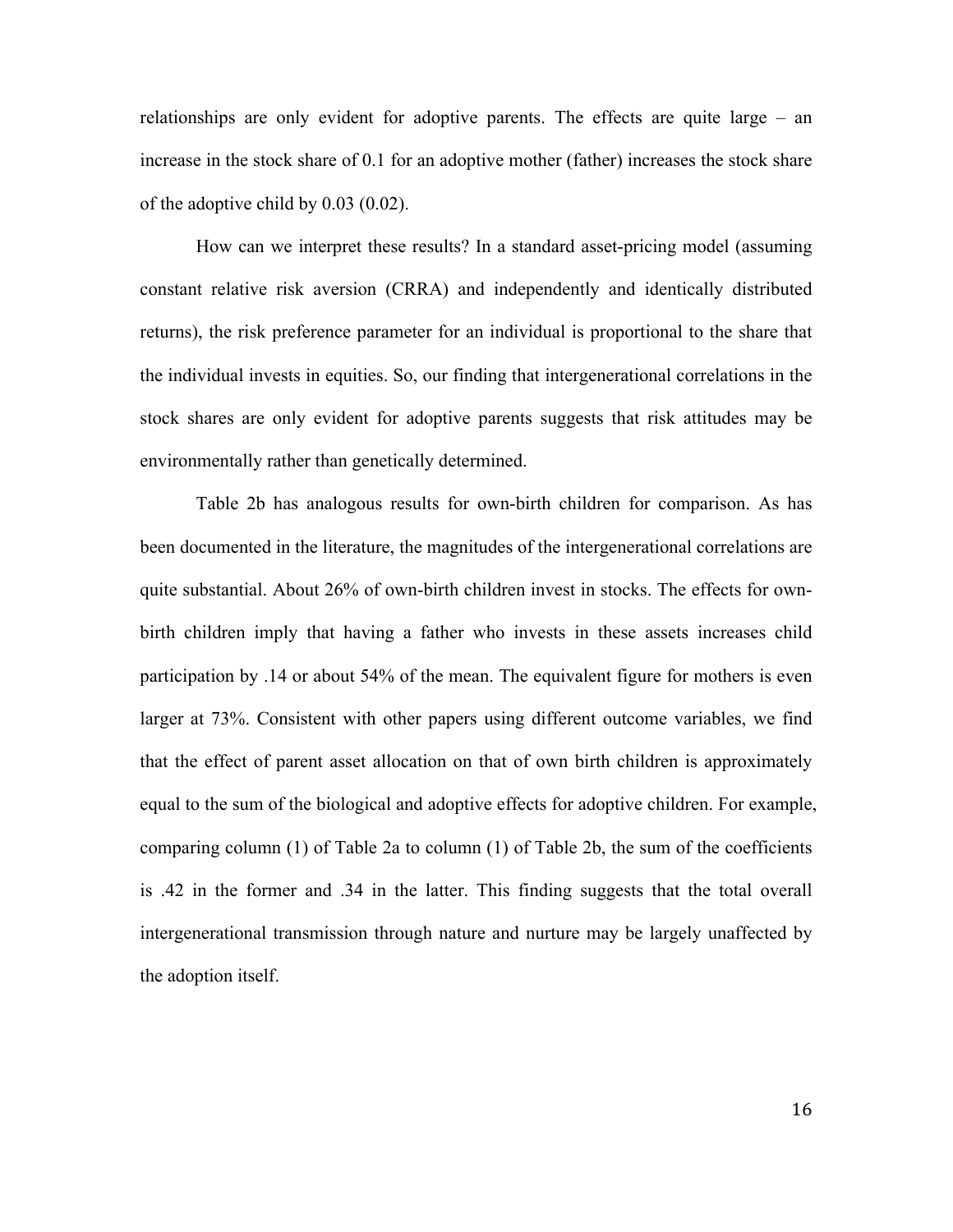#### *Household Level Analysis*

In the analysis so far, we have studied mother and father stock-holding separately. However, it is plausible that adoptive parents make joint decisions about their portfolio allocation. Therefore, in Table 3, we report estimates where we combine mothers and fathers. For stock holding, the variable now becomes 1 if either parent holds stocks and zero otherwise; for the stock share, the variable becomes the proportion of the total financial wealth of the mother and father that is invested in stocks. At this aggregate level, the findings very clearly show that environmental factors are more important than biological and, once there are controls for parents and children having positive financial wealth, there is no evidence that nature matters but strong evidence of large nurture effects.

#### *Gender Differences*

There are a number of reasons we might expect the relationship between parents' and child's risky financial behavior to vary by gender. First, it is well documented that attitudes towards risk differ between men and women.<sup>24</sup> Also, it is plausible that children are influenced by their adoptive parents' risk attitudes as a result of information sharing or role modeling, and that these effects differ systematically by gender – for example, children may be more influenced by the adoptive parent of the same sex. Therefore, in Tables 4a and 4b, we split the sample by child gender. The coefficient estimates suggest girls are more influenced by their adoptive mother and boys by their adoptive father (although the differences are only statistically significant for girls). While this evidence is

 

 $2<sup>24</sup>$  See, Eckel and Grossman (2008) for a survey of the literature.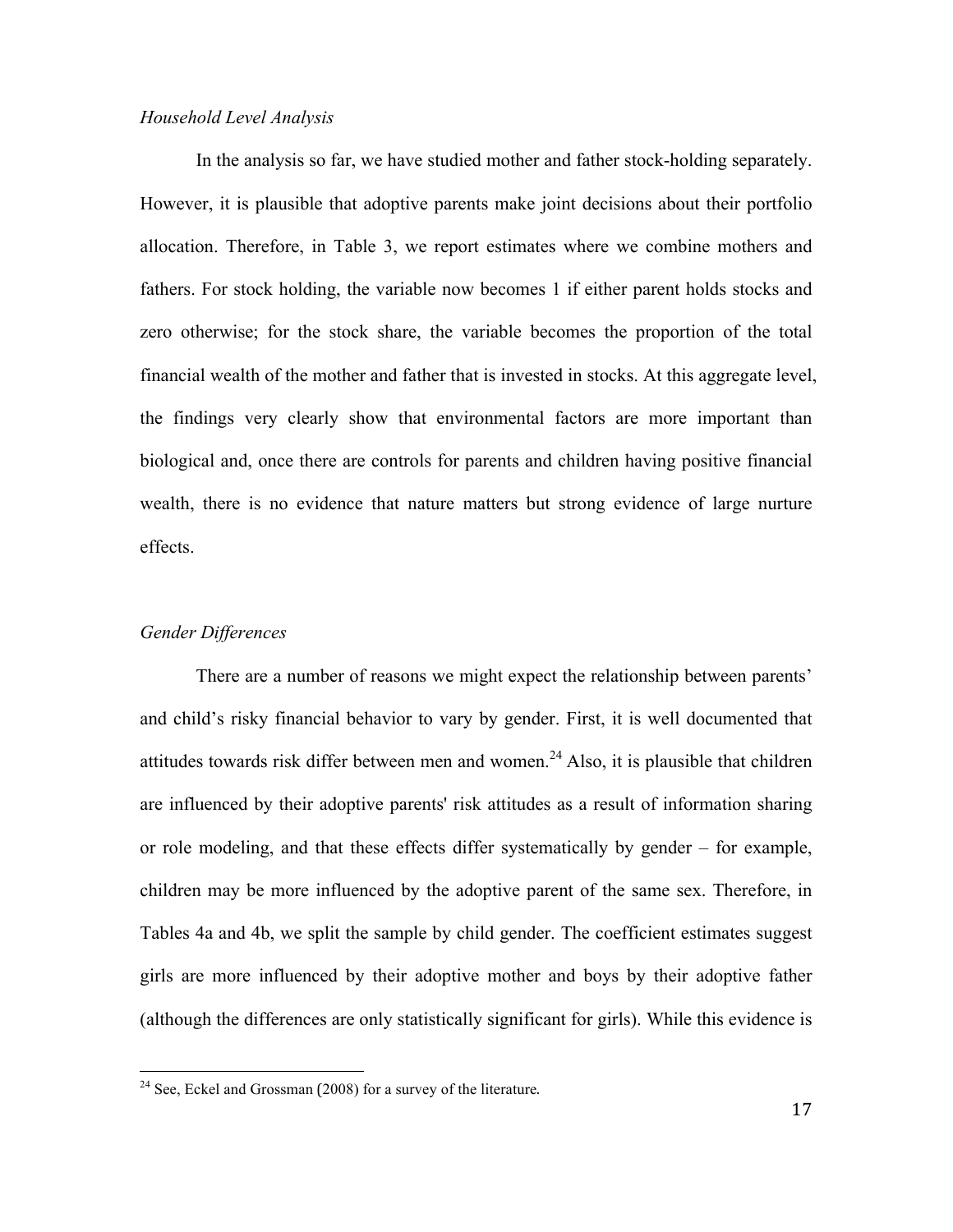only speculative, it does suggest that role-model effects may be part of the explanation for the patterns we observe.

#### *Interaction between Nature and Nurture*

We have thus far assumed that the effects of biological and adoptive parents are independent of each other. However, this may be an oversimplification if the genetic component interacts with the environmental component, one building on the other.<sup>25</sup> We present the results when we allow for an interaction between biological and adoptive parents in Table 5. In each column, we allow an interaction between the effects of biological and adoptive mothers and an equivalent interaction for fathers. In most of the specifications, the interaction terms are small and statistically insignificant, suggesting that those with genetic factors "suitable" for risky market participation do not necessarily benefit more from an environment in which a parent invests in risky markets.

#### *An Alternative Measure of Risky Assets*

In Table 6, we report estimates where we use a broader definition of risky asset holding that includes mutual funds with a stock component in addition to stock holdings. Note that the included mutual funds may also include less risky assets such as bonds and cash. The results are qualitatively similar to those for stock-holding. Risky-holding of adoptive parents is more predictive of risky-holding of children than is risky-holding of biological parents. Again, it is notable that, once one controls for parents and children

<sup>&</sup>lt;sup>25</sup> There are mixed findings in the literature about these types of interactions – Bjorklund, Lindahl, and Plug (2006) finds evidence of these interactions for mothers' education and fathers' earnings but Lindquist, Sol, van Praag (2015) finds no evidence for these interactions when studying entrepreneurship.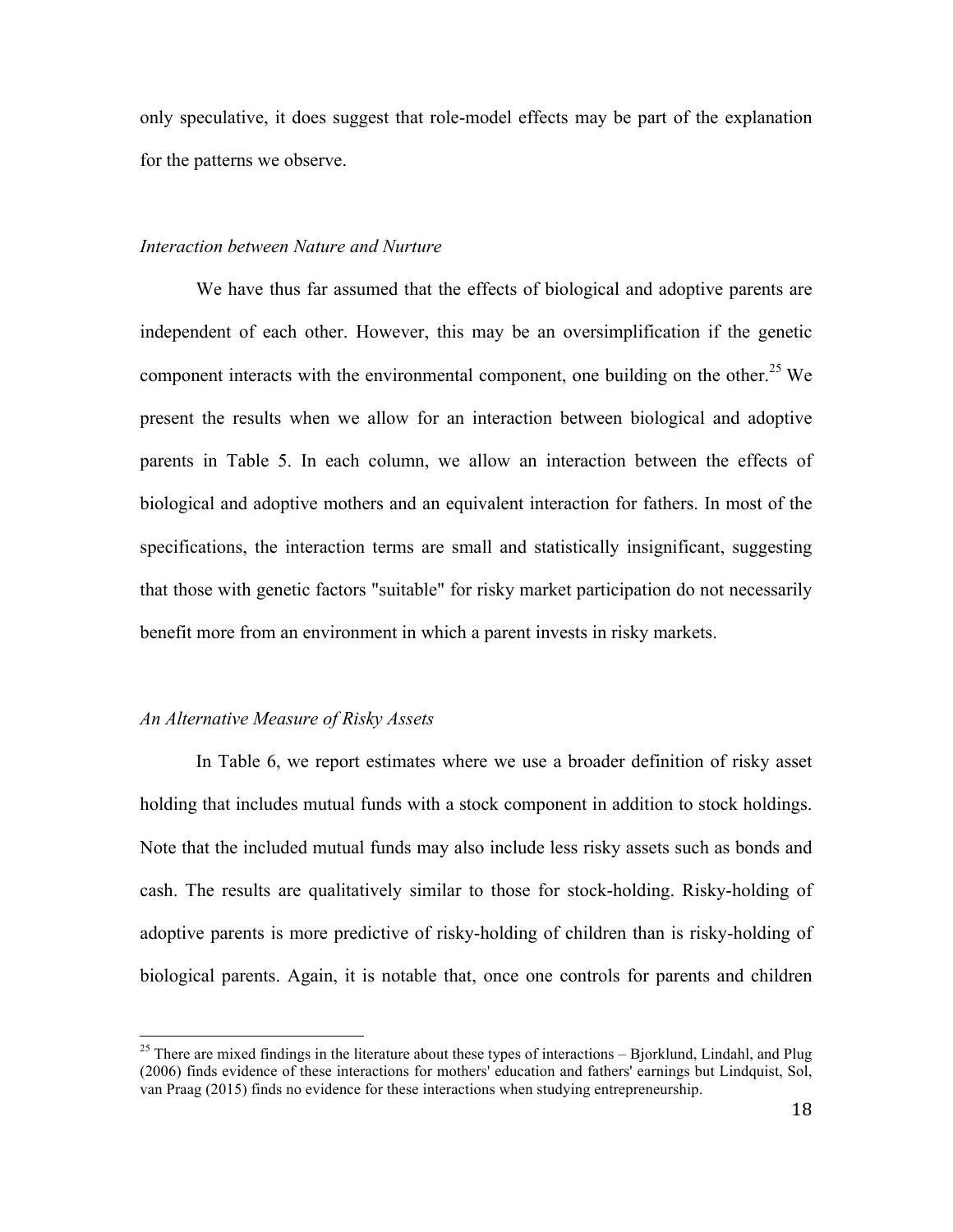having positive financial wealth, there is no evidence for any biological effects. When we look at the risky share, there is also no evidence that child behavior is related to that of their biological parents. So, the conclusions using this broader measure are very similar to those for stock-holding.

#### **6. Tests of Model Assumptions and Specification Checks**

Our interpretation of the coefficients above as reflecting the nature versus nurture components of financial risk-taking requires a number of assumptions. One of these is that adoptions occur soon after birth—if this were not the case, the coefficient on biological parents might reflect both nature and nurture, and our estimates would be biased in favor of the nature component. Because we do not observe the timing of the adoption in our data, we cannot test this directly; however, we do know that about 80% of adoptions occur within the first year after birth, so there is limited post-birth experience of the biological parents for most adoptees in our sample (Björklund, Lindahl, and Plug 2006).

The other important assumption is that adoptees are randomly assigned to adoptive families and we address this next. For parsimony, we only report robustness checks for the specification in column (1) of Tables 2-5. Estimates from the other specifications are similarly robust.

#### *Random Assignment of Adoptees*

As noted earlier, adoptees may not be randomly assigned to parents, so the question then becomes how this non-random assignment might be affecting our estimates.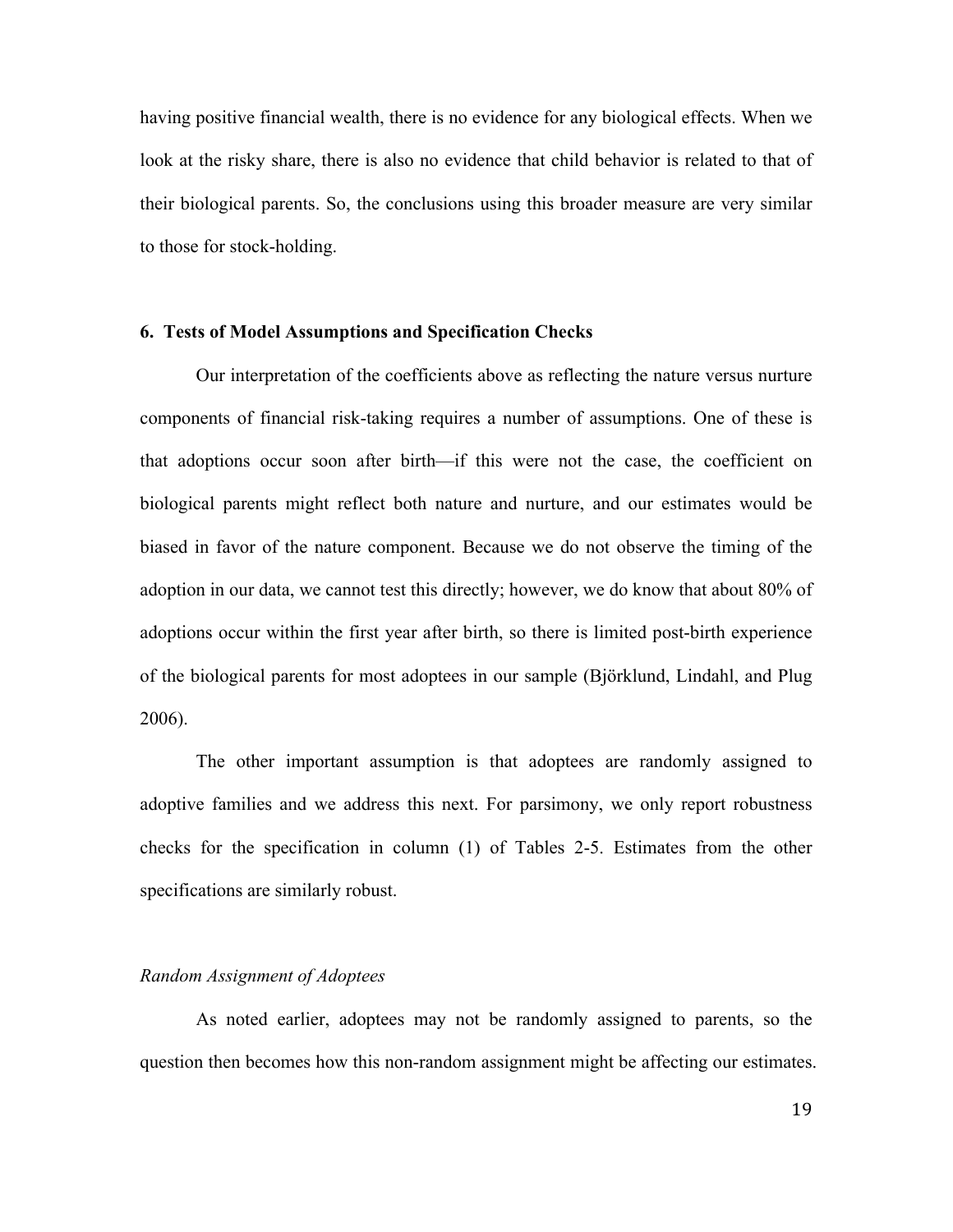The primary concern is that coefficient estimates may be biased due to correlations between risk holdings of adoptive (biological) parents and unobserved characteristics of the biological (adoptive) parents that are correlated with child risk holding. While earlier work using similar strategies with Swedish data has demonstrated that this non-random assignment is unlikely to be a problem, we conduct a number of robustness checks to verify this.

If there are correlations between risk holdings of adoptive parents and unobserved characteristics of the biological parents that are correlated with child risk holding, one might expect the coefficients on risk holding of adoptive parents to vary depending on whether risk holding of biological parents is included in the regression. The results when we do this are presented in Table 7. Column (1) of Table 7 shows estimates with just the stock holding variables for the adoptive parents included. In column (2), we add stock holding variables for the biological parents, which is the specification previously reported in column (1) of Table 2a. As we can see in column (2), these coefficients on adoptive parents' stock holding change very little when we include biological parents stock holding behavior, suggesting that the two variables are not highly correlated. As another check for omitted variable bias, we next include a number of other controls for characteristics of the biological parents. Again, if it were the case that the results were driven by selection of adopted parents, then adding further controls for biological parents' characteristics should reduce our coefficients on adoptive parents' stock holding. Column (3) of Table 7 includes risk holdings of adoptive parents and adds controls for schooling, earnings, and wealth of biological parents as proxies for general unobserved characteristics of biological parents. Comparing the coefficients on adoptive parent risk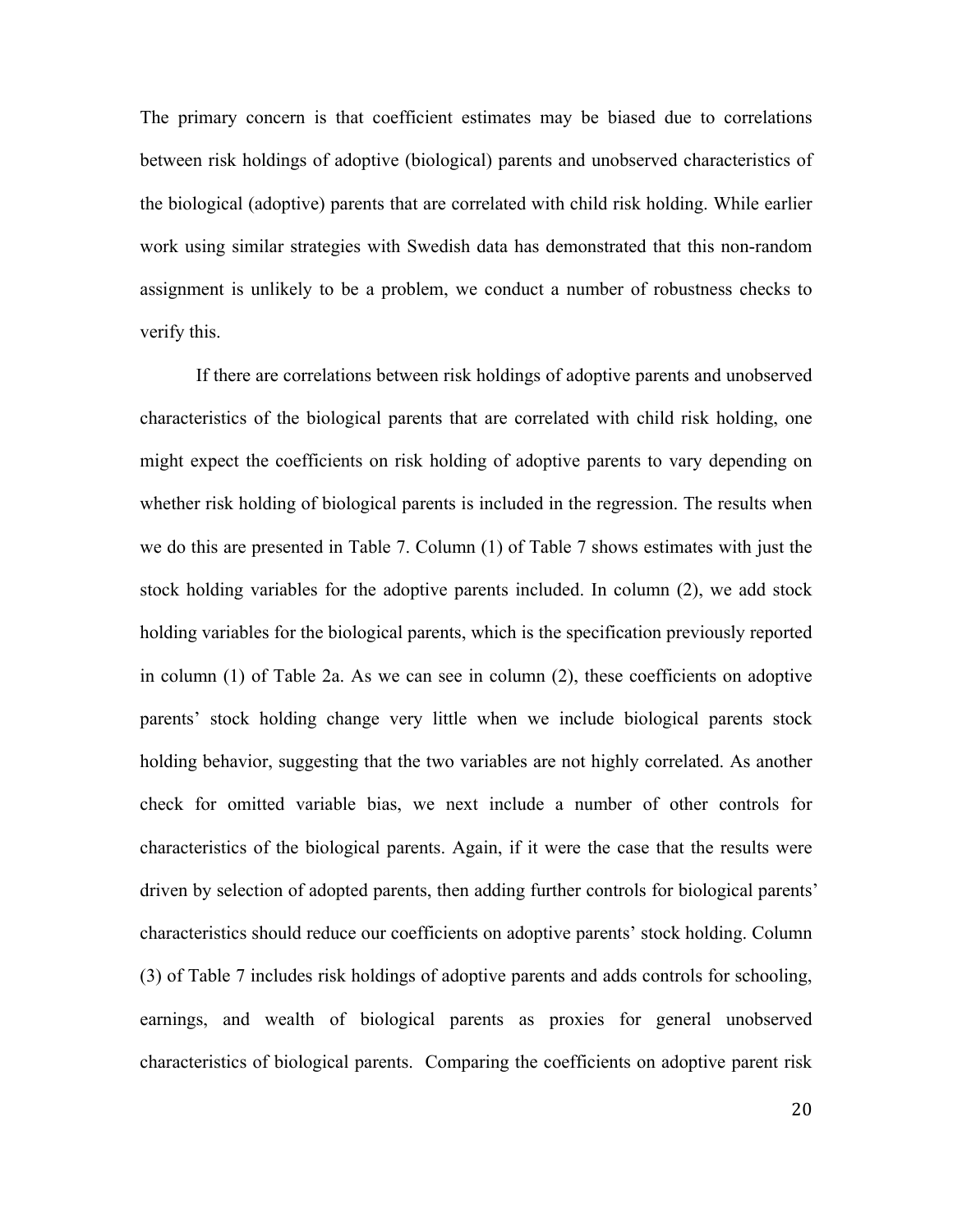holding in column (3) to column (1), the difference is very small. Finally, in column (4), we include both biological risk-taking and the other characteristics of biological parents. The resulting estimates are almost identical to those in column (3). Overall, it appears that our adoptive estimates are unlikely to be significantly biased by non-random assignment.

Columns (5) to (8) of Table 7 carry out the analogous exercise for stock holding for biological parents. In column (5), we only include the stock holding variables for the biological parents and then, in column (6) we add the stock holding behavior of the adoptive parents. Column (7) adds controls for education, income, and wealth of adoptive parents, and column (8) includes both stock holding behavior for adoptive parents as well as their education, income, and wealth. While the coefficients on stock holding of biological parents decrease somewhat in columns (6)-(8) compared to column (5), the differences are not very large. This suggests that non-random assignment of adoptees is unlikely to be a problem and, if anything, will lead to an overstatement of the role of biological parents relative to that of adoptive parents.

#### *Varying When Stock-Holding is Measured*

There are a number of reasons why one might be concerned about the concurrent measuring of stock holding for parents—both biological and adoptive—and children. The first is that there might be reverse causation-- children are influencing their parents' behavior, and not the other way around. While it seems safe to assume that our estimates of biological effects do not suffer from reverse causation since there is likely little contact between biological parents and their children, it is possible that the environmental effects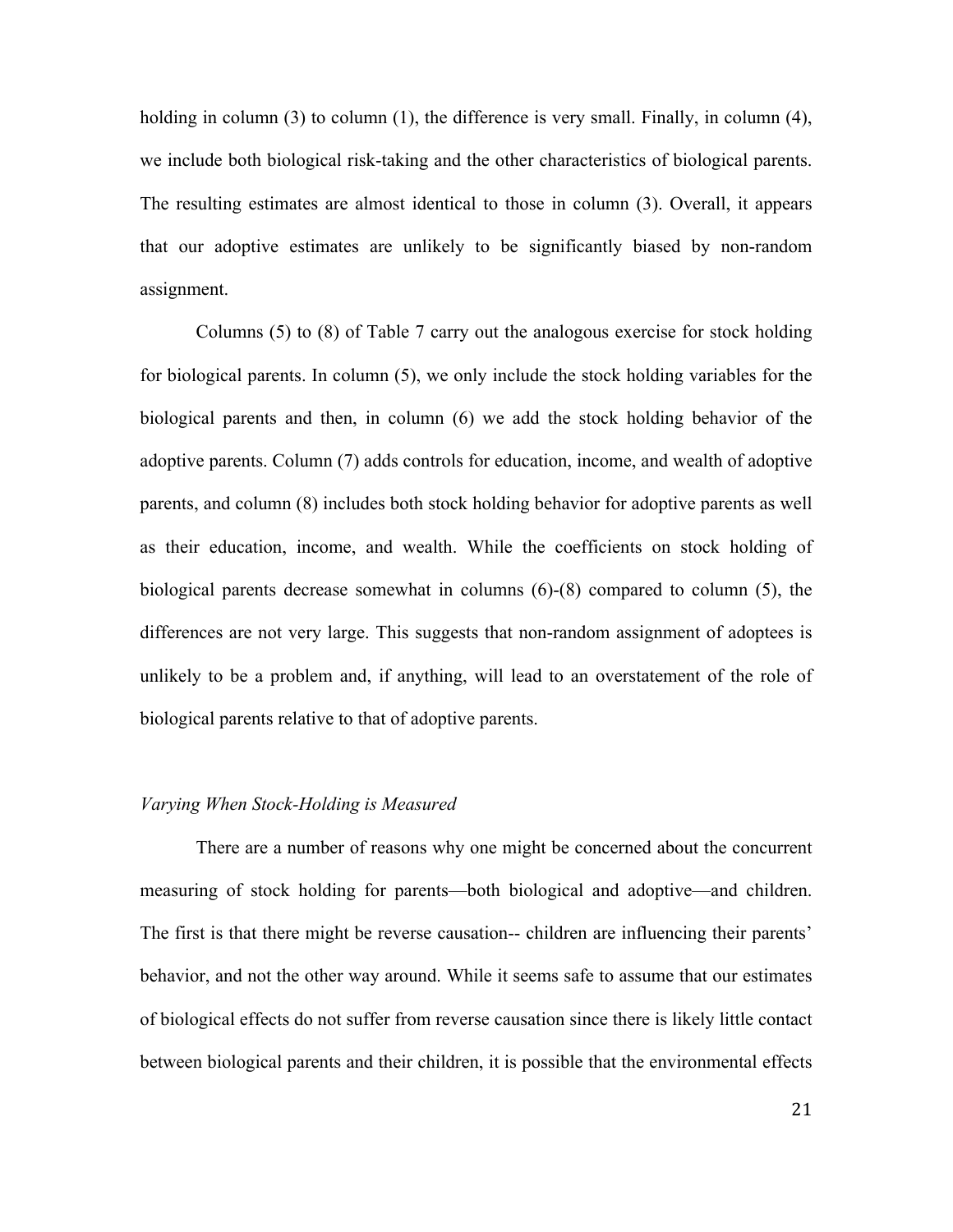could partially reflect the influence of adopted children on their adoptive parents. For example, a risk-loving child could persuade his/her parents to invest in more risky assets. While it is impossible to rule out this mechanism, we can redo the estimation using parental risk-taking in 1999 and child risk-taking in 2006. Because we measure the variables for parents 7 years before the equivalent variables for children, reverse causality is less of an issue than when we measure them contemporaneously.<sup>26</sup>

Table 8 presents these results. As can be seen by comparing Column (1)--our baseline specification using data from 2000 from our earlier specification—to Column (2)—the same specification using data from 1999/2006, estimates are similar to our baseline.<sup>27</sup>

Another potential issue is that biological parents are on average 9 years younger than the adoptive parents in 2000. Given that there may be life-cycle patterns in stock holding behavior, our conclusions may be sensitive to this difference.<sup>28</sup> To address this, we can measure the stock-holding of adoptive parents in 1999 and biological parents in 2006, thus largely eliminating the age gap at measurement. Columns (3) and (4) of Table 8 report these estimates for child stock-holding measured in 2000 and 2006, respectively. We find that the estimates are quite similar in both cases.

 $26$  Taking this approach also increases the age we observe children's stock holding by 6 years and so allows us to see whether our results are sensitive to child age. Later, in Appendix Table 2, we do a robustness check where we leave out the youngest cohorts.

 $27$  Furthermore, we have examined whether changes in stock market participation between 1999 and 2006 are correlated for parents and children and found only a tiny relationship. This suggests that parental preferences for risk-taking are unlikely to be influenced by their children's preferences.

<sup>&</sup>lt;sup>28</sup> Using Norwegian data, Fagereng, Gottlieb, and Guiso (2013) document life cycle patterns in stock market participation and portfolio allocation.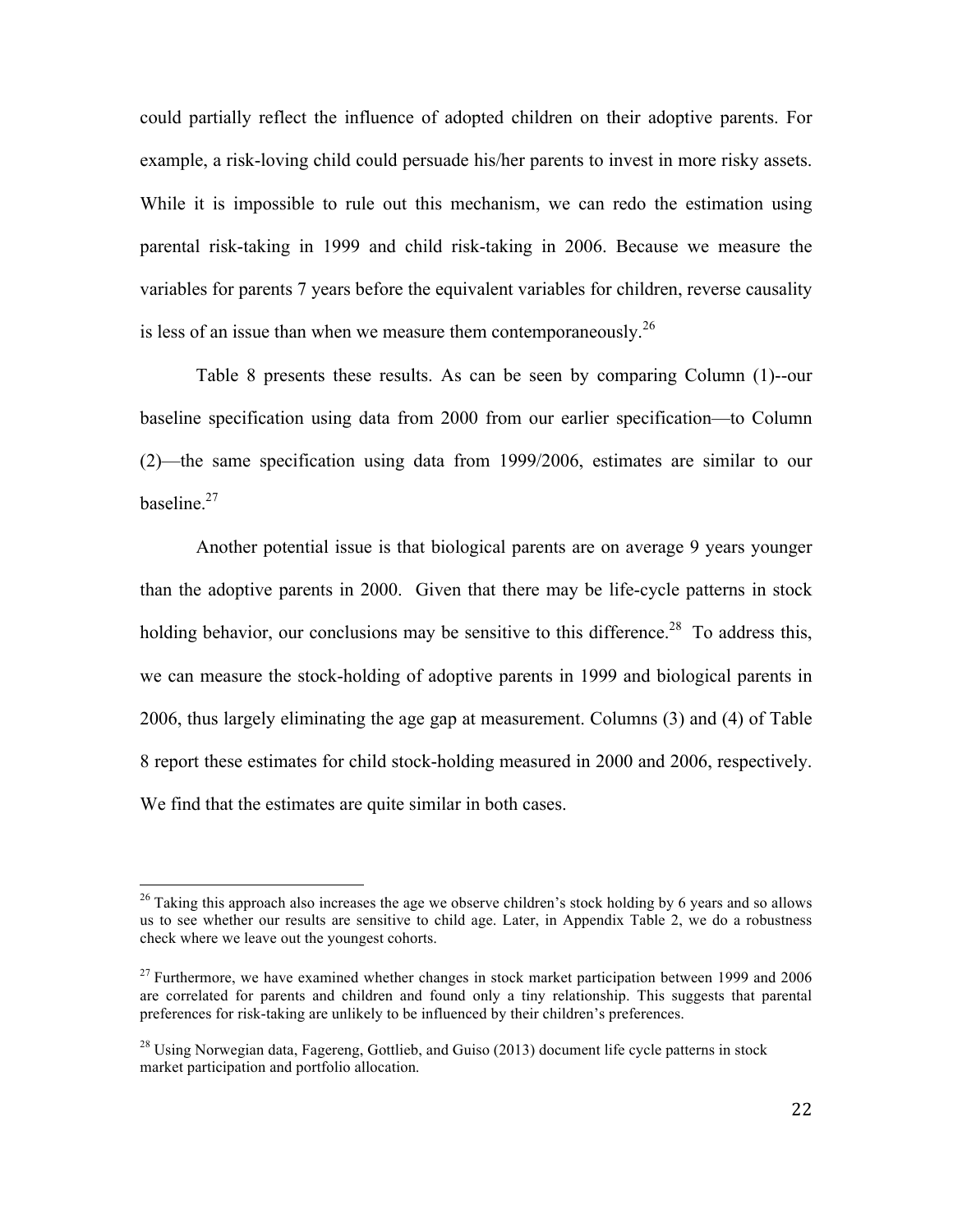#### *Further Robustness Checks*

While we have attributed the relationship between adoptive parents' behavior and children's decisions to parental behavior and environment, it may be that both parents and children are subject to common influences such as both living in an area in which there is high stock market participation. To examine this, in Column (2) of Appendix Table 2 we add controls for county of residence of both parents and children in  $2000$ <sup>29</sup> Conclusions are robust to this specification check.

Thus far, we have also assumed that the relationships we are estimating are constant across cohorts. However, this may not be the case; the introduction of contraception (the Pill) as well as the legalization of abortion occurred in the late 1960s and early 1970s in Sweden; as a result, the characteristics of children being put up for adoption may have changed over this time period. To investigate this, we estimate our basic specification using the subset of cohorts born by 1970; these results are presented in column (3) of Appendix Table 2. The results are quite robust to the choice of cohorts. Note that, by restricting to cohorts born by 1970, we are also excluding children younger than 30 from our sample. Therefore, this check also provides reassurance that our estimates are not being heavily influenced by children who are too young to have made investment decisions.

#### **7. External Validity**

Finally, while our estimates may distinguish between nature and nurture effects among adopted children, there remains the question of whether they identify the relative

<sup>&</sup>lt;sup>29</sup> Sweden is divided into 20 regional county councils. Their main responsibilities are to provide and organize health care and public transportation.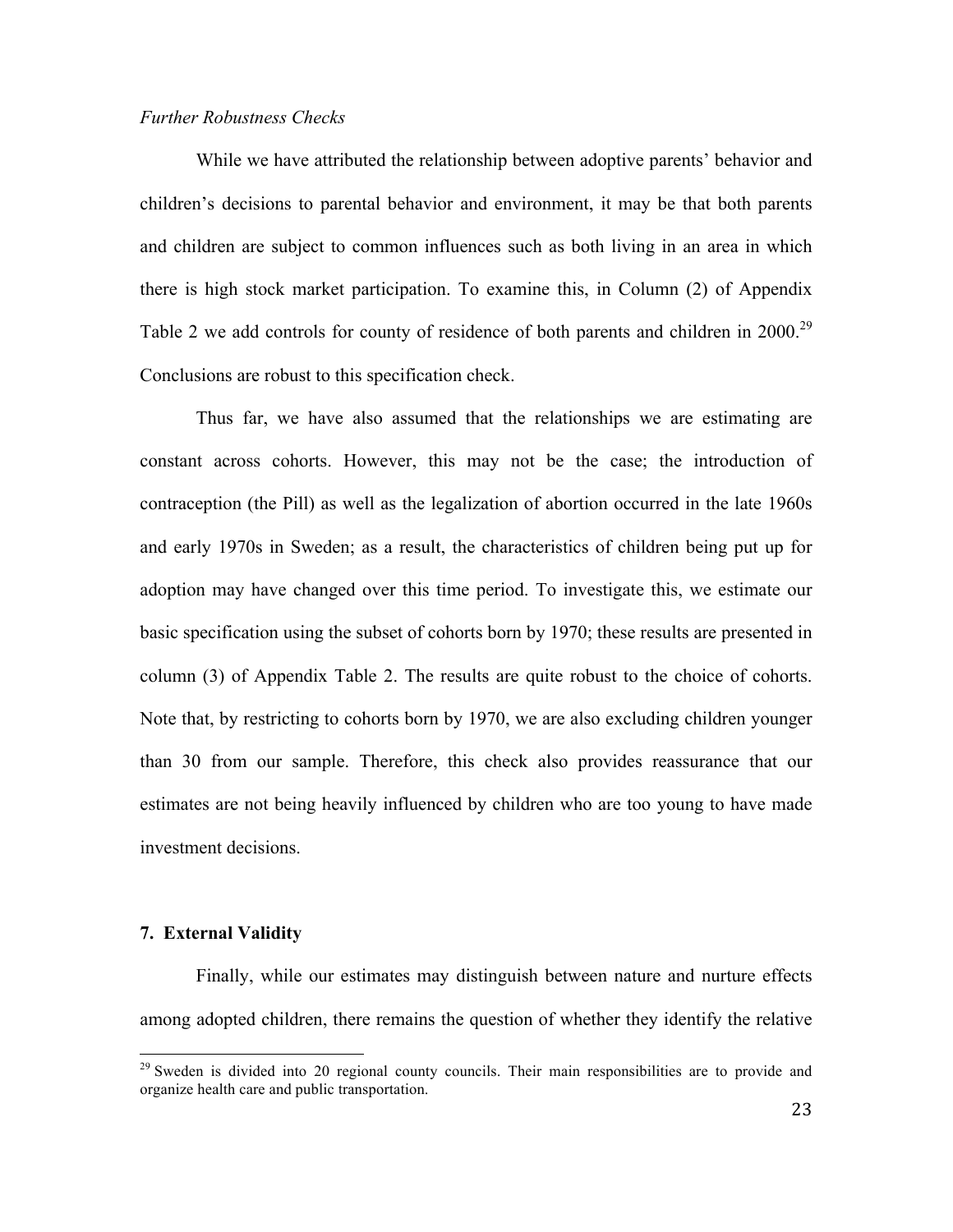importance of nature and nurture more generally. Threats to external validity could arise if the adopted children are not representative of children in general or the adoptive and biological parents are not representative of the population of parents. In this section, we examine some of these issues.

#### *Missing Fathers*

As described above, we are missing information on a substantial number of biological parents because the identity of the father was not ascertained at the time of the adoption. To assess whether our results are sensitive to this missing information, we have rerun the main specification using all biological mothers for whom we have information, regardless of whether the information for the biological father is present. The results are presented in columns (4) and (5) of Appendix Table 2. Column (4) presents the results on our main sample when we include only mother characteristics, and Column (5) presents the results for the larger sample, including those with missing fathers. Comparing these estimates, we see that the estimates are quite insensitive to the sample used, suggesting our results may generalize to the population of adoptees more generally. In column (6) we add risk-taking of the adoptive father and we see that the coefficient on this variable is also very similar to that in the baseline specification.

#### *Reweighting for Generalizability*

As is clear from Table 1, adoptive parents are somewhat positively selected in terms of observables and so may not be representative of parents in general. In addition, biological parents who give their children up for adoption are somewhat negatively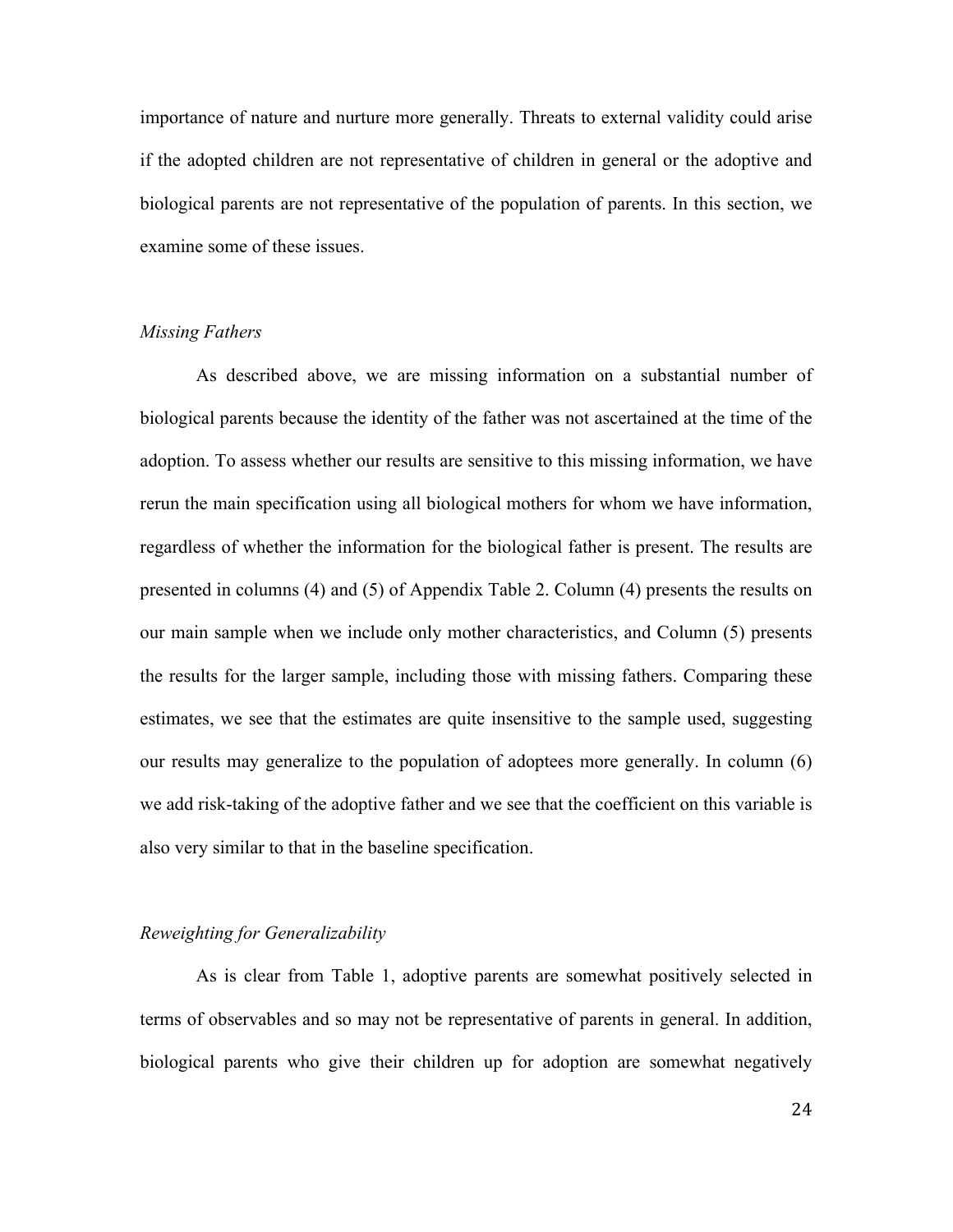selected in terms of observables. To attempt to address these issues, we reweight each observation in the non-adoptees sample to make the comparison families more similar to our sample of adopted children. Because the adopted children are different along two dimensions—their biological parents are negatively selected and their adoptive parents are positively selected—we do the reweighting twice, first to make the non-adoptive parents similar to the adoptive parents and then to make the non-adoptive parents similar to the biological parents of adopted children. When we do so (see Appendix Table 3), we find that the results are quite consistent to those presented earlier, suggesting our results may be generalizable beyond the sample of adoptees.<sup>30</sup>

In addition to the observed differences, there may be unobserved differences between adoptive and other parents. Adoptive parents might invest less or more in their adopted children than other parents. The former could occur if adoptive parents don't treat their children as well as they would if they were biological children; the latter could occur if adoptive parents are "better" parents than average -- adoptive parents must, for instance, be approved before being able to adopt. By definition, we are limited in how much we can assess the unobserved differences between adoptive and other parents. We have, however, verified that the effect of parental risk-taking on biological children in the small number of families with both adoptive and biological children is not statistically

 

 $30$  To calculate weights in the first case, we use a logit model to estimate the probability that a particular parent pair have adopted children using parental characteristics such as birth year, schooling, total assets, indicators for holding risky assets, and earnings. Using the estimated coefficients, we form the propensity score and use this to weight the sample of own-birth children by  $\left(\frac{p}{1-p}\right)$ , where p is the estimated propensity score. This re-weighting makes the own-birth families similar in observables to the adoptive ones. When we do a weighted regression on the own-birth children, we find coefficients that remain very similar to the un-weighted ones. This is shown in columns (1) and (2) of Appendix Table 3. We take a similar approach here for reweighting the own-child sample to make it similar to the sample of biological parents of adopted children. These estimates are in column (3) of Appendix Table 3. Here the reweighting reduces the estimates slightly for biological mothers and fathers.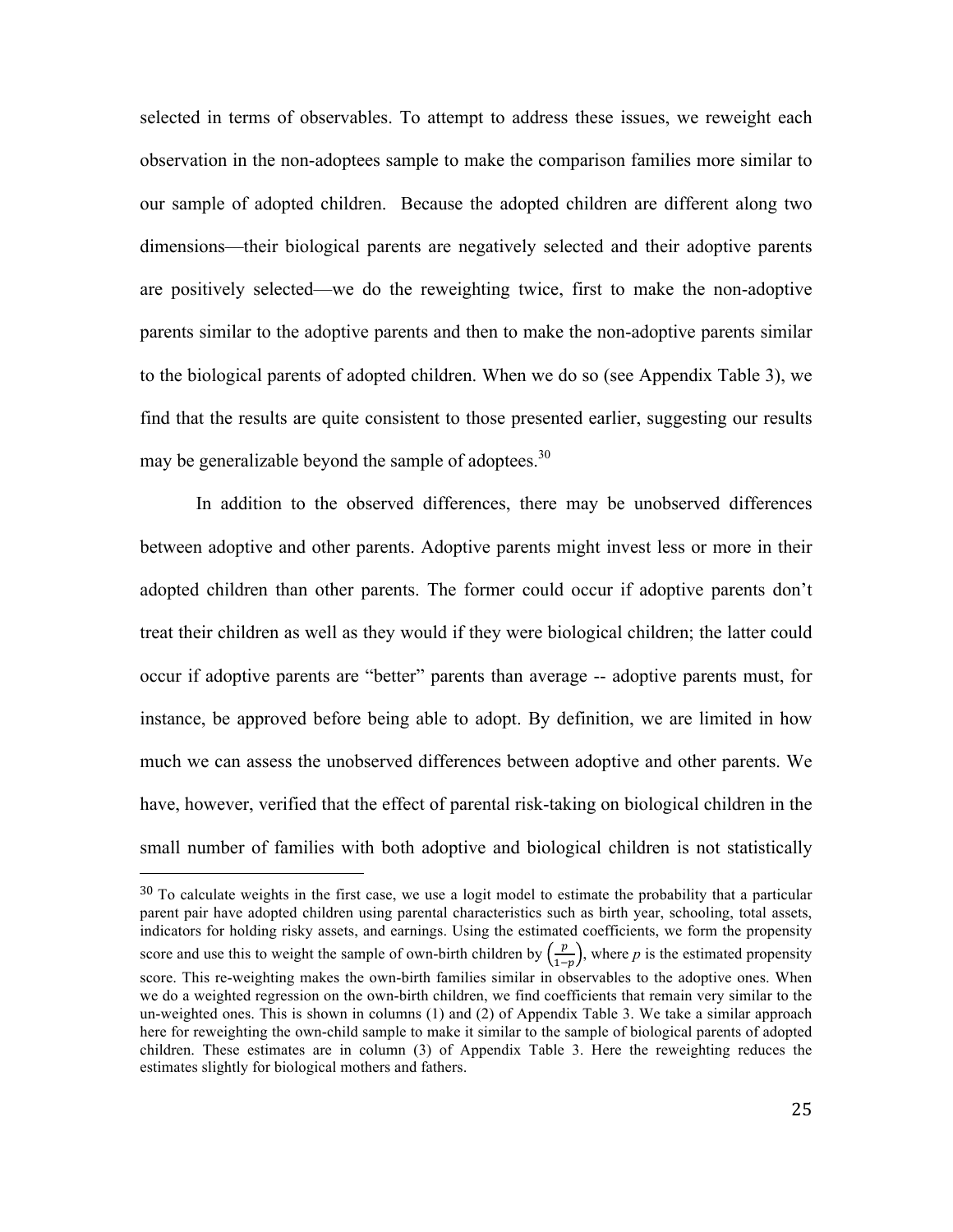different to that of parental risk-taking on biological children in general. This suggests that there may not be systematic differences in parenting behaviors between biological and adoptive parents.<sup>31</sup>

#### **8. Conclusion**

A large literature has documented the correlation between parental and child risktaking along a variety of dimensions—risky portfolio allocations, risk-taking preferences, and even risky behaviors such as smoking and drinking (Charles and Hurst 2003, Schmidt and Tauchmann 2011, Dohmen et al. 2012, Vandewater et al. 2014). However, researchers have puzzled over whether these similarities are innate, and thus biologically determined, and how much they are influenced by environmental factors. This paper is able to address this issue using unique data on adoptees in Sweden.

Our main finding is that environmental factors are particularly important in determining the intergenerational transmission of stock market participation. At a minimum, 2/3 of the correlation we observe appears to be driven by environmental factors and only 1/3 can be attributed to biological factors. Once one conditions on positive financial wealth of parents and children and examines the relationship between the shares of assets held in stocks across generations, biological factors become largely insignificant. This is very different from conclusions drawn from twin studies suggesting that environmental factors have very little impact on sibling correlations in risky market participation. While there are many differences between the twin approach and our

 $31$  A proportion of adoptive parents subsequently split up and, thus, the adoptive father may have limited influence on the child. Of our sample of 3275 adoptive children with parents alive in 2000, 2856 have adoptive parents who are still together in 2000. When we allow the effects of parents to differ depending on whether the adoptive parents are still together in 2000, we find no evidence that the effects differ between the two groups.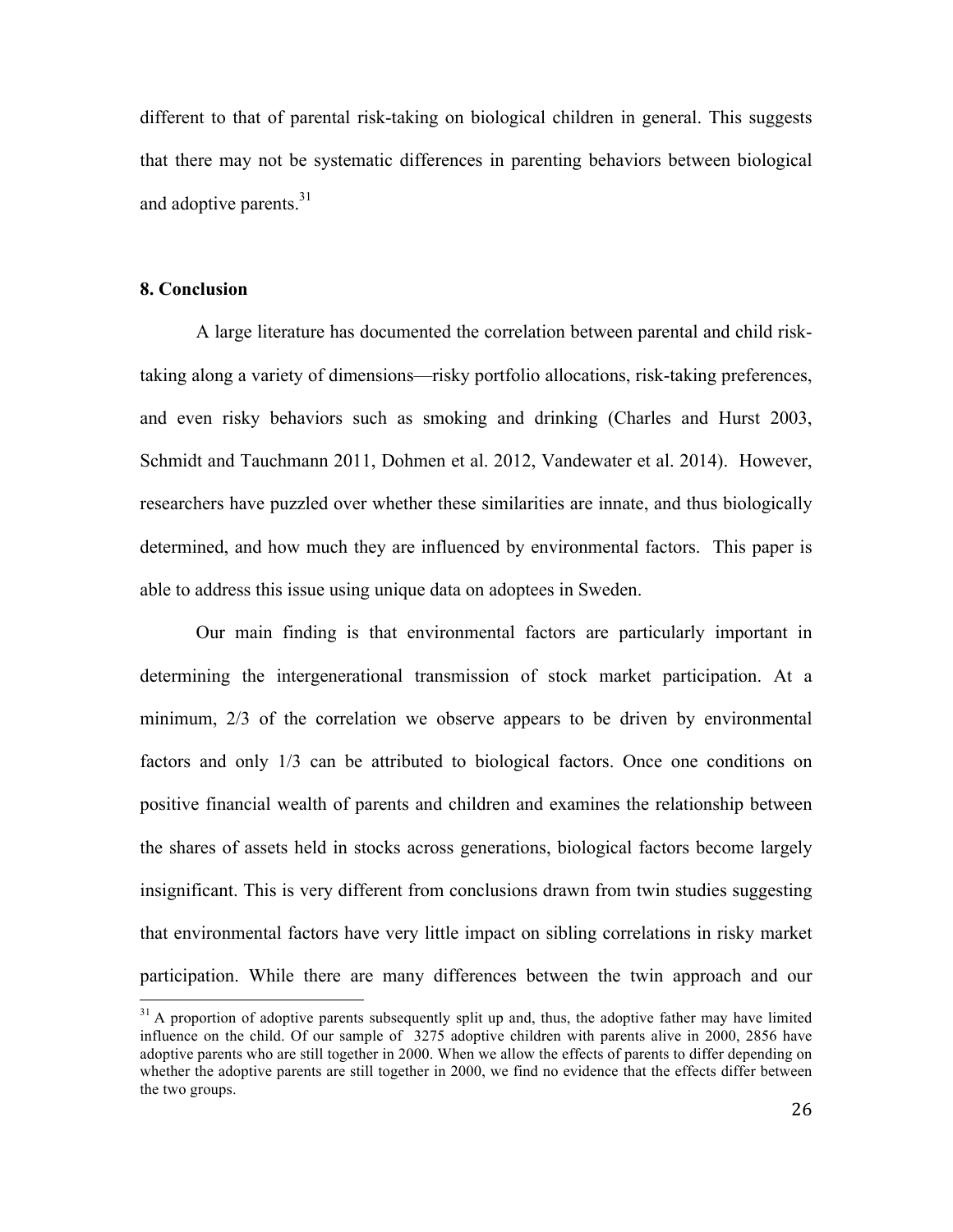approach using adoptees, the divergence is surprising given that shared twin environmental factors should include many of the family influences that we consider likely to be responsible for the nurture effects we find.<sup>32</sup> One possible rationale is that assumptions of the twin approach are violated because identical twins are more likely to communicate and share information than other twins -- Calvet and Sodini (2014) find that communication has a strong influence on the ascribed genetic component of the effect.

Our investigation of the source of environmental effects suggests that controlling for the education, earnings, and wealth of adoptive parents and even of the children has little impact on the intergenerational stock market participation coefficient. This suggests that the results we observe are not likely just a reflection of some omitted variable related to wealth or income. Given our quest to understand where preferences come from, this research certainly leaves some questions as to whether risk preferences are truly innate, and suggests that, at a minimum, there is a significant role for environment influences.

<sup>&</sup>lt;sup>32</sup> Interestingly, a similar dichotomy is found for entrepreneurship with twin findings suggesting little role for environmental factors but the adoption approach finding environmental factors to be more important than biological ones (Lindquist, Sol, and van Praag 2015).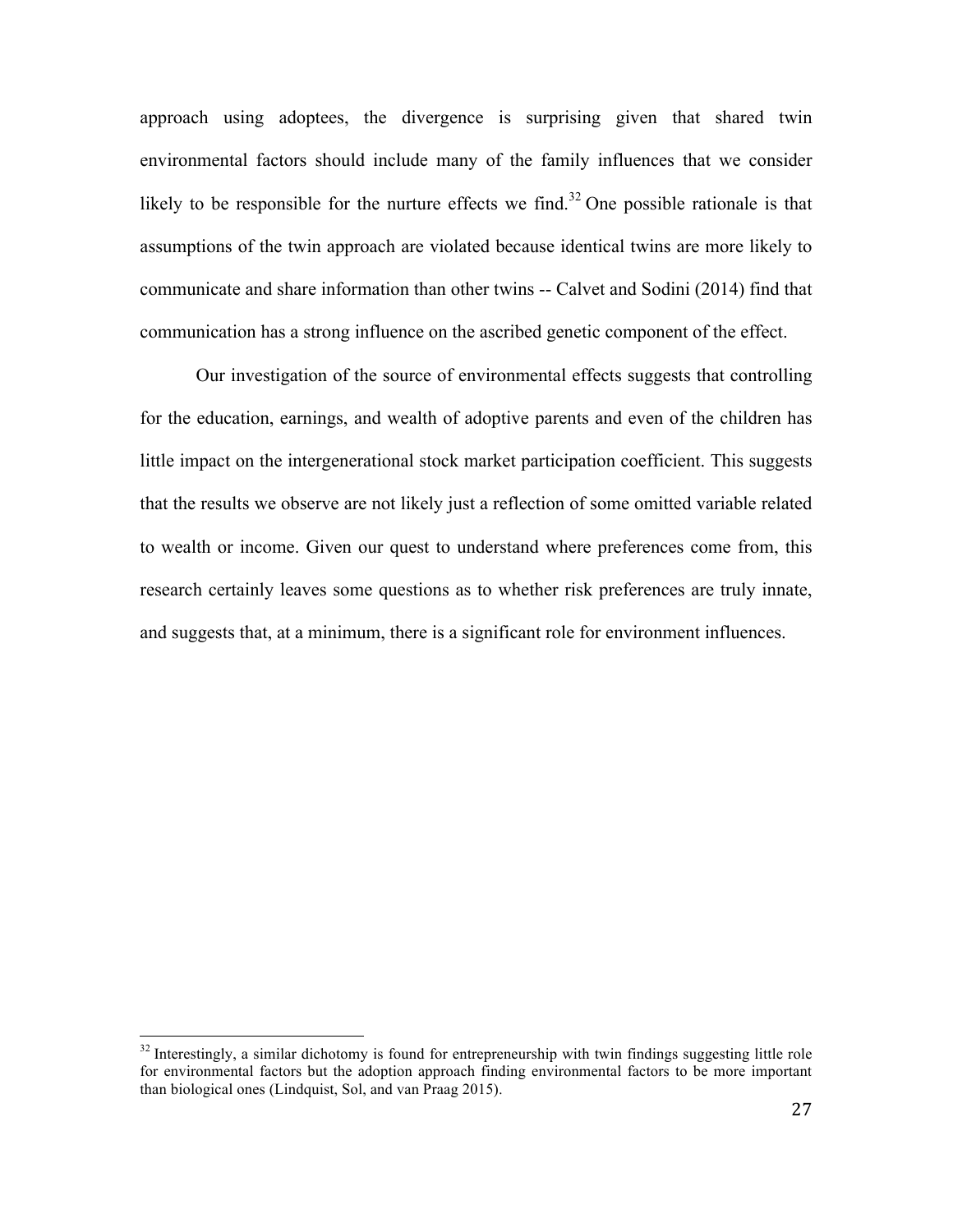#### **References**

Barnea, A., Cronqvist, H., & Siegel, S. (2010). Nature or nurture: What determines investor behavior? *Journal of Financial Economics*, *98*(3), 583-604.

Bharadwaj, P., Lundborg, P., & Rooth, D. O. (2014). Health Endowments and Unemployment during Macroeconomic Crises. Manuscript

Björklund, A., Lindahl, M., & Plug, E. (2006). The origins of intergenerational associations: Lessons from Swedish adoption data. *The Quarterly Journal of Economics*, 999-1028.

Black S.E., Devereux, P.J., Lundberg P., and K. Majlesi (2015). Learning to Take Risks? The Effect of Education on Risk-Taking in Financial Markets. NBER Working Paper #21043.

Calvet, L. E., Campbell, J. Y., & Sodini, P. (2007). Down or Out: Assessing the Welfare Costs of Household Investment Mistakes. *Journal of Political Economy*, *115*(5), 707-747.

Calvet, L. E., & Sodini, P. (2014). Twin Picks: Disentangling the Determinants of Risk-Taking in Household Portfolios. *The Journal of Finance*, *69*(2), 867-906.

Carling, K., Holmlund, B., & Vejsiu, A. (2001). Do benefit cuts boost job finding? Swedish evidence from the 1990s. *The Economic Journal*, *111*(474), 766-790.

Cesarini, D., Johannesson, M., Lichtenstein, P., Sandewall, Ö., & Wallace, B. (2010). Genetic Variation in Financial Decision-Making. *The Journal of Finance*, *65*(5), 1725- 1754.

Cesarini, D., Johannesson, M., & Oskarsson, S. (2014). Pre-birth factors, post-birth factors, and voting: Evidence from Swedish adoption data. *American Political Science Review*, *108*(01), 71-87.

Charles, K. K., & Hurst, E. (2003). The Correlation of Wealth across Generations. *Journal of Political Economy*, *111*(6).

Chiteji, N. S., & Stafford, F. P. (1999). Portfolio choices of parents and their children as young adults: Asset accumulation by African-American families. *American Economic Review*, 377-380.

Dohmen, T., Falk, A., Huffman, D., & Sunde, U. (2012). The intergenerational transmission of risk and trust attitudes. *The Review of Economic Studies*, *79*(2), 645-677.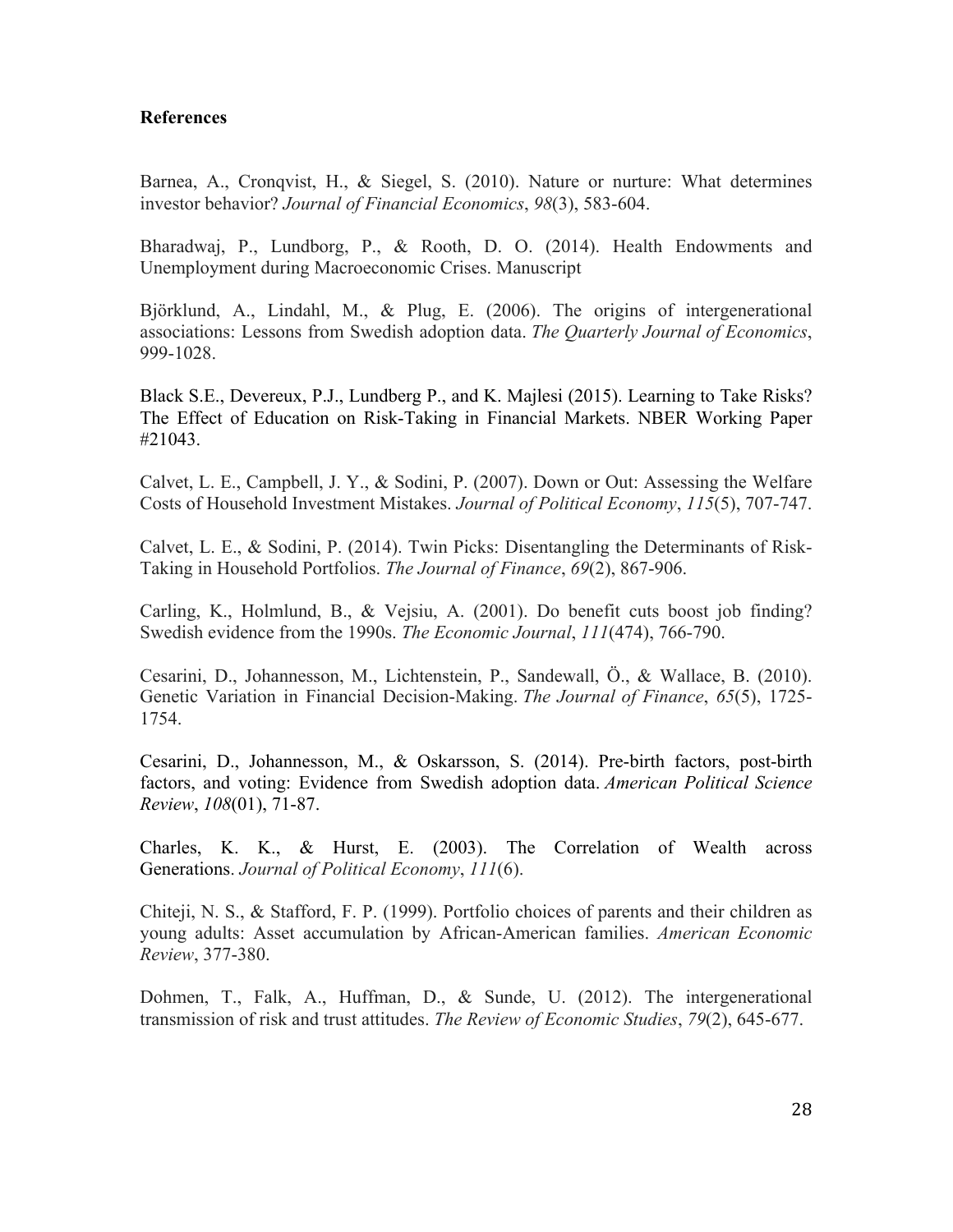Dreber, A., Apicella, C.L., Eisenberg, D.T.A., Garcia, J.R., Zamore, R.S., 2009. The 7R polymorphism in the dopamine receptor D4 gene (DRD4) is associated with financial risk-taking in men. *Evolution and Human Behavior* 30, 85–92.

Eckel, C. C. and Grossman, P. J. (2008). Men, Women and Risk Aversion: Experimental Evidence. Vol. 1 of Handbook of Experimental Economics Results. Elsevier, Ch. 113, pp. 1061–1073.

Fagereng, A., Gottlieb, C., & Guiso, L. (2013). Asset Market Participation and Portfolio Choice over the Life Cycle. Netspar Discussion Paper 26/13.

Guiso, L., Haliassos, M., & Jappelli, T. (2001). Household portfolios: An international comparison. *Household Portfolios*.

Hjalmarsson, R., & Lindquist, M. J. (2013). The origins of intergenerational associations in crime: lessons from Swedish adoption data. *Labour Economics*,*20*, 68-81.

Holmlund, H., Lindahl, M., & Plug, E. (2011). The causal effect of parents' schooling on children's schooling: a comparison of estimation methods. *Journal of Economic Literature*, *49*(3), 615-651.

Hryshko, D., Luengo-Prado, M. J., & Sørensen, B. E. (2011). Childhood determinants of risk aversion: The long shadow of compulsory education. *Quantitative Economics*, *2*(1), 37-72.

Kimball, M. S., Sahm, C. R., & Shapiro, M. D. (2009). Risk Preferences in the PSID: Individual Imputations and Family Covariation. *The American Economic Review*, *99*(2), 363-368.

Kuhnen, C.M., Chiao, J., 2009. Genetic determinants of financial risk taking. *PLoS ONE* 4.

Lindahl, Mikael, Evalina Lundberg, Marten Palme, and Emilia Simeonova. 2015. Nature versus Nurture in the Intergenerational Transmission of Health: Lessons from a Large Sample of Adoptees." Unpublished manuscript, May 17.

Lindquist, M. J., Sol, J., & Van Praag, M. (2015). Why Do Entrepreneurial Parents Have Entrepreneurial Children? *Journal of Labor Economics*, *33*(2), 269-296.

Plug, Erik. 2004. "Estimating the Effect of Mother's Schooling on Children's Schooling Using a Sample of Adoptees." *American Economic Review* 94 (1): 358–68.

Plug, Erik, and Wim Vijverberg. 2003. "Schooling, Family Background, and Adoption: Is It Nature or Is It Nurture?" *Journal of Political Economy* 111 (3): 611–41.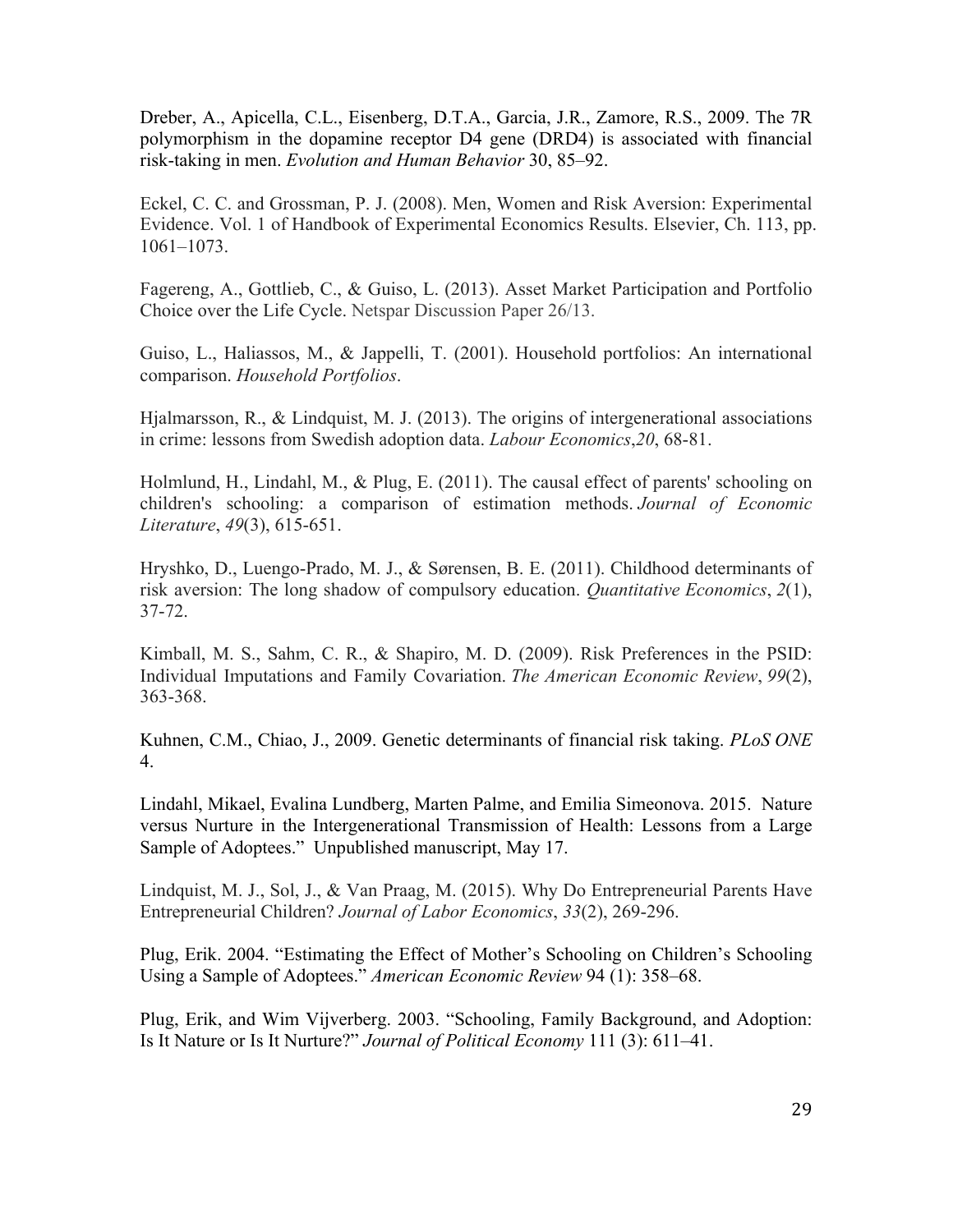Sacerdote, B. (2007). How large are the effects from changes in family environment? A study of Korean American adoptees. *The Quarterly Journal of Economics*, 119-157.

Sacerdote, B. (2010). Nature and nurture effects on children's outcomes: What have we learned from studies of twins and adoptees. *Handbook of social economics*, *1*, 1-30.

Schmidt, C.M., Tauchmann, H., (2011). Heterogeneity in the intergenerational transmission of alcohol consumption. A quantile regression approach. *Journal of Health Economics* 30, 33-42.

Socialstyrelsen (2014). Adoption. Handbok för socialtjänstens handläggning av internationella och nationella adoptioner. Falun: 2014.

SOU (1954). Moderskapsförsäkring mm. Socialförsäkringsutredningens betänkande II. Statens Offentliga Utredningar 1954:4. Stockholm: Socialdepartementet.

SOU (1978). Föräldraförsäkring. Betänkande av familjestödsutredningen. Statens Offentliga Utredningar 1978:39. Stockholm: Socialdepartementet.

SOU (2009). Modernare adoptionsregler. Betänkande av 2008 års adoptionsutredning. Statens Offentliga Utredningar 2009:61. Stockholm: Socialdepartementet.

Thörnqvist, T., & Vardardottir, A. (2014). Bargaining over Risk: The Impact of Decision Power on Household Portfolios. *Manuscript.*

Vandewater E.A, Park S.E., Carey F.R., Wilkinson A.V. (2014). Intergenerational Transfer of Smoking Across Three Generations and Forty-Five Years. *Nicotine Tobacco Research*, 16:11-17.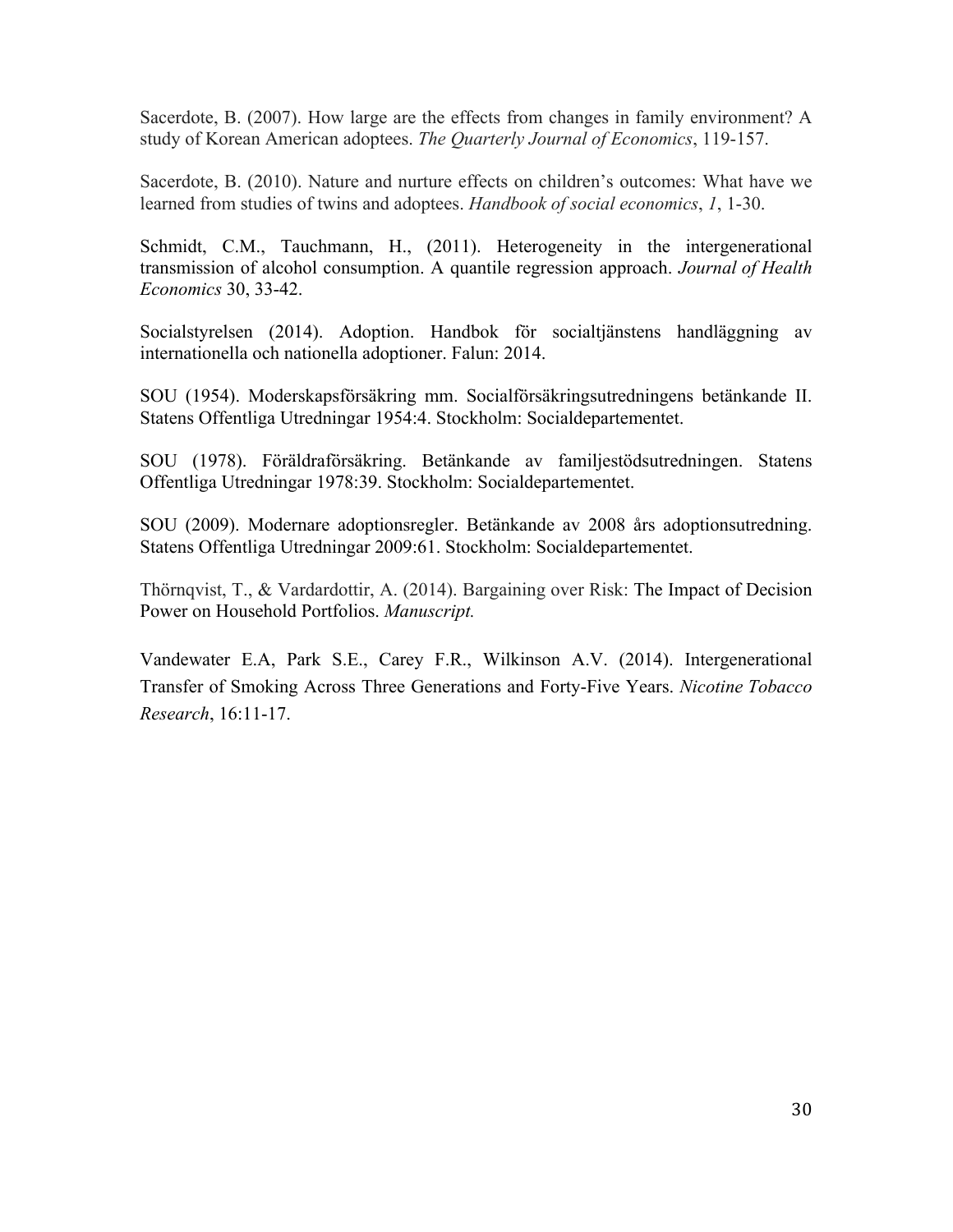|                                                           | Own-birth children |                           |                  | Adopted children |  |
|-----------------------------------------------------------|--------------------|---------------------------|------------------|------------------|--|
|                                                           | Mean               | <b>SD</b>                 | Mean             | SD               |  |
|                                                           |                    | Children                  |                  |                  |  |
| Financial assets*                                         | 101,749            | 1,163,991                 | 102,160          | 614,863          |  |
| Financial wealth dummy**                                  | 0.69               | 0.46                      | 0.61             | 0.49             |  |
| Risky asset holding (including mutual funds)***           | 0.57               | 0.50                      | 0.49             | 0.50             |  |
| Stock holding***                                          | 0.26               | 0.44                      | 0.23             | 0.42             |  |
| Stock share (cond. on positive financial wealth)          | 0.15               | 0.29                      | 0.16             | 0.31             |  |
| Stock share (cond. on stock market participation)         | 0.40               | 0.35                      | 0.43             | 0.37             |  |
| Age in 2000                                               | 32.50              | 8.08                      | 34.91            | 6.61             |  |
| Years of schooling                                        | 12.42              | 2.17                      | 11.94            | 2.07             |  |
| Female                                                    | 0.49               | 0.50                      | 0.48             | 0.50             |  |
| Observations                                              |                    | 2,077,479                 | 3,275            |                  |  |
|                                                           |                    | <b>Biological parents</b> |                  |                  |  |
| Financial assets, mother*                                 | 217,700            | 4,150,615                 | 81,770           | 273,032          |  |
| Financial wealth dummy, mother**                          | 0.77               | 0.42                      | 0.49             | 0.50             |  |
| Financial assets, father*                                 | 323,195            | 2,417,708                 | 156,992          | 681,774          |  |
| Financial wealth dummy, father**                          | 0.78               | 0.41                      | 0.51             | 0.50             |  |
| Risky asset holding (including mutual funds), mother***   | 0.62               | 0.49                      | 0.35             | 0.48             |  |
| Risky asset holding (including mutual funds), father***   | 0.64               | 0.48                      | 0.37             | 0.48             |  |
| Stock holding, mother***                                  | 0.30               | 0.46                      | 0.14             | 0.35             |  |
| Stock holding, father***                                  | 0.43               | 0.49                      | 0.23             | 0.42             |  |
| Stock share, mother (cond. on positive financial wealth)  | 0.11               | 0.24                      | 0.09             | 0.24             |  |
| Stock share, mother (cond. on stock market participation) | 0.29               | 0.31                      | 0.33             | 0.35             |  |
| Stock share, father (cond. on positive financial wealth)  | 0.19               | 0.30                      | 0.18             | 0.32             |  |
| Stock share, father (cond. on stock market participation) | 0.34               | 0.33                      | 0.40             | 0.38             |  |
| Age in 2000, mother                                       | 58.87              | 9.14                      | 57.44            | 7.89             |  |
| Age in 2000, father                                       | 61.63              | 9.51                      | 60.42            | 8.42             |  |
| Years of schooling, mother                                | 10.77              | 2.96                      | 9.79             | 2.49             |  |
| Years of schooling, father                                | 10.59              | 3.15                      | 9.67             | 2.66             |  |
|                                                           |                    |                           | Adoptive parents |                  |  |
| Financial assets, mother*                                 |                    |                           | 323,750          | 911,938          |  |
| Financial wealth dummy, mother**                          |                    |                           | 0.85             | 0.36             |  |
| Financial assets, father*                                 |                    |                           | 463,976          | 2,668,195        |  |
| Financial wealth dummy, father**                          |                    |                           | 0.87             | 0.34             |  |
| Risky asset holding (including mutual funds), mother***   |                    |                           | 0.66             | 0.47             |  |
| Risky asset holding (including mutual funds), father***   |                    |                           | 0.71             | 0.45             |  |
| Stock holding, mother***                                  |                    |                           | 0.34             | 0.47             |  |
| Stock holding, father***                                  |                    |                           | 0.47             | 0.50             |  |
| Stock share, mother (cond. on positive financial wealth)  |                    |                           | 0.11             | 0.23             |  |
| Stock share, mother (cond. on stock market participation) |                    |                           | 0.27             | 0.30             |  |
| Stock share, father (cond. on positive financial wealth)  |                    |                           | 0.17             | 0.28             |  |
| Stock share, father (cond. on stock market participation) |                    |                           | 0.31             | 0.32             |  |
| Age in 2000, mother                                       |                    |                           | 66.47            | 8.25             |  |
| Age in 2000, father                                       |                    |                           | 68.86            | 8.39             |  |
| Years of schooling, mother                                |                    |                           | 10.50            | 3.12             |  |
| Years of schooling, father                                |                    |                           | 10.81            | 3.35             |  |

Table 1. Summary Statistics

Notes: \* All monetary values are reported in Swedish Krona on December 31, 2000. At the time, the exchange rate was  $1 \text{ USD} = 9.42 \text{ SEK}.$ 

\*\* A dummy, taking a value of 1 if financial wealth is positive

\*\*\* A dummy, taking a value of 1 if the individual participates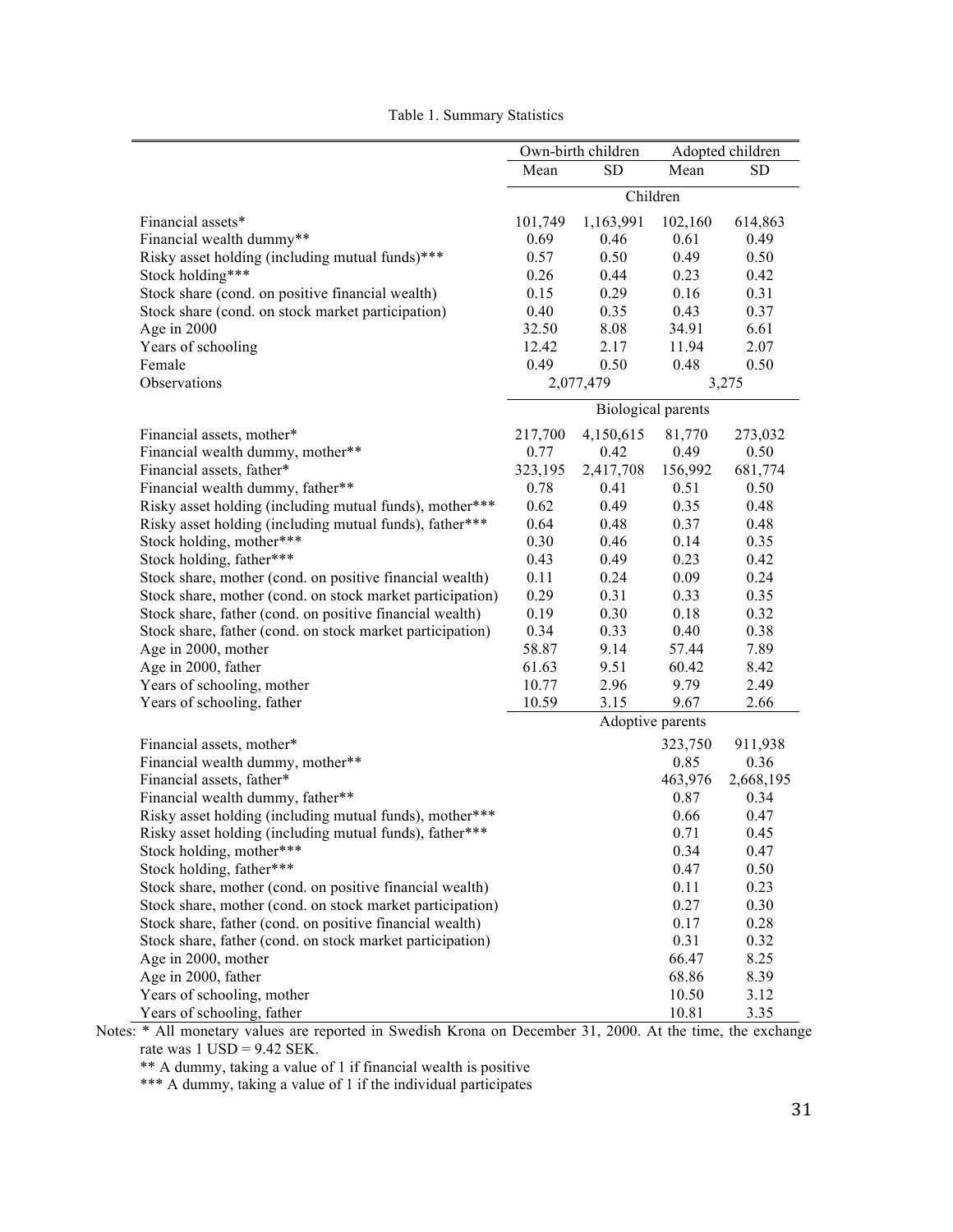|                                             | (1)                    | (2)                    | (3)                    | (4)                    | (5)                    | (6)                    | (7)                    |  |
|---------------------------------------------|------------------------|------------------------|------------------------|------------------------|------------------------|------------------------|------------------------|--|
|                                             |                        |                        | Stock holding          |                        |                        | <b>Stock Share</b>     |                        |  |
| <b>VARIABLES</b>                            |                        |                        |                        |                        |                        |                        |                        |  |
| Stock holding biological mother             | 0.105<br>$(0.023)$ *** | 0.073<br>$(0.025)$ *** | 0.078<br>$(0.034)$ **  | 0.068<br>$(0.034)$ **  | 0.064<br>$(0.033)*$    |                        |                        |  |
| Stock holding adoptive mother               | 0.158<br>$(0.018)$ *** | 0.149<br>$(0.019)$ *** | 0.161<br>$(0.026)$ *** | 0.142<br>$(0.027)$ *** | 0.146<br>$(0.026)$ *** |                        |                        |  |
| Stock holding biological father             | 0.041<br>$(0.018)$ **  | 0.020<br>(0.021)       | 0.011<br>(0.030)       | 0.001<br>(0.030)       | 0.003<br>(0.030)       |                        |                        |  |
| Stock holding adoptive father               | 0.115<br>$(0.016)$ *** | 0.111<br>$(0.017)$ *** | 0.147<br>$(0.026)$ *** | 0.128<br>$(0.027)$ *** | 0.120<br>$(0.026)$ *** |                        |                        |  |
| Stock share biological mother               |                        |                        |                        |                        |                        | 0.031<br>(0.042)       | 0.072<br>(0.106)       |  |
| Stock share adoptive mother                 |                        |                        |                        |                        |                        | 0.285<br>$(0.043)$ *** | 0.304<br>$(0.080)$ *** |  |
| Stock share biological father               |                        |                        |                        |                        |                        | 0.035<br>(0.032)       | 0.046<br>(0.081)       |  |
| Stock share adoptive father                 |                        |                        |                        |                        |                        | 0.163<br>$(0.032)$ *** | 0.155<br>$(0.069)$ **  |  |
| Observations                                | 3,275                  | 3,275                  | 1,986                  | 1,986                  | 1,986                  | 1,986                  | 759                    |  |
| R-squared                                   | 0.161                  | 0.153                  | 0.191                  | 0.199                  | 0.226                  | 0.186                  | 0.299                  |  |
| Dummy Parental Financial Wealth             | NO                     | <b>YES</b>             | <b>YES</b>             | <b>YES</b>             | <b>YES</b>             | <b>YES</b>             | N <sub>O</sub>         |  |
| Controls for other parental characteristics | NO                     | NO                     | N <sub>O</sub>         | <b>YES</b>             | <b>YES</b>             | N <sub>O</sub>         | N <sub>O</sub>         |  |
| Controls for child characteristics          | NO                     | N <sub>O</sub>         | N <sub>O</sub>         | NO                     | <b>YES</b>             | N <sub>O</sub>         | N <sub>O</sub>         |  |
| Controls for Parental Stock holding         | N <sub>O</sub>         | N <sub>O</sub>         | NO                     | N <sub>O</sub>         | NO                     | N <sub>O</sub>         | <b>YES</b>             |  |

Table 2a: Intergenerational Transmission of Stock holding of Adoptees

Notes: The samples in Columns (3)-(6) are limited to children with positive financial wealth. The sample in Column (7) is limited to children who hold stocks. All specifications include controls for child birth cohort FE, and birth cohort FE for adoptive and biological parents. Other parental and child characteristics include education, earnings, and financial wealth of both types of parents and of children, respectively. In Columns  $(6)$  and  $(7)$ , the share of stocks has been assumed to be zero for parents with zero financial wealth. \*\*\* p<0.01, \*\* p<0.05, \* p<0.1. Standard errors clustered by adoptive family.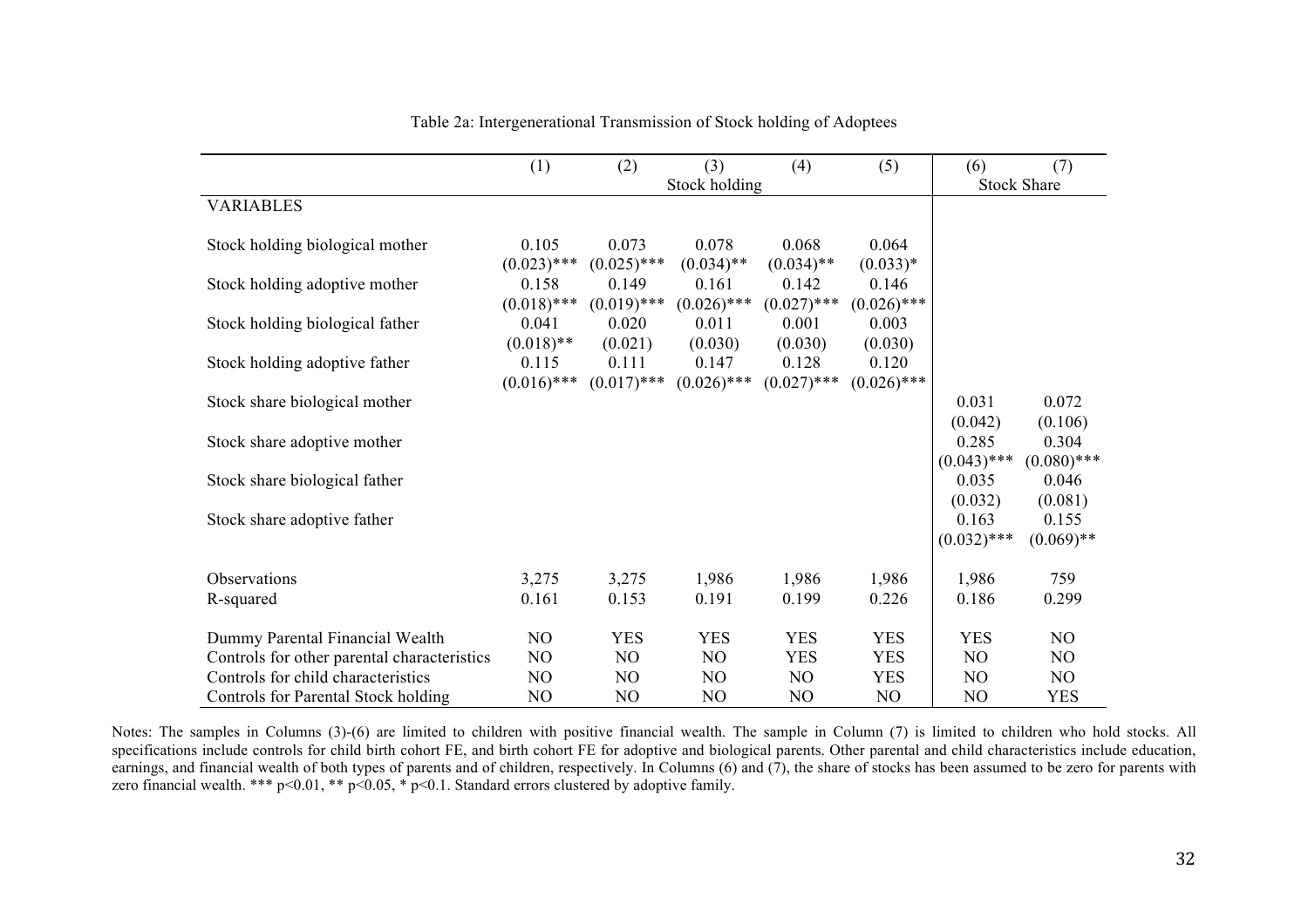|                                             | (1)                    | (2)                    | (3)                    | (4)                    | (5)                    | (6)                    | (7)                    |
|---------------------------------------------|------------------------|------------------------|------------------------|------------------------|------------------------|------------------------|------------------------|
|                                             |                        |                        | <b>Stock Holding</b>   |                        |                        |                        | <b>Stock Share</b>     |
| <b>VARIABLES</b>                            |                        |                        |                        |                        |                        |                        |                        |
| Stock holding biological mother             | 0.194<br>$(0.001)$ *** | 0.178<br>$(0.001)$ *** | 0.185<br>$(0.001)$ *** | 0.170<br>$(0.001)$ *** | 0.142<br>$(0.001)$ *** |                        |                        |
| Stock holding biological father             | 0.144<br>$(0.001)$ *** | 0.130<br>$(0.001)$ *** | 0.140<br>$(0.001)$ *** | 0.126<br>$(0.001)$ *** | 0.107<br>$(0.001)$ *** |                        |                        |
| Stock share biological mother               |                        |                        |                        |                        |                        | 0.221<br>$(0.001)$ *** | 0.228<br>$(0.001)$ *** |
| Stock share biological father               |                        |                        |                        |                        |                        | 0.155<br>$(0.001)$ *** | 0.187<br>$(0.001)$ *** |
| <b>Observations</b>                         | 2,077,479              | 2,077,479              | 1,430,793              | 1,430,793              | 1,430,793              | 1,430,793              | 540,147                |
| R-squared                                   | 0.131                  | 0.134                  | 0.119                  | 0.125                  | 0.199                  | 0.089                  | 0.063                  |
| Dummy Parental Financial Wealth             | NO                     | <b>YES</b>             | <b>YES</b>             | <b>YES</b>             | <b>YES</b>             | <b>YES</b>             | N <sub>O</sub>         |
| Controls for other parental characteristics | NO                     | NO                     | N <sub>O</sub>         | <b>YES</b>             | <b>YES</b>             | N <sub>O</sub>         | NO.                    |
| Controls for child characteristics          | NO                     | NO                     | N <sub>O</sub>         | NO                     | <b>YES</b>             | N <sub>O</sub>         | N <sub>O</sub>         |
| Controls for Parental Stock holding         | NO                     | NO                     | NO                     | NO                     | NO                     | NO                     | <b>YES</b>             |

Table 2b: Intergenerational Transmission of Stock holding of Own-Birth Children

Notes: The sample in Columns (3)-(6) is limited to children with positive financial wealth. The sample in Column (7) is limited to children who directly hold stocks. All specifications include controls for child birth cohort FE, and birth cohort FE for parents. In Columns (6) and (7), the share of stocks has been assumed to be zero for parents with zero financial wealth. \*\*\*  $p<0.01$ , \*\*  $p<0.05$ , \*  $p<0.1$ .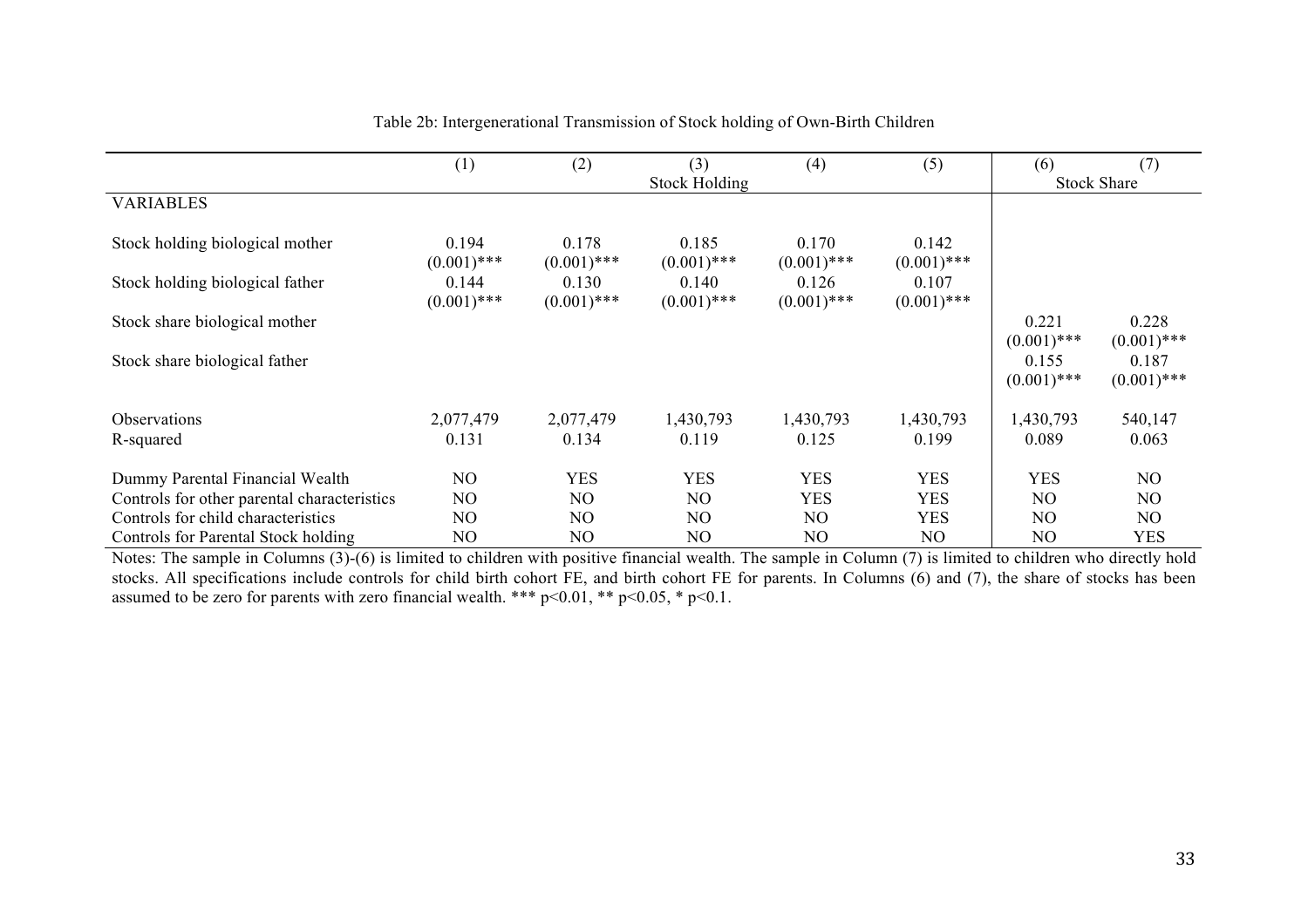|                                             | (1)                    | (2)                    | (3)                    | (4)                    | (5)                    | (6)                    | (7)                    |
|---------------------------------------------|------------------------|------------------------|------------------------|------------------------|------------------------|------------------------|------------------------|
|                                             |                        |                        | Stock holding          |                        |                        |                        | <b>Stock Share</b>     |
| <b>VARIABLES</b>                            |                        |                        |                        |                        |                        |                        |                        |
| Stock holding biological parents            | 0.069<br>$(0.017)$ *** | 0.045<br>$(0.018)$ *** | 0.032<br>(0.026)       | 0.003<br>(0.027)       | 0.004<br>(0.027)       |                        |                        |
| Stock holding adoptive parents              | 0.186<br>$(0.015)$ *** | 0.180<br>$(0.015)$ *** | 0.227<br>$(0.023)$ *** | 0.164<br>$(0.025)$ *** | 0.168<br>$(0.025)$ *** |                        |                        |
| Stock share biological parents              |                        |                        |                        |                        |                        | 0.021<br>(0.033)       | 0.090<br>(0.086)       |
| Stock share adoptive parents                |                        |                        |                        |                        |                        | 0.361<br>$(0.038)$ *** | 0.333<br>$(0.064)$ *** |
| Observations                                | 3,275                  | 3,275                  | 1,986                  | 1,986                  | 1,986                  | 1,986                  | 759                    |
| R-squared                                   | 0.137                  | 0.140                  | 0.195                  | 0.214                  | 0.238                  | 0.180                  | 0.291                  |
| Dummy Parental Financial Wealth             | NO                     | <b>YES</b>             | <b>YES</b>             | <b>YES</b>             | <b>YES</b>             | <b>YES</b>             | N <sub>O</sub>         |
| Controls for other parental characteristics | NO                     | NO.                    | NO.                    | <b>YES</b>             | <b>YES</b>             | NO.                    | NO.                    |
| Controls for child characteristics          | NO                     | NO.                    | NO.                    | NO.                    | <b>YES</b>             | NO.                    | NO.                    |
| Controls for Parental Stock holding         | NO                     | NO                     | N <sub>O</sub>         | NO                     | NO                     | NO                     | <b>YES</b>             |

Table 3: Intergenerational Transmission of Stock holding of Adoptees (Household Level)

Notes: The samples in Columns (3)-(6) are limited to children with positive financial wealth. The sample in Column (7) is limited to children who hold stocks. All specifications include controls for child birth cohort FE, and birth cohort FE for adoptive and biological parents. Other parental and child characteristics include education, earnings, and financial wealth of both types of parents and of children, respectively. In Columns  $(6)$  and  $(7)$ , the share of stocks has been assumed to be zero for parents with zero financial wealth. \*\*\* p<0.01, \*\* p<0.05, \* p<0.1. Standard errors clustered by adoptive family.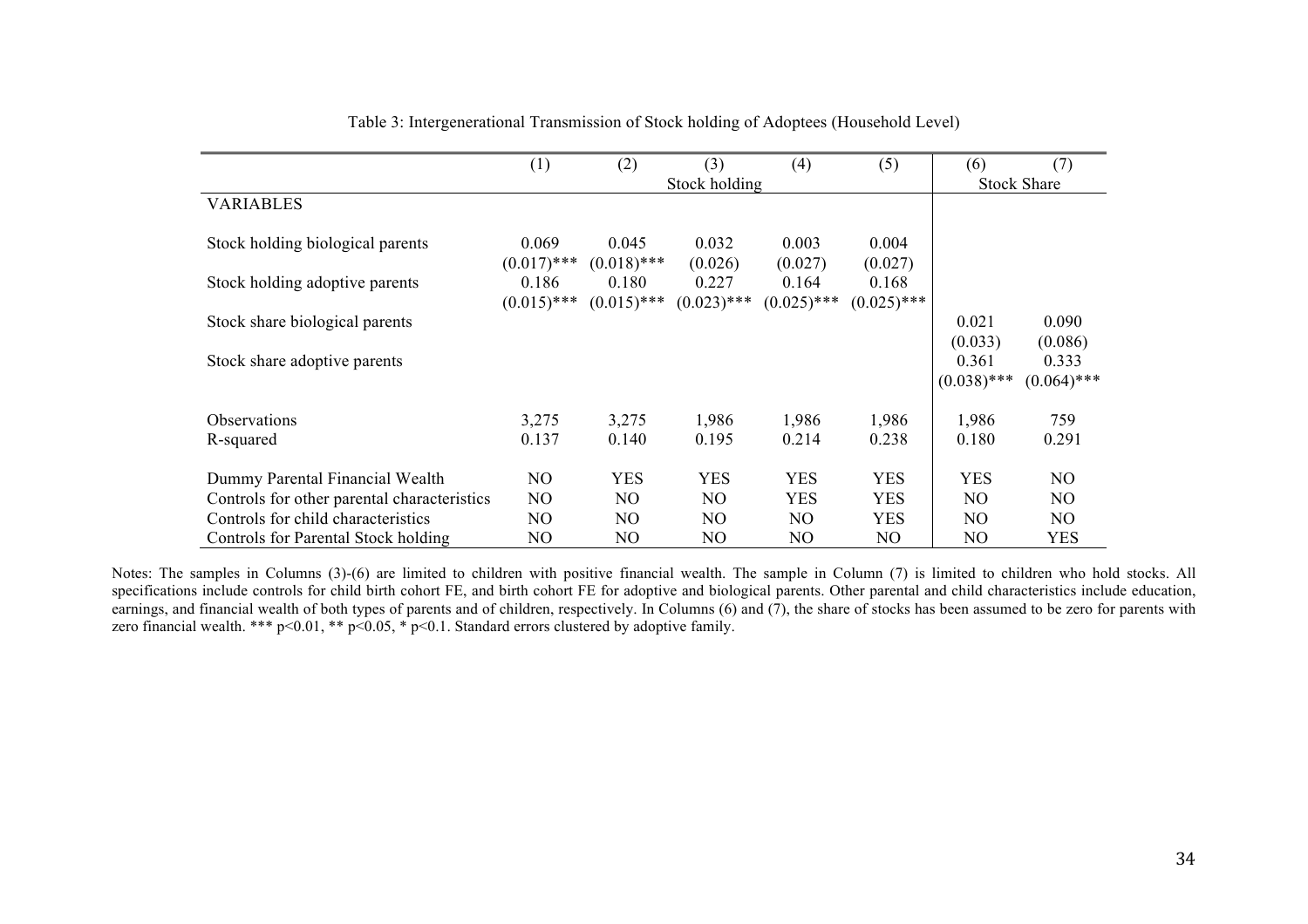|                                             | (1)                    | (2)                    | (3)                    | (4)                    | (5)                    | (6)                    | (7)                    |
|---------------------------------------------|------------------------|------------------------|------------------------|------------------------|------------------------|------------------------|------------------------|
|                                             |                        |                        | Stock holding          |                        |                        |                        | <b>Stock Share</b>     |
| <b>VARIABLES</b>                            |                        |                        |                        |                        |                        |                        |                        |
| Stock holding biological mother             | 0.128<br>$(0.035)$ *** | 0.088<br>$(0.038)$ **  | 0.064<br>(0.050)       | 0.065<br>(0.051)       | 0.056<br>(0.050)       |                        |                        |
| Stock holding adoptive mother               | 0.107<br>$(0.027)$ *** | 0.092<br>$(0.028)$ *** | 0.086<br>$(0.041)$ **  | 0.087<br>$(0.042)$ **  | 0.097<br>$(0.040)$ **  |                        |                        |
| Stock holding biological father             | 0.032<br>(0.028)       | 0.027<br>(0.032)       | 0.046<br>(0.047)       | 0.039<br>(0.048)       | 0.030<br>(0.046)       |                        |                        |
| Stock holding adoptive father               | 0.158<br>$(0.025)$ *** | 0.150<br>$(0.026)$ *** | 0.172<br>$(0.040)$ *** | 0.167<br>$(0.042)$ *** | 0.159<br>$(0.040)$ *** |                        |                        |
| Stock share biological mother               |                        |                        |                        |                        |                        | 0.025<br>(0.071)       | 0.108<br>(0.176)       |
| Stock share adoptive mother                 |                        |                        |                        |                        |                        | 0.204<br>$(0.063)$ *** | 0.369<br>$(0.128)$ *** |
| Stock share biological father               |                        |                        |                        |                        |                        | 0.076<br>(0.055)       | 0.017<br>(0.118)       |
| Stock share adoptive father                 |                        |                        |                        |                        |                        | 0.209<br>$(0.053)$ *** | 0.257<br>$(0.098)$ *** |
| Observations                                | 1,717                  | 1,717                  | 1,034                  | 1,034                  | 1,034                  | 1,034                  | 472                    |
| R-squared                                   | 0.196                  | 0.203                  | 0.259                  | 0.267                  | 0.306                  | 0.251                  | 0.408                  |
| Dummy Parental Financial Wealth             | N <sub>O</sub>         | <b>YES</b>             | <b>YES</b>             | <b>YES</b>             | <b>YES</b>             | <b>YES</b>             | N <sub>O</sub>         |
| Controls for other parental characteristics | NO                     | NO                     | NO                     | <b>YES</b>             | <b>YES</b>             | N <sub>O</sub>         | NO                     |
| Controls for child characteristics          | N <sub>O</sub>         | NO.                    | N <sub>O</sub>         | N <sub>O</sub>         | <b>YES</b>             | N <sub>O</sub>         | N <sub>O</sub>         |
| Controls for Parental Stock holding         | NO                     | NO                     | N <sub>O</sub>         | NO                     | NO                     | NO                     | <b>YES</b>             |

Table 4a: Intergenerational Transmission of Stock holding (Male Children)

Notes: The samples in Columns (3)-(6) are limited to children with positive financial wealth. The sample in Column (7) is limited to children who hold stocks. All specifications include controls for child birth cohort FE, and birth cohort FE for adoptive and biological parents. Other parental and child characteristics include education, earnings, and financial wealth of both types of parents and of children, respectively. In Columns (6) and (7), the share of stocks has been assumed to be zero for parents with zero financial wealth. \*\*\* p<0.01, \*\* p<0.05, \* p<0.1. Standard errors clustered by adoptive family.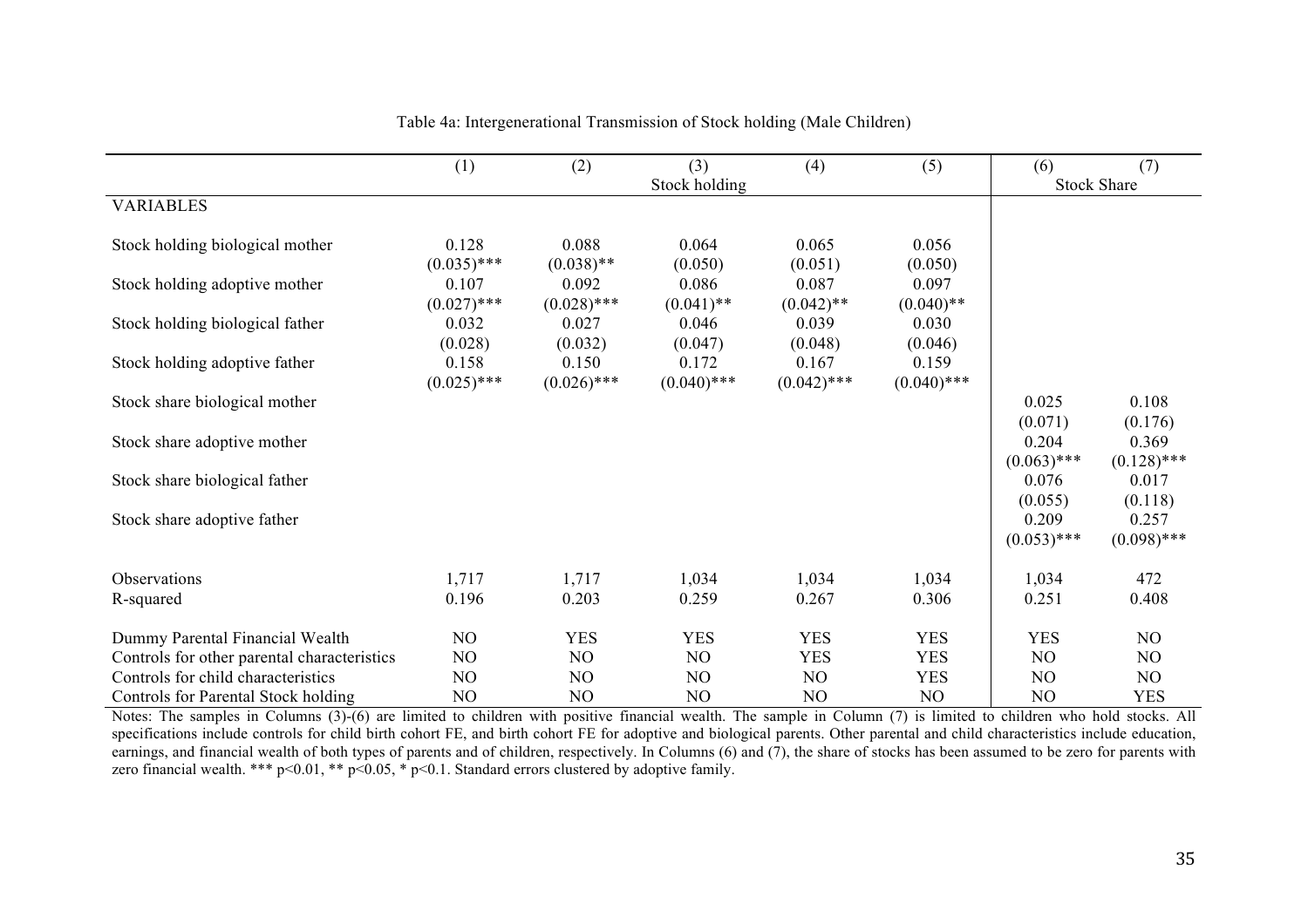|                                             | (1)                               | (2)                              | (3)                              | (4)                             | (5)                             | (6)                    | (7)                    |
|---------------------------------------------|-----------------------------------|----------------------------------|----------------------------------|---------------------------------|---------------------------------|------------------------|------------------------|
| <b>VARIABLES</b>                            |                                   |                                  | Stock holding                    |                                 |                                 |                        | <b>Stock Share</b>     |
|                                             |                                   |                                  |                                  |                                 |                                 |                        |                        |
| Stock holding biological mother             | 0.084                             | 0.061                            | 0.105                            | 0.085                           | 0.085                           |                        |                        |
| Stock holding adoptive mother               | $(0.032)$ ***<br>0.199            | $(0.035)*$<br>0.188              | $(0.050)**$<br>0.228             | $(0.048)*$<br>0.197             | $(0.048)*$<br>0.192             |                        |                        |
|                                             | $(0.025)$ ***                     | $(0.026)$ ***                    | $(0.037)$ ***                    | $(0.037)$ ***                   | $(0.036)$ ***                   |                        |                        |
| Stock holding biological father             | 0.040                             | 0.012                            | $-0.020$                         | $-0.034$                        | $-0.029$                        |                        |                        |
| Stock holding adoptive father               | (0.026)<br>0.069<br>$(0.023)$ *** | (0.30)<br>0.070<br>$(0.024)$ *** | (0.44)<br>0.116<br>$(0.037)$ *** | (0.44)<br>0.084<br>$(0.037)$ ** | (0.44)<br>0.081<br>$(0.037)$ ** |                        |                        |
| Stock share biological mother               |                                   |                                  |                                  |                                 |                                 | 0.035                  | $-0.258$               |
| Stock share adoptive mother                 |                                   |                                  |                                  |                                 |                                 | (0.053)<br>0.363       | (0.225)<br>0.454       |
| Stock share biological father               |                                   |                                  |                                  |                                 |                                 | $(0.063)$ ***<br>0.009 | $(0.172)$ ***<br>0.099 |
| Stock share adoptive father                 |                                   |                                  |                                  |                                 |                                 | (0.046)<br>0.125       | (0.208)<br>0.012       |
|                                             |                                   |                                  |                                  |                                 |                                 | $(0.045)$ ***          | (0.154)                |
| Observations                                | 1,558                             | 1,558                            | 952                              | 952                             | 952                             | 952                    | 287                    |
| R-squared                                   | 0.213                             | 0.218                            | 0.301                            | 0.329                           | 0.344                           | 0.296                  | 0.705                  |
| Dummy Parental Financial Wealth             | N <sub>O</sub>                    | <b>YES</b>                       | <b>YES</b>                       | <b>YES</b>                      | <b>YES</b>                      | <b>YES</b>             | NO                     |
| Controls for other parental characteristics | NO                                | N <sub>O</sub>                   | N <sub>O</sub>                   | <b>YES</b>                      | <b>YES</b>                      | NO                     | NO                     |
| Controls for child characteristics          | N <sub>O</sub>                    | N <sub>O</sub>                   | N <sub>O</sub>                   | N <sub>O</sub>                  | <b>YES</b>                      | N <sub>O</sub>         | NO                     |
| Controls for Parental Stock holding         | NO                                | NO                               | NO                               | N <sub>O</sub>                  | NO                              | NO                     | <b>YES</b>             |

Table 4b: Intergenerational Transmission of Stock holding (Female Children)

Notes: The samples in Columns (3)-(6) are limited to children with positive financial wealth. The sample in Column (7) is limited to children who hold stocks. All specifications include controls for child birth cohort FE, and birth cohort FE for adoptive and biological parents. Other parental and child characteristics include education, earnings, and financial wealth of both types of parents and of children, respectively. In Columns (6) and (7), the share of stocks has been assumed to be zero for parents with zero financial wealth. \*\*\* p<0.01, \*\* p<0.05, \* p<0.1. Standard errors clustered by adoptive family.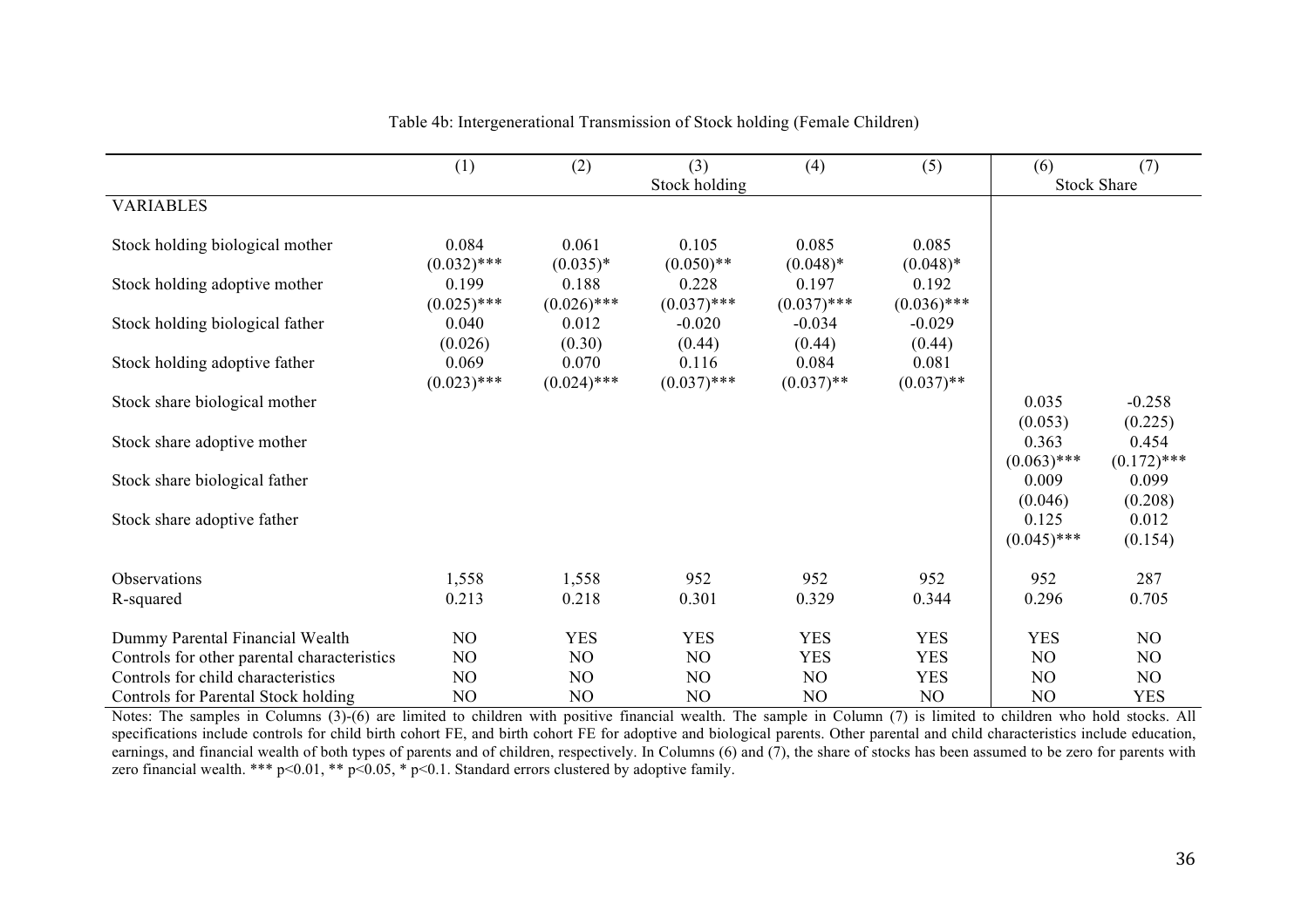| Stock holding<br>Stock holding biological mother<br>0.050<br>0.085<br>0.063<br>0.052<br>0.053<br>$(0.028)$ ***<br>$(0.030)*$<br>(0.042)<br>(0.043)<br>(0.042)<br>0.155<br>0.136<br>Stock holding adoptive mother<br>0.151<br>0.141<br>0.142<br>$(0.019)$ ***<br>$(0.020)$ ***<br>$(0.029)$ ***<br>$(0.029)$ ***<br>$(0.028)$ ***<br>Stock holding biological father<br>$-0.009$<br>$-0.029$<br>0.018<br>$-0.002$<br>$-0.021$<br>(0.023)<br>(0.025)<br>(0.039)<br>(0.040)<br>(0.040)<br>0.107<br>0.102<br>0.138<br>Stock holding adoptive father<br>0.117<br>0.104<br>$(0.018)$ ***<br>$(0.019)$ ***<br>$(0.030)$ ***<br>$(0.031)$ ***<br>$(0.030)$ ***<br>Interaction Stock holding bio-adoptive mother<br>0.051<br>0.055<br>0.034<br>0.035<br>0.024<br>(0.048)<br>(0.049)<br>(0.061)<br>(0.061)<br>(0.060)<br>Interaction Stock holding bio-adoptive father<br>0.037<br>0.042<br>0.036<br>0.038<br>0.057<br>(0.036)<br>(0.036)<br>(0.051)<br>(0.050)<br>(0.051)<br>Stock share biological mother<br>$-0.011$<br>(0.043)<br>0.261<br>Stock share adoptive mother<br>$(0.045)$ ***<br>Stock share biological father<br>0.042<br>(0.037)<br>0.170<br>Stock share adoptive father<br>$(0.034)$ ***<br>0.325 | <b>Stock Share</b> |
|----------------------------------------------------------------------------------------------------------------------------------------------------------------------------------------------------------------------------------------------------------------------------------------------------------------------------------------------------------------------------------------------------------------------------------------------------------------------------------------------------------------------------------------------------------------------------------------------------------------------------------------------------------------------------------------------------------------------------------------------------------------------------------------------------------------------------------------------------------------------------------------------------------------------------------------------------------------------------------------------------------------------------------------------------------------------------------------------------------------------------------------------------------------------------------------------------------|--------------------|
|                                                                                                                                                                                                                                                                                                                                                                                                                                                                                                                                                                                                                                                                                                                                                                                                                                                                                                                                                                                                                                                                                                                                                                                                          |                    |
|                                                                                                                                                                                                                                                                                                                                                                                                                                                                                                                                                                                                                                                                                                                                                                                                                                                                                                                                                                                                                                                                                                                                                                                                          |                    |
|                                                                                                                                                                                                                                                                                                                                                                                                                                                                                                                                                                                                                                                                                                                                                                                                                                                                                                                                                                                                                                                                                                                                                                                                          |                    |
|                                                                                                                                                                                                                                                                                                                                                                                                                                                                                                                                                                                                                                                                                                                                                                                                                                                                                                                                                                                                                                                                                                                                                                                                          |                    |
|                                                                                                                                                                                                                                                                                                                                                                                                                                                                                                                                                                                                                                                                                                                                                                                                                                                                                                                                                                                                                                                                                                                                                                                                          |                    |
|                                                                                                                                                                                                                                                                                                                                                                                                                                                                                                                                                                                                                                                                                                                                                                                                                                                                                                                                                                                                                                                                                                                                                                                                          |                    |
|                                                                                                                                                                                                                                                                                                                                                                                                                                                                                                                                                                                                                                                                                                                                                                                                                                                                                                                                                                                                                                                                                                                                                                                                          |                    |
|                                                                                                                                                                                                                                                                                                                                                                                                                                                                                                                                                                                                                                                                                                                                                                                                                                                                                                                                                                                                                                                                                                                                                                                                          |                    |
|                                                                                                                                                                                                                                                                                                                                                                                                                                                                                                                                                                                                                                                                                                                                                                                                                                                                                                                                                                                                                                                                                                                                                                                                          |                    |
|                                                                                                                                                                                                                                                                                                                                                                                                                                                                                                                                                                                                                                                                                                                                                                                                                                                                                                                                                                                                                                                                                                                                                                                                          |                    |
|                                                                                                                                                                                                                                                                                                                                                                                                                                                                                                                                                                                                                                                                                                                                                                                                                                                                                                                                                                                                                                                                                                                                                                                                          |                    |
|                                                                                                                                                                                                                                                                                                                                                                                                                                                                                                                                                                                                                                                                                                                                                                                                                                                                                                                                                                                                                                                                                                                                                                                                          |                    |
|                                                                                                                                                                                                                                                                                                                                                                                                                                                                                                                                                                                                                                                                                                                                                                                                                                                                                                                                                                                                                                                                                                                                                                                                          |                    |
|                                                                                                                                                                                                                                                                                                                                                                                                                                                                                                                                                                                                                                                                                                                                                                                                                                                                                                                                                                                                                                                                                                                                                                                                          | 0.072              |
|                                                                                                                                                                                                                                                                                                                                                                                                                                                                                                                                                                                                                                                                                                                                                                                                                                                                                                                                                                                                                                                                                                                                                                                                          | (0.126)            |
|                                                                                                                                                                                                                                                                                                                                                                                                                                                                                                                                                                                                                                                                                                                                                                                                                                                                                                                                                                                                                                                                                                                                                                                                          | 0.294              |
|                                                                                                                                                                                                                                                                                                                                                                                                                                                                                                                                                                                                                                                                                                                                                                                                                                                                                                                                                                                                                                                                                                                                                                                                          | $(0.086)$ ***      |
|                                                                                                                                                                                                                                                                                                                                                                                                                                                                                                                                                                                                                                                                                                                                                                                                                                                                                                                                                                                                                                                                                                                                                                                                          | 0.109              |
|                                                                                                                                                                                                                                                                                                                                                                                                                                                                                                                                                                                                                                                                                                                                                                                                                                                                                                                                                                                                                                                                                                                                                                                                          | (0.094)            |
|                                                                                                                                                                                                                                                                                                                                                                                                                                                                                                                                                                                                                                                                                                                                                                                                                                                                                                                                                                                                                                                                                                                                                                                                          | 0.189              |
|                                                                                                                                                                                                                                                                                                                                                                                                                                                                                                                                                                                                                                                                                                                                                                                                                                                                                                                                                                                                                                                                                                                                                                                                          | $(0.072)$ ***      |
| Interaction Stock share biological-adoptive mother                                                                                                                                                                                                                                                                                                                                                                                                                                                                                                                                                                                                                                                                                                                                                                                                                                                                                                                                                                                                                                                                                                                                                       | 0.020              |
| $(0.155)$ **                                                                                                                                                                                                                                                                                                                                                                                                                                                                                                                                                                                                                                                                                                                                                                                                                                                                                                                                                                                                                                                                                                                                                                                             | (0.209)            |
| Interaction Stock share biological-adoptive father<br>$-0.049$                                                                                                                                                                                                                                                                                                                                                                                                                                                                                                                                                                                                                                                                                                                                                                                                                                                                                                                                                                                                                                                                                                                                           | $-0.275$           |
| (0.125)                                                                                                                                                                                                                                                                                                                                                                                                                                                                                                                                                                                                                                                                                                                                                                                                                                                                                                                                                                                                                                                                                                                                                                                                  | (0.205)            |
| Observations<br>3,275<br>3,275<br>1,986<br>1,986<br>1,986<br>1,986                                                                                                                                                                                                                                                                                                                                                                                                                                                                                                                                                                                                                                                                                                                                                                                                                                                                                                                                                                                                                                                                                                                                       | 759                |
| 0.149<br>0.154<br>0.191<br>0.199<br>0.227<br>0.188<br>R-squared                                                                                                                                                                                                                                                                                                                                                                                                                                                                                                                                                                                                                                                                                                                                                                                                                                                                                                                                                                                                                                                                                                                                          | 0.302              |
| <b>YES</b><br>Dummy Parental Financial Wealth<br>NO<br><b>YES</b><br><b>YES</b><br><b>YES</b><br><b>YES</b>                                                                                                                                                                                                                                                                                                                                                                                                                                                                                                                                                                                                                                                                                                                                                                                                                                                                                                                                                                                                                                                                                              | NO                 |
| Controls for other parental characteristics<br>NO<br>N <sub>O</sub><br>N <sub>O</sub><br><b>YES</b><br><b>YES</b><br>NO                                                                                                                                                                                                                                                                                                                                                                                                                                                                                                                                                                                                                                                                                                                                                                                                                                                                                                                                                                                                                                                                                  | NO                 |
| Controls for child characteristics<br>NO<br>NO<br>NO<br>NO<br><b>YES</b><br>NO                                                                                                                                                                                                                                                                                                                                                                                                                                                                                                                                                                                                                                                                                                                                                                                                                                                                                                                                                                                                                                                                                                                           | NO                 |
| NO<br>N <sub>O</sub><br>N <sub>O</sub><br>N <sub>O</sub><br>N <sub>O</sub><br>N <sub>O</sub><br>Controls for Parental Stock holding                                                                                                                                                                                                                                                                                                                                                                                                                                                                                                                                                                                                                                                                                                                                                                                                                                                                                                                                                                                                                                                                      | <b>YES</b>         |

Table 5: Intergenerational Transmission of Stock holding (Nature-Nurture Interactions)

Notes: The samples in Columns (3)-(6) are limited to children with positive financial wealth. The sample in Column (7) is limited to children who hold stocks. All specifications include controls for child birth cohort FE, and birth cohort FE for adoptive and biological parents. Other parental and child characteristics include education, earnings, and financial wealth of both types of parents and of children, respectively. In Columns (6) and (7), the share of stocks has been assumed to be zero for parents with zero financial wealth. \*\*\* p<0.01, \*\* p<0.05, \* p<0.1. Standard errors clustered by adoptive family.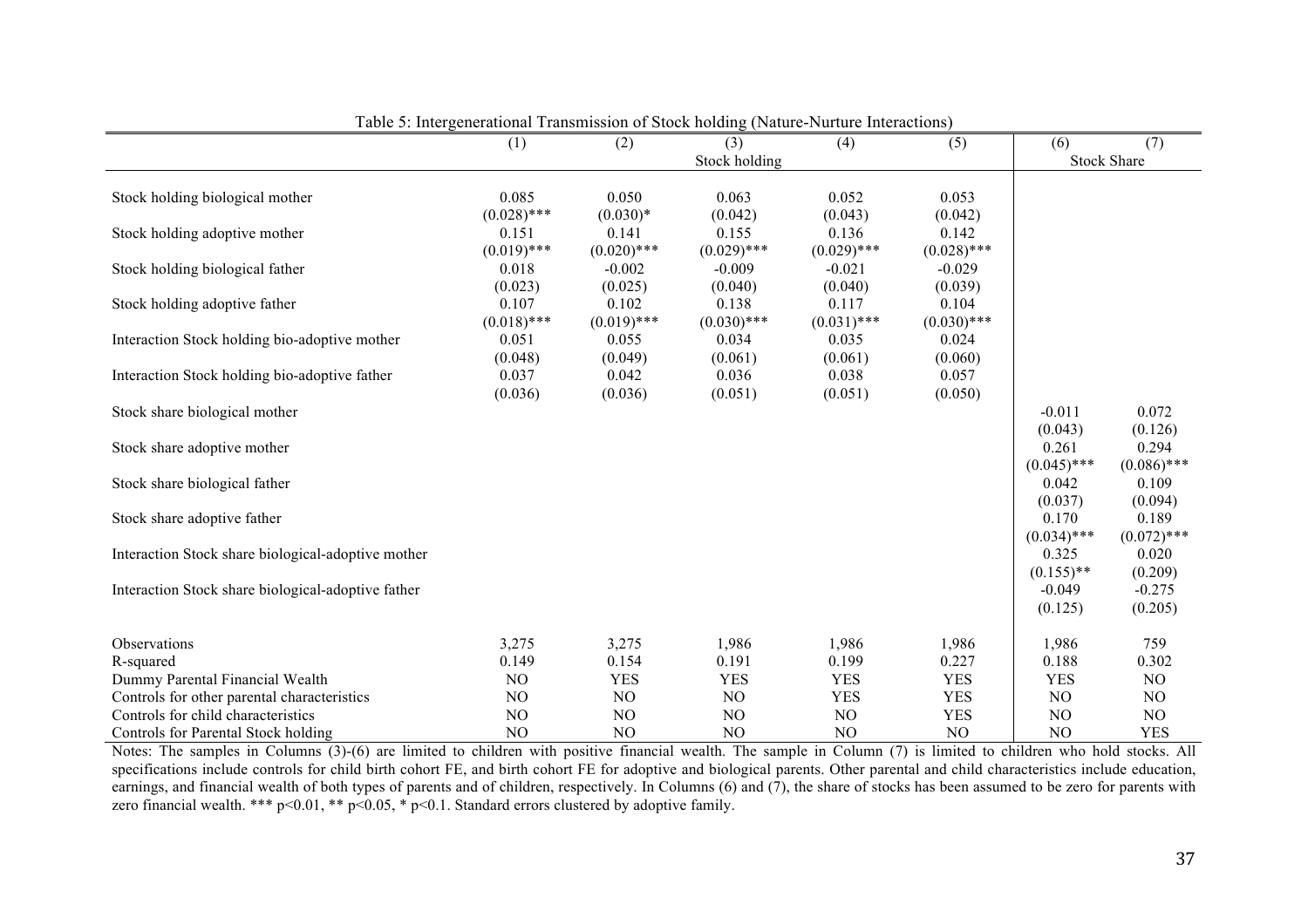|                                             | (1)                    | (2)                    | (3)<br><b>Risky Holding</b> | (4)                    | (5)                    | (6)                    | (7)<br><b>Risky Share</b> |
|---------------------------------------------|------------------------|------------------------|-----------------------------|------------------------|------------------------|------------------------|---------------------------|
| <b>VARIABLES</b>                            |                        |                        |                             |                        |                        |                        |                           |
| Risky holding biological mother             | 0.099<br>$(0.019)$ *** | 0.068<br>$(0.028)$ **  | 0.030<br>(0.028)            | 0.029<br>(0.029)       | 0.025<br>(0.029)       |                        |                           |
| Risky holding adoptive mother               | 0.136<br>$(0.021)$ *** | 0.108<br>$(0.025)$ *** | 0.081<br>$(0.030)$ ***      | 0.080<br>$(0.030)$ *** | 0.084<br>$(0.030)$ *** |                        |                           |
| Risky holding biological father             | 0.084<br>$(0.019)$ *** | 0.086<br>$(0.028)$ *** | 0.039<br>(0.030)            | 0.030<br>(0.031)       | 0.031<br>(0.030)       |                        |                           |
| Risky holding adoptive father               | 0.123<br>$(0.021)$ *** | 0.107<br>$(0.026)$ *** | 0.068<br>$(0.033)$ **       | 0.061<br>$(0.033)*$    | 0.055<br>$(0.033)*$    |                        |                           |
| Risky share biological mother               |                        |                        |                             |                        |                        | 0.051<br>(0.032)       | 0.002<br>(0.043)          |
| Risky share adoptive mother                 |                        |                        |                             |                        |                        | 0.085<br>$(0.032)$ *** | 0.056<br>(0.037)          |
| Risky share biological father               |                        |                        |                             |                        |                        | 0.019<br>(0.032)       | 0.001<br>(0.037)          |
| Risky share adoptive father                 |                        |                        |                             |                        |                        | 0.099<br>$(0.032)$ *** | 0.101<br>$(0.036)$ ***    |
| Observations                                | 3,275                  | 3,275                  | 1,986                       | 1,986                  | 1,986                  | 1,986                  | 1,617                     |
| R-squared                                   | 0.130                  | 0.132                  | 0.134                       | 0.139                  | 0.149                  | 0.143                  | 0.165                     |
| Dummy Parental Financial Wealth             | NO                     | <b>YES</b>             | <b>YES</b>                  | <b>YES</b>             | <b>YES</b>             | <b>YES</b>             | NO                        |
| Controls for Parental Risky Holding         | N/A                    | N/A                    | N/A                         | N/A                    | N/A                    | NO                     | <b>YES</b>                |
| Controls for other parental characteristics | NO                     | N <sub>O</sub>         | NO                          | <b>YES</b>             | <b>YES</b>             | NO                     | NO.                       |
| Controls for child characteristics          | NO                     | NO                     | NO                          | NO                     | <b>YES</b>             | NO                     | NO                        |

Table 6: Intergenerational Transmission of Risky Asset holding (including Mutual Funds)

Notes: The samples in Columns (3)-(6) are limited to children with positive financial wealth. The sample in Column (7) is limited to children who hold risky assets (including mutual funds). All specifications include controls for child birth cohort FE, and birth cohort FE for adoptive and biological parents. Other parental and child characteristics include education, earnings, and financial wealth of both types of parents and of children, respectively. In Columns (6) and (7), the share of risky assets has been assumed to be zero for parents with zero financial wealth. \*\*\*  $p<0.01$ , \*\*  $p<0.05$ , \*  $p<0.1$ . Standard errors clustered by adoptive family.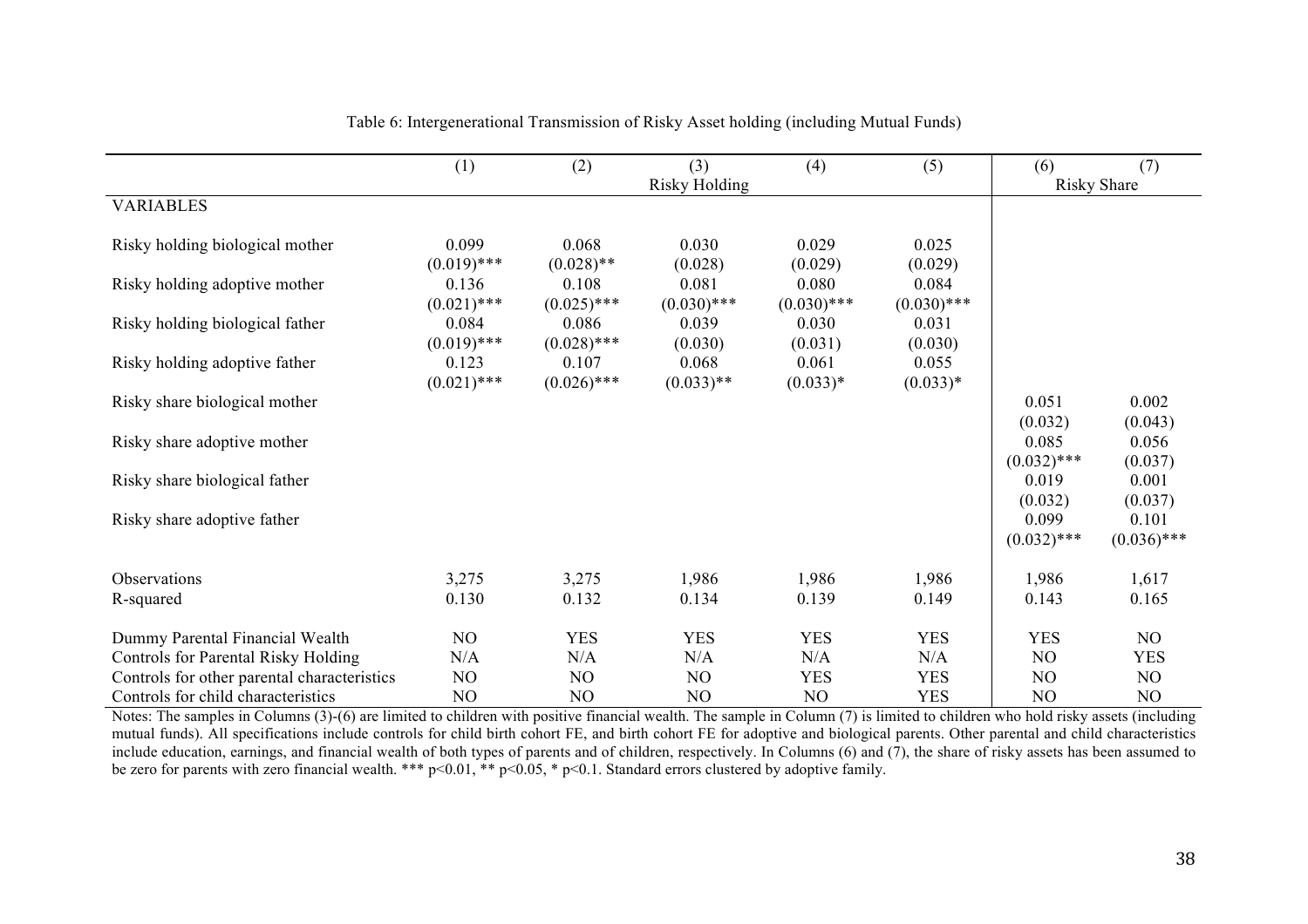| Dependent Variable: Indicator for Stock Holding of Child |                |               |               |               |                |               |                |               |
|----------------------------------------------------------|----------------|---------------|---------------|---------------|----------------|---------------|----------------|---------------|
|                                                          | (1)            | (2)           | (3)           | (4)           | (5)            | (6)           | (7)            | (8)           |
| <b>VARIABLES</b>                                         |                |               |               |               |                |               |                |               |
|                                                          |                |               |               |               |                |               |                |               |
| Stock holding biological mother                          |                | 0.105         |               | 0.077         | 0.127          | 0.105         | 0.104          | 0.099         |
|                                                          |                | $(0.023)$ *** |               | $(0.024)$ *** | $(0.024)$ ***  | $(0.023)$ *** | $(0.024)$ ***  | $(0.023)$ *** |
| Stock holding adoptive mother                            | 0.165          | 0.158         | 0.154         | 0.153         |                | 0.158         |                | 0.141         |
|                                                          | $(0.018)$ ***  | $(0.018)$ *** | $(0.018)$ *** | $(0.018)$ *** |                | $(0.018)$ *** |                | $(0.019)$ *** |
| Stock holding biological father                          |                | 0.041         |               | 0.011         | 0.060          | 0.041         | 0.043          | 0.038         |
|                                                          |                | $(0.018)$ **  |               | (0.020)       | $(0.018)$ ***  | $(0.018)$ **  | $(0.019)$ **   | $(0.018)$ **  |
| Stock holding adoptive father                            | 0.115          | 0.115         | 0.114         | 0.112         |                | 0.115         |                | 0.098         |
|                                                          | $(0.016)$ ***  | $(0.016)$ *** | $(0.016)$ *** | $(0.016)$ *** |                | $(0.016)$ *** |                | $(0.017)$ *** |
| Observations                                             | 3,275          | 3,275         | 3,275         | 3,275         | 3,275          | 3,275         | 3,275          | 3,275         |
| R-squared                                                | 0.125          | 0.161         | 0.163         | 0.166         | 0.074          | 0.161         | 0.128          | 0.128         |
| Control for Biological Parents' Chars                    | N <sub>O</sub> | NO            | <b>YES</b>    | <b>YES</b>    | N <sub>O</sub> | NO            | N <sub>O</sub> | NO.           |
| Control for Adoptive Parents' Chars                      | NO             | NO            | NO            | NO.           | NO             | NO.           | <b>YES</b>     | <b>YES</b>    |

|  |  |  |  |  | Table 7. Addressing The Non-random Assignment of Adoptees |
|--|--|--|--|--|-----------------------------------------------------------|
|  |  |  |  |  |                                                           |

Notes: All specifications include controls for child birth cohort FE, and birth cohort FE for included adoptive and biological parents when appropriate. Parental Characteristics include Schooling, Income, and Financial Wealth. \*\*\* p<0.01, \*\* p<0.05, \* p<0.1. Standard errors clustered by adoptive family.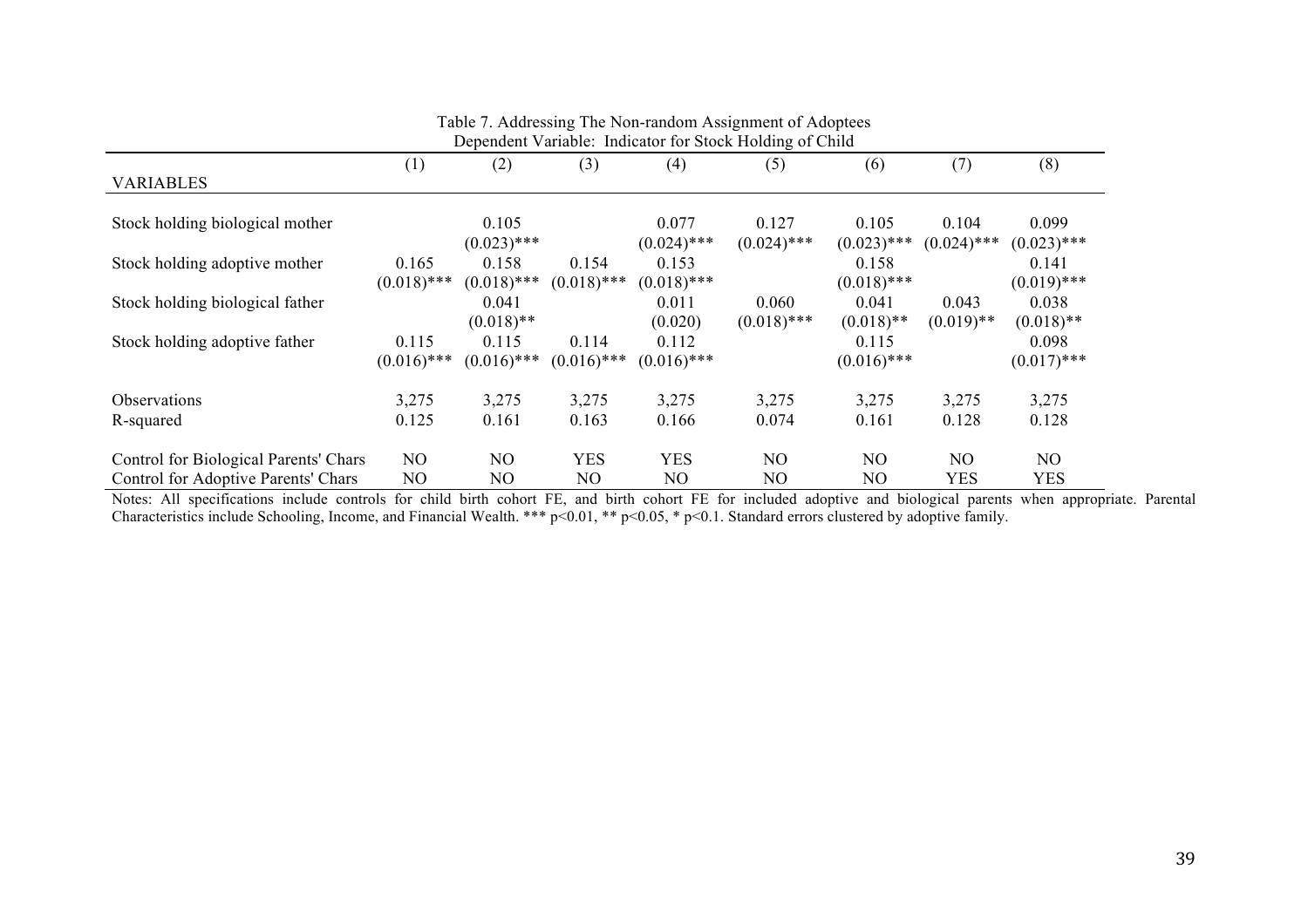|                                      | (1)           | (2)           | (3)           | (4)           |
|--------------------------------------|---------------|---------------|---------------|---------------|
| Stock holding biological mother      | 0.105         | 0.069         | 0.068         | 0.066         |
|                                      | $(0.023)$ *** | $(0.026)$ *** | $(0.028)$ **  | $(0.028)$ **  |
| Stock holding adoptive mother        | 0.158         | 0.129         | 0.168         | 0.125         |
|                                      | $(0.018)$ *** | $(0.020)$ *** | $(0.023)$ *** | $(0.023)$ *** |
| Stock holding biological father      | 0.041         | 0.068         | 0.034         | 0.059         |
|                                      | $(0.018)$ **  | $(0.020)$ *** | (0.022)       | $(0.023)$ *** |
| Stock holding adoptive father        | 0.115         | 0.096         | 0.125         | 0.092         |
|                                      | $(0.016)$ *** | $(0.017)$ *** | $(0.020)$ *** | $(0.020)$ *** |
| Year biological parents              | 2000          | 1999          | 2006          | 2006          |
| Year adoptive parents                | 2000          | 1999          | 1999          | 1999          |
| Year child                           | 2000          | 2006          | 2000          | 2006          |
|                                      |               |               |               |               |
| Observations                         | 3,275         | 3,172         | 2,496         | 2,426         |
| R-squared                            | 0.161         | 0.136         | 0.173         | 0.150         |
| Mean stock-holding biological mother | 0.14          | 0.11          | 0.13          | 0.13          |
| Mean stock-holding biological father | 0.23          | 0.19          | 0.22          | 0.22          |
| Mean stock-holding adoptive mother   | 0.34          | 0.28          | 0.27          | 0.28          |
| Mean stock-holding adoptive father   | 0.47          | 0.41          | 0.42          | 0.42          |
| Mean stock-holding child             | 0.23          | 0.21          | 0.24          | 0.22          |
| Mean age biological mother           | 57.44         | 56.25         | 62.31         | 62.17         |
| Mean age biological father           | 60.42         | 59.21         | 65.16         | 64.99         |
| Mean age adoptive mother             | 66.47         | 65.18         | 64.97         | 64.72         |
| Mean age adoptive father             | 68.86         | 67.56         | 67.34         | 67.07         |
| Mean age child                       | 34.91         | 40.71         | 34.37         | 40.19         |

Table 8: Measuring Stock Holding in Different Years Dependent Variable: Indicator for Stock Holding of Child

Notes: All specifications include controls for child birth cohort FE, and birth cohort FE for adoptive and biological parents. \*\*\*  $p<0.01$ , \*\*  $p<0.05$ , \*  $p<0.1$ . Standard errors clustered by adoptive family.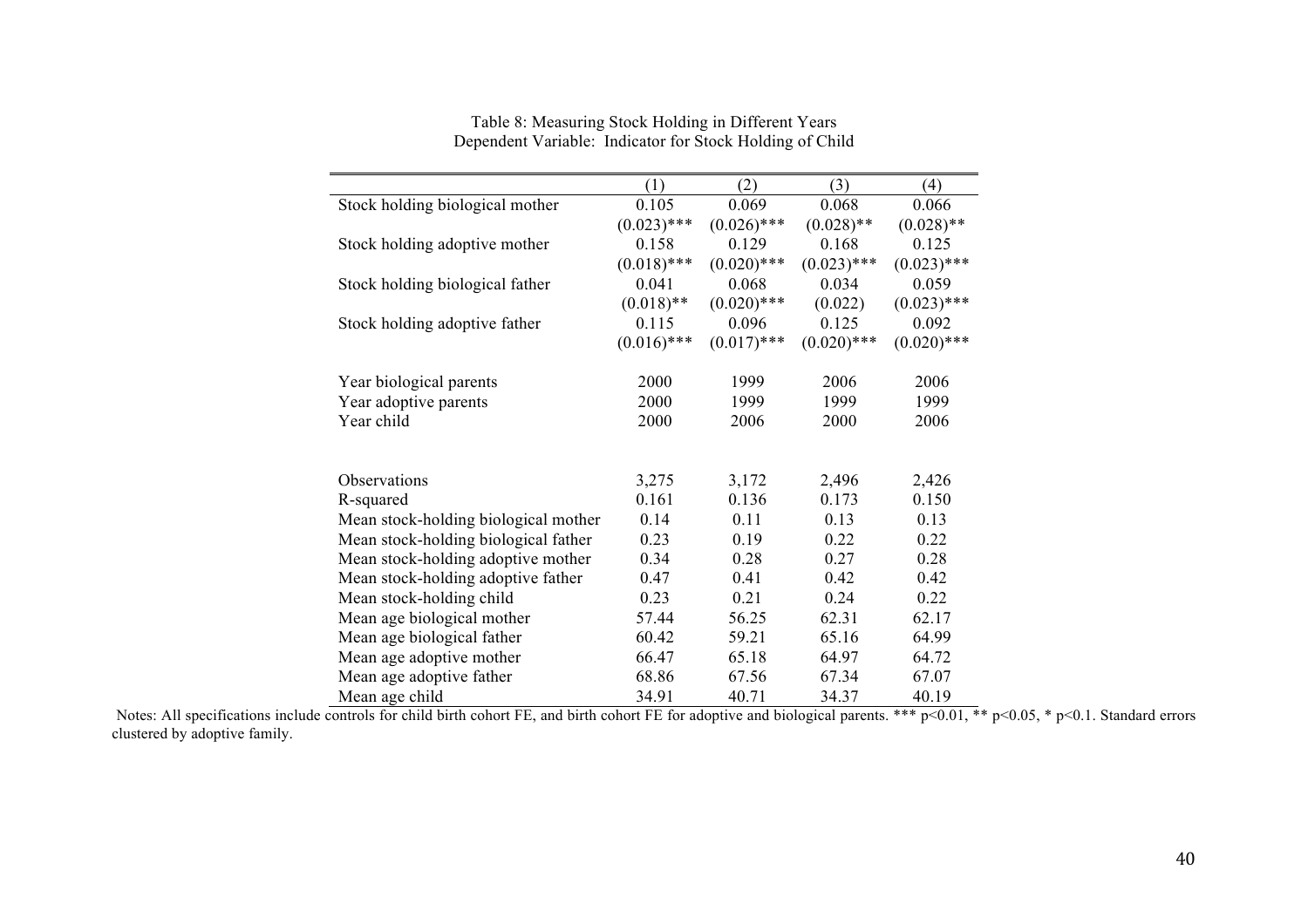#### **APPENDIX TABLES**

|                                 | (1)            | (2)           | (3)            | (4)                |
|---------------------------------|----------------|---------------|----------------|--------------------|
|                                 | Adoptees       |               |                | Own-Birth Children |
| Stock holding biological mother | 0.106          | 0.063         | 0.136          | 0.079              |
|                                 | $(0.024)$ ***  | $(0.026)$ **  | $(0.001)$ ***  | $(0.001)$ ***      |
| Stock holding adoptive mother   | 0.127          | 0.096         |                |                    |
|                                 | $(0.020)$ ***  | $(0.021)$ *** |                |                    |
| Stock holding biological father | 0.057          | 0.024         | 0.132          | 0.067              |
|                                 | $(0.020)$ ***  | (0.024)       | $(0.001)$ ***  | $(0.001)$ ***      |
| Stock holding adoptive father   | 0.069          | 0.042         |                |                    |
|                                 | $(0.020)$ ***  | $(0.021)$ **  |                |                    |
| <b>Observations</b>             | 3,275          | 3,275         | 2,077,479      | 2,077,479          |
| R-squared                       | 0.116          | 0.133         | 0.072          | 0.116              |
| Dummy Parental Financial Wealth | N <sub>O</sub> | <b>YES</b>    | N <sub>O</sub> | <b>YES</b>         |

#### Appendix Table 1: Predicting Children's Financial Wealth being > 0

Notes: All specifications include controls for child birth cohort FE, and birth cohort FE for parents. \*\*\* p<0.01, \*\* p<0.05, \* p<0.1. In columns (1) and (2), standard errors clustered by adoptive family. In columns (3) and (4) standard errors clustered by family.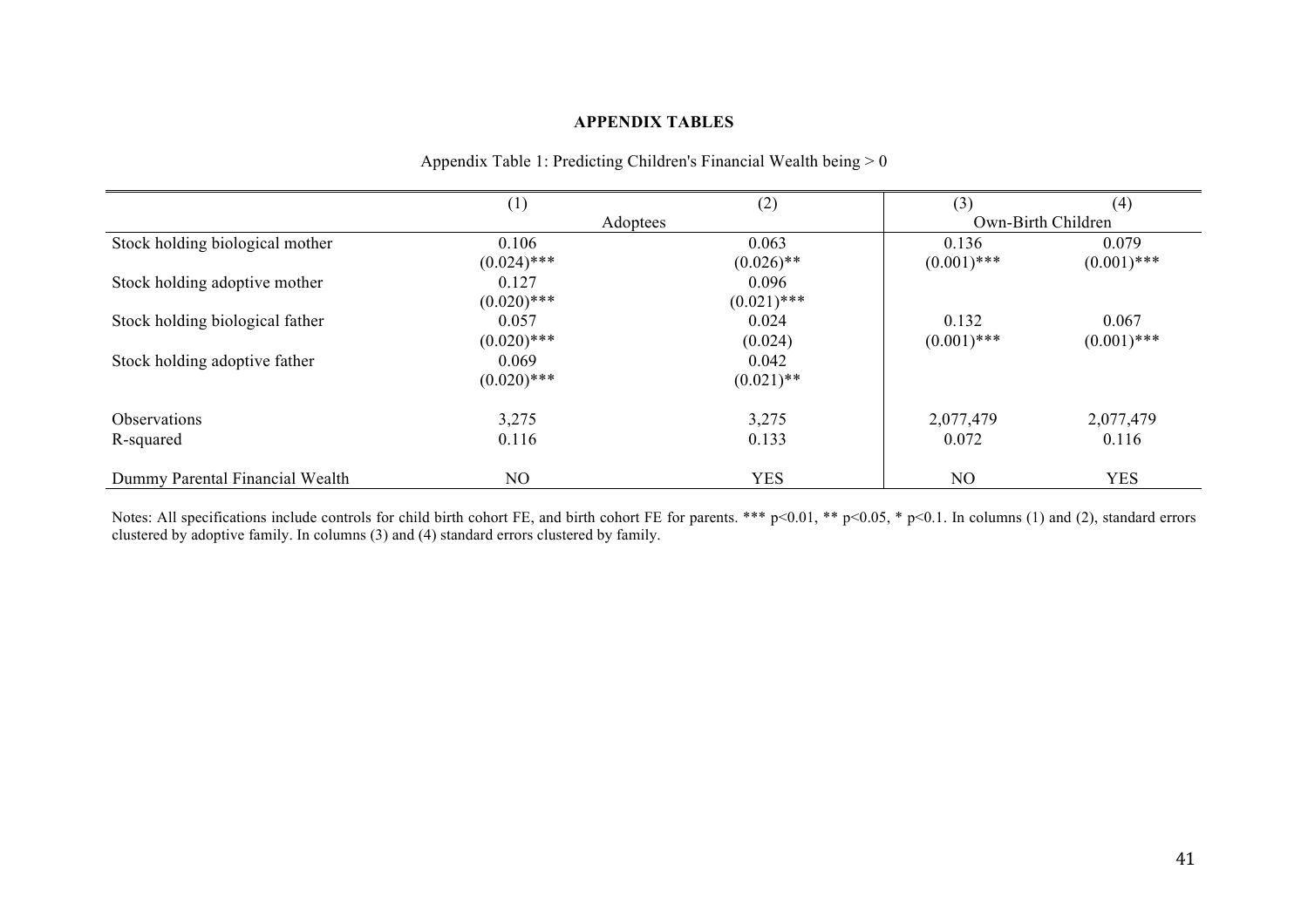|                                 |                                                          |               | Appendix Table 2. Robustness Checks |               |                 |                 |
|---------------------------------|----------------------------------------------------------|---------------|-------------------------------------|---------------|-----------------|-----------------|
|                                 | Dependent Variable: Indicator for Stock Holding of Child |               |                                     |               |                 |                 |
|                                 | (1)                                                      | (2)           | (3)                                 | (4)           | (5)             | (6)             |
| <b>VARIABLES</b>                | <b>Baseline</b>                                          | County        | Child Born by                       | Baseline with | Including       | Including       |
|                                 |                                                          | Dummies       | 1970                                | just mothers  | children with   | children with   |
|                                 |                                                          |               |                                     | included      | missing fathers | missing fathers |
|                                 |                                                          |               |                                     |               |                 |                 |
| Stock holding biological mother | 0.105                                                    | 0.097         | 0.106                               | 0.110         | 0.076           | 0.073           |
|                                 | $(0.023)$ ***                                            | $(0.024)$ *** | $(0.025)$ ***                       | $(0.023)$ *** | $(0.016)$ ***   | $(0.016)$ ***   |
| Stock holding adoptive mother   | 0.158                                                    | 0.155         | 0.158                               | 0.203         | 0.196           | 0.161           |
|                                 | $(0.018)$ ***                                            | $(0.018)$ *** | $(0.021)$ ***                       | $(0.017)$ *** | $(0.012)$ ***   | $(0.013)$ ***   |
| Stock holding biological father | 0.041                                                    | 0.036         | 0.044                               |               |                 |                 |
|                                 | $(0.018)$ **                                             | $(0.019)*$    | $(0.020)$ **                        |               |                 |                 |
| Stock holding adoptive father   | 0.115                                                    | 0.115         | 0.105                               |               |                 | 0.086           |
|                                 | $(0.016)$ ***                                            | $(0.017)$ *** | $(0.019)$ ***                       |               |                 | $(0.012)$ ***   |
| Observations                    | 3,275                                                    | 3,275         | 2,625                               | 3,275         | 6,782           | 6,782           |
| R-squared                       | 0.161                                                    | 0.188         | 0.155                               | 0.123         | 0.089           | 0.098           |
| Child County of Residence       | NO.                                                      | <b>YES</b>    | N <sub>O</sub>                      | NO            | N <sub>O</sub>  | N <sub>O</sub>  |
| Parents County of Residence     | NO                                                       | <b>YES</b>    | NO                                  | NO            | N <sub>O</sub>  | N <sub>O</sub>  |

| Appendix Table 2: Robustness Checks |  |  |  |  |  |
|-------------------------------------|--|--|--|--|--|
|                                     |  |  |  |  |  |

Notes: Columns (1)-(4) show the association between Stock holding of parents and that of their children. All specifications include controls for child birth cohort FE, and birth cohort FE for adoptive and biological parents. \*\*\* p<0.01, \*\* p<0.05, \* p<0.1. Standard errors clustered by adoptive family.